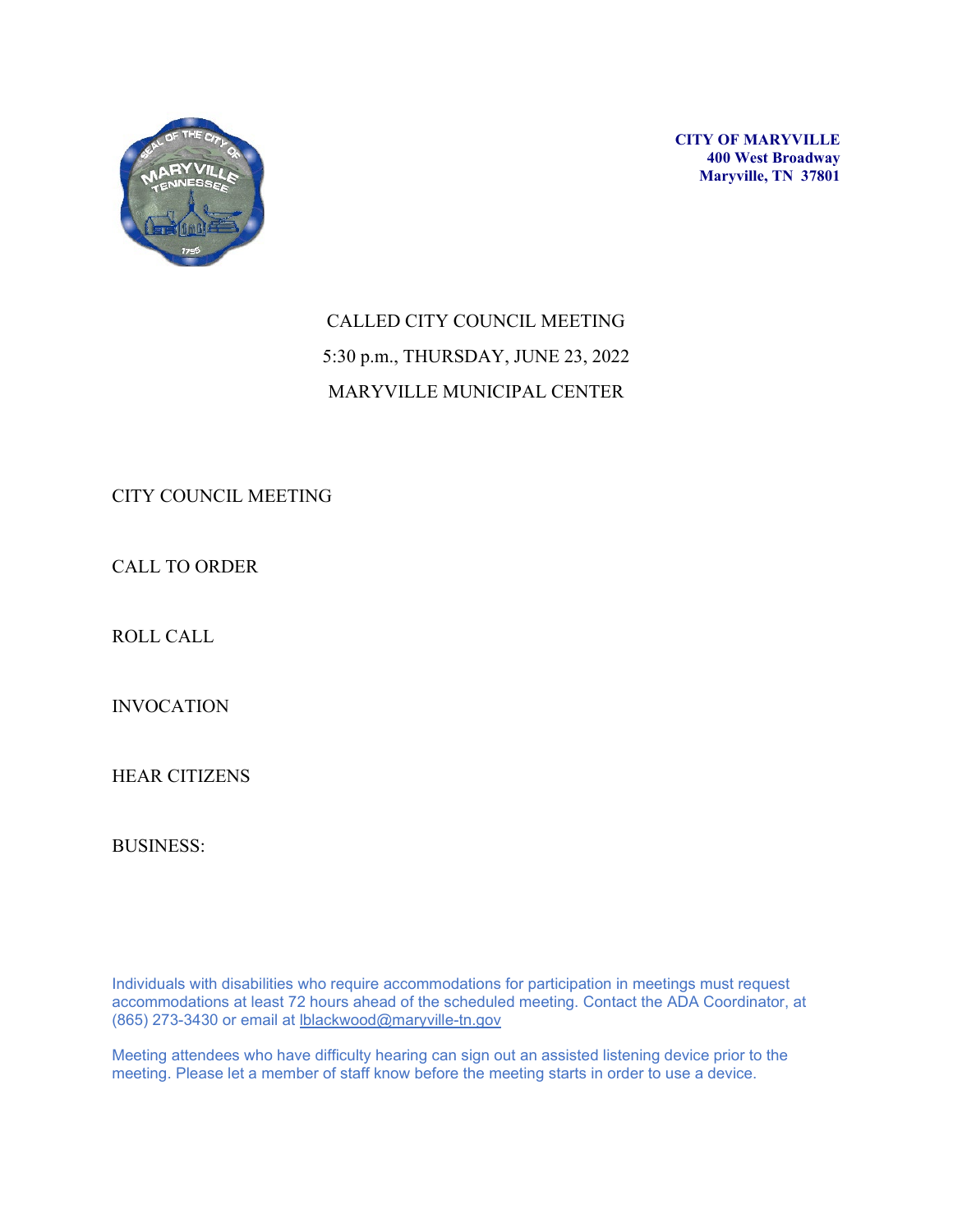- 1. CONSIDERATION OF AN ORDINANCE ON SECOND READING OF THE CITY OF MARYVILLE, TENNESSEE ADOPTING THE ANNUAL BUDGET, APPROPRIATING FUNDS, AND PROVIDING REVENUES FOR THE FISCAL YEAR BEGINNING JULY 1, 2022, AND ENDING JUNE 30, 2023.
- 2. CONSIDERATION OF AN ORDINANCE ON SECOND READING ADOPTING FUND TOTALS FOR GRANT (030), SCHOOL CONSTRUCTION (056), CITY CAPITAL PROJECT (061) AND EQUIPMENT REPLACEMENT (065) FUNDS OF THE CITY OF MARYVILLE, TENNESSEE.
- 3. CONSIDERATION OF AN ORDINACE ON SECOND READING OF THE CITY OF MARYVILLE, TENNESSEE, ADOPTING THE ANNUAL BUDGET, APPROPRIATING FUNDS, AND PROVIDING REVENUES FOR MARYVILLE CITY SCHOOLS FOR THE FISCAL YEAR BEGINNING JULY 1, 2022, AND ENDING JUNE 30, 2023.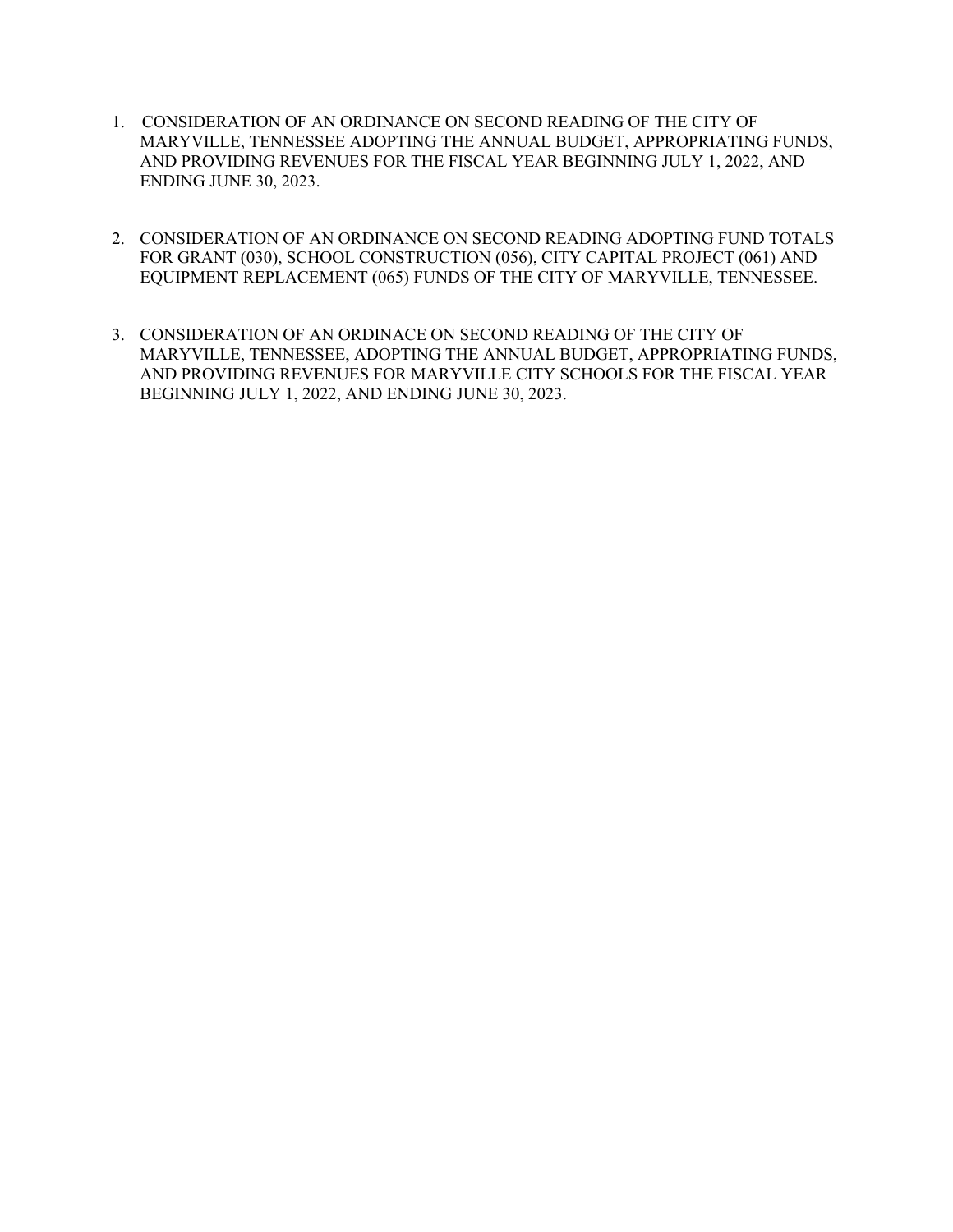

# AGENDA ITEM BACKGROUND

# 1. CONSIDERATION OF AN ORDINANCE ON SECOND READING OF THE CITY OF MARYVILLE, TENNESSEE ADOPTING THE ANNUAL BUDGET, APPROPRIATING FUNDS, AND PROVIDING REVENUES FOR THE FISCAL YEAR BEGINNING JULY 1, 2022, AND ENDING JUNE 30, 2023.

A) Introduction: In accordance with Article IX, Section 2, of the City Charter, the FY 2023 Budget is submitted to the City Council for adoption. The FY 2023 Budget, prepared and submitted to Council, provides revenue to meet the expenses of the various departments of the City of Maryville.

B) Financial Impact of Action: FY 2023 General Fund Budget is funded by a tax rate of \$2.27 per \$100 of assessed valuation.

C) Impact of Action on Other Departments/Agencies: All departments have participated in the budget preparation process.

D) Proposed Action: Approval- Second Reading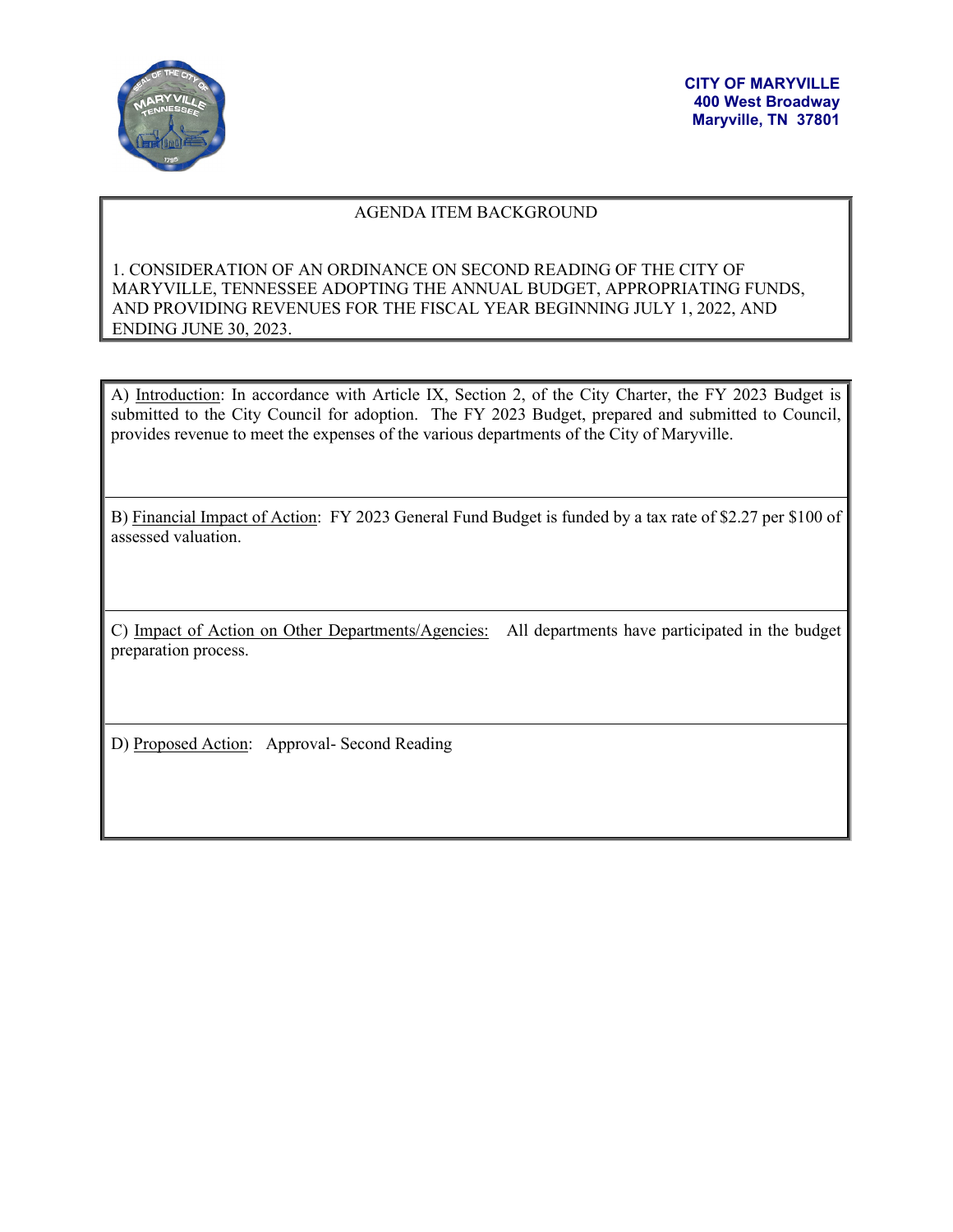#### **ORDINANCE NO. \_\_\_\_\_\_\_\_**

# **AN ORDINANCE OF THE CITY OF MARYVILLE, TENNESSEE ADOPTING THE ANNUAL BUDGET AND TAX RATE, APPROPRIATING FUNDS, AND PROVIDING REVENUES FOR THE FISCAL YEAR BEGINNING JULY 1, 2022, AND ENDING JUNE 30, 2023.**

**WHEREAS**, *Tennessee Code Annotated* Title 9 Chapter 1 Section 116 requires that all funds of the State of Tennessee and all its political subdivisions shall first be appropriated before being expended and that only funds that are available shall be appropriated; and

**WHEREAS**, the Municipal Budget Law of 1982 requires that the City Council of each municipality adopt and operate under an annual budget ordinance presenting a financial plan with at least the information required by state statute, that no municipality may expend any moneys regardless of the source except in accordance with a budget ordinance and that the City Council shall not make any appropriation in excess of estimated available funds; and

**WHEREAS**, the City Council has published the annual operating budget and budgetary comparisons of the proposed budget with the prior year (actual) and the current year (estimated) in a newspaper of general circulation not less than ten (10) days prior to the meeting where the City Council will consider final passage of the budget.

**NOW, THEREFORE, BE IT ORDAINED BY THE COUNCIL OF THE CITY OF MARYVILLE, TENNESSEE,** as follows: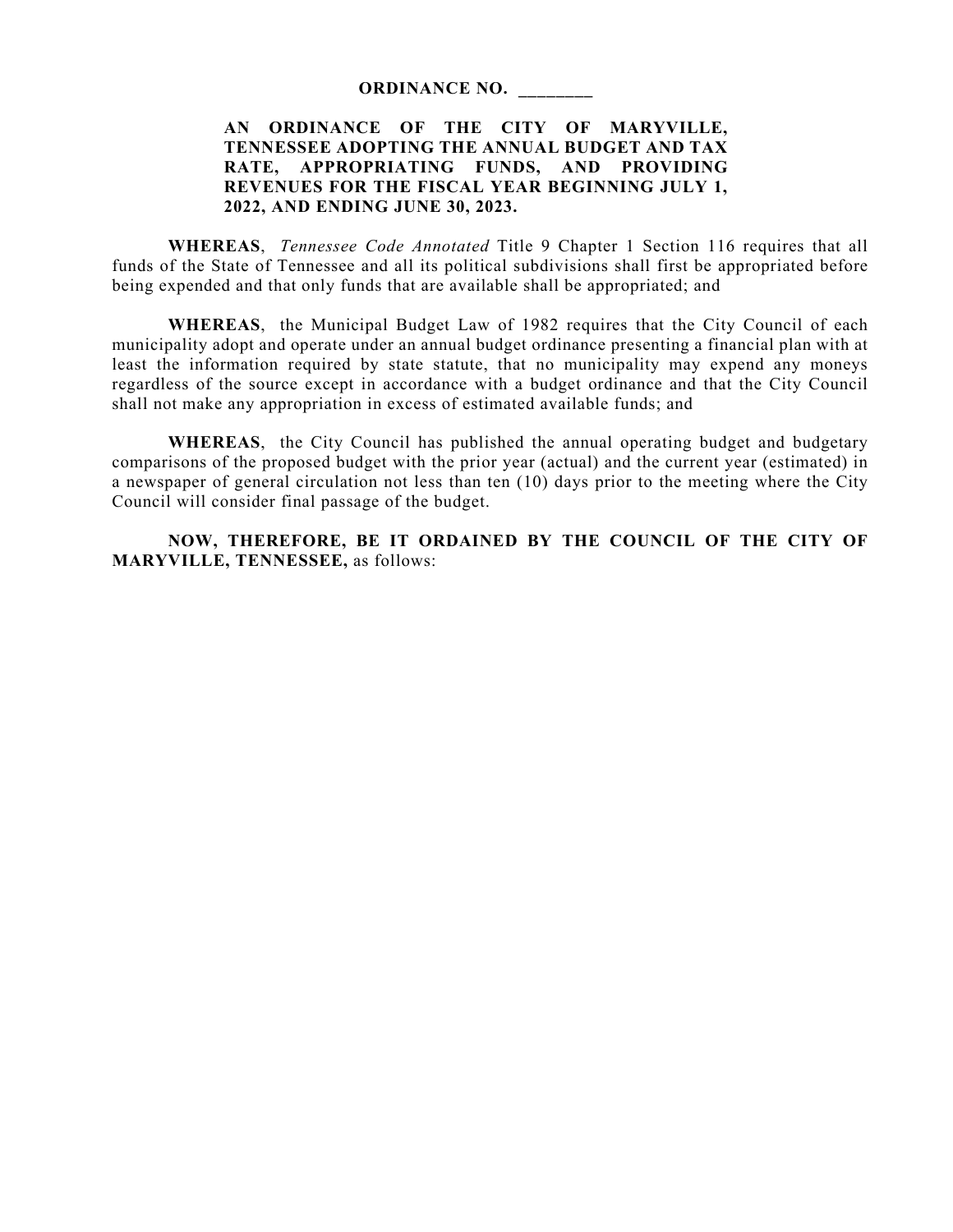**SECTION 1.** That the City Council projects anticipated revenues from all sources and appropriates planned expenditures for each department, board, office or other agency of the municipality, herein presented together with the actual annual receipts and expenditures of the last preceding fiscal year and the estimated annual expenditures for the current fiscal years, and from those revenue and unexpended and unencumbered funds as follows for the fiscal year 2023, and including the projected ending balances for the budget year, the actual ending balances for the most recent ended fiscal year and the estimated ending balances for the current fiscal years:

| <b>GENERAL FUND</b><br><b>Actual</b><br><b>Budget</b><br><b>Actual</b><br>FY 2021<br>FY 2022<br>FY2023<br><b>Revenues</b><br>\$<br>$\mathbb{S}$<br><b>Property Taxes</b><br>24,550,147<br>\$<br>25,500,000<br>24,400,000<br>Local Sales Tax<br>13,640,609<br>15,000,000<br>15,750,000<br><b>Total Revenues</b><br>4,699,963<br>5,055,789<br>5,205,500<br>Other Local Taxes<br>4,625,351<br>4,981,761<br>5,254,228<br>Other Taxes, Charges & Fees<br>3,412,358<br>3,688,813<br>3,788,824<br>Interest & Other Revenues<br>672,870<br>195,564<br>236,954<br>$\mathbf S$<br><b>Total Revenuess</b><br>\$<br>51,601,298<br>S<br>53,321,927<br>55,735,506<br>Appropriations<br>$\mathbb S$<br>$\mathbb S$<br>$\mathbb{S}$<br>Administration<br>514,652<br>637,257<br>759,933<br>Legislative<br>178,220<br>183,005<br>214,871<br>Judicial/Legal<br>199,216<br>212,994<br>217,755<br>Human Resources<br>197,688<br>254,868<br>297,510<br>Finance<br>609,368<br>678,158<br>766,080<br>Police Services<br>6,545,352<br>6,504,612<br>7,216,529<br>Animal Control<br>292,093<br>354,443<br>388,042<br>Fire Services<br>3,795,174<br>3,918,033<br>4,296,864<br>Public Service Administration<br>315,404<br>480,546<br>527,339<br>994,434<br>1,162,593<br>1,240,650<br>Development Services<br>477,303<br>787,026<br>Engineering<br>1,504,990<br><b>Central Traffic Operations</b><br>285,794<br>472,084<br>514,945<br>Solid Waste Residential<br>909,128<br>986,569<br>1,094,853<br>Solid Waste Commercial<br>561,752<br>656,248<br>588,983<br>Solid Waste Brush<br>698,971<br>693,230<br>800,127<br>Solid Waste Landfill<br>1,377,355<br>1,291,855<br>1,359,847<br>Public Works Streets<br>1,373,707<br>1,412,412<br>1,571,549<br>Public Works Grounds<br>1,040,544<br>1,092,575<br>1,237,239<br>Public Works Street Lighting<br>967,296<br>1,000,000<br>836,885<br>Economic Development<br>375,028<br>459,077<br>2,055,434<br>Library<br>877,025<br>877,026<br>1,207,026<br>Parks & Recreation<br>810,113<br>838,901<br>1,132,746<br>Transfer of Funds<br>14,943,168<br>13,244,627<br>13,985,819<br>9,422,500<br>9,422,500<br>9,422,500<br>Transfer to General Purpose School Fund<br>2,264,656<br>2,182,142<br>Non Departmental<br>2,429,725<br>\$<br>$\boldsymbol{\mathsf{S}}$<br><b>Total Appropriations</b><br>$\boldsymbol{\mathsf{S}}$<br>50,025,940<br>49,735,515<br>55,735,506<br>Change in Fund Balance (Revenues - Appropriations)<br>3,586,412<br>1,575,358<br>Beginning Fund Balance July 1<br>19,348,898<br>14,187,128<br>15,762,486<br>Ending Fund Balance June 30<br>\$<br>\$<br>\$<br>15,762,486<br>19,348,898<br>19,348,898<br>Ending Fund Balance as a % of Total Revenuess<br>30.5%<br>36.3%<br>34.7%<br>Number of Full-Time Equivalent Employees<br>180.83<br>186.83<br>190.65 |  |  | <b>Estimated</b> |  |
|-----------------------------------------------------------------------------------------------------------------------------------------------------------------------------------------------------------------------------------------------------------------------------------------------------------------------------------------------------------------------------------------------------------------------------------------------------------------------------------------------------------------------------------------------------------------------------------------------------------------------------------------------------------------------------------------------------------------------------------------------------------------------------------------------------------------------------------------------------------------------------------------------------------------------------------------------------------------------------------------------------------------------------------------------------------------------------------------------------------------------------------------------------------------------------------------------------------------------------------------------------------------------------------------------------------------------------------------------------------------------------------------------------------------------------------------------------------------------------------------------------------------------------------------------------------------------------------------------------------------------------------------------------------------------------------------------------------------------------------------------------------------------------------------------------------------------------------------------------------------------------------------------------------------------------------------------------------------------------------------------------------------------------------------------------------------------------------------------------------------------------------------------------------------------------------------------------------------------------------------------------------------------------------------------------------------------------------------------------------------------------------------------------------------------------------------------------------------------------------------------------------------------------------------------------------------------------------------------------------------------------------------------------------------------------------------------------------------------------------------------------------------------------------------|--|--|------------------|--|
|                                                                                                                                                                                                                                                                                                                                                                                                                                                                                                                                                                                                                                                                                                                                                                                                                                                                                                                                                                                                                                                                                                                                                                                                                                                                                                                                                                                                                                                                                                                                                                                                                                                                                                                                                                                                                                                                                                                                                                                                                                                                                                                                                                                                                                                                                                                                                                                                                                                                                                                                                                                                                                                                                                                                                                                         |  |  |                  |  |
|                                                                                                                                                                                                                                                                                                                                                                                                                                                                                                                                                                                                                                                                                                                                                                                                                                                                                                                                                                                                                                                                                                                                                                                                                                                                                                                                                                                                                                                                                                                                                                                                                                                                                                                                                                                                                                                                                                                                                                                                                                                                                                                                                                                                                                                                                                                                                                                                                                                                                                                                                                                                                                                                                                                                                                                         |  |  |                  |  |
|                                                                                                                                                                                                                                                                                                                                                                                                                                                                                                                                                                                                                                                                                                                                                                                                                                                                                                                                                                                                                                                                                                                                                                                                                                                                                                                                                                                                                                                                                                                                                                                                                                                                                                                                                                                                                                                                                                                                                                                                                                                                                                                                                                                                                                                                                                                                                                                                                                                                                                                                                                                                                                                                                                                                                                                         |  |  |                  |  |
|                                                                                                                                                                                                                                                                                                                                                                                                                                                                                                                                                                                                                                                                                                                                                                                                                                                                                                                                                                                                                                                                                                                                                                                                                                                                                                                                                                                                                                                                                                                                                                                                                                                                                                                                                                                                                                                                                                                                                                                                                                                                                                                                                                                                                                                                                                                                                                                                                                                                                                                                                                                                                                                                                                                                                                                         |  |  |                  |  |
|                                                                                                                                                                                                                                                                                                                                                                                                                                                                                                                                                                                                                                                                                                                                                                                                                                                                                                                                                                                                                                                                                                                                                                                                                                                                                                                                                                                                                                                                                                                                                                                                                                                                                                                                                                                                                                                                                                                                                                                                                                                                                                                                                                                                                                                                                                                                                                                                                                                                                                                                                                                                                                                                                                                                                                                         |  |  |                  |  |
|                                                                                                                                                                                                                                                                                                                                                                                                                                                                                                                                                                                                                                                                                                                                                                                                                                                                                                                                                                                                                                                                                                                                                                                                                                                                                                                                                                                                                                                                                                                                                                                                                                                                                                                                                                                                                                                                                                                                                                                                                                                                                                                                                                                                                                                                                                                                                                                                                                                                                                                                                                                                                                                                                                                                                                                         |  |  |                  |  |
|                                                                                                                                                                                                                                                                                                                                                                                                                                                                                                                                                                                                                                                                                                                                                                                                                                                                                                                                                                                                                                                                                                                                                                                                                                                                                                                                                                                                                                                                                                                                                                                                                                                                                                                                                                                                                                                                                                                                                                                                                                                                                                                                                                                                                                                                                                                                                                                                                                                                                                                                                                                                                                                                                                                                                                                         |  |  |                  |  |
|                                                                                                                                                                                                                                                                                                                                                                                                                                                                                                                                                                                                                                                                                                                                                                                                                                                                                                                                                                                                                                                                                                                                                                                                                                                                                                                                                                                                                                                                                                                                                                                                                                                                                                                                                                                                                                                                                                                                                                                                                                                                                                                                                                                                                                                                                                                                                                                                                                                                                                                                                                                                                                                                                                                                                                                         |  |  |                  |  |
|                                                                                                                                                                                                                                                                                                                                                                                                                                                                                                                                                                                                                                                                                                                                                                                                                                                                                                                                                                                                                                                                                                                                                                                                                                                                                                                                                                                                                                                                                                                                                                                                                                                                                                                                                                                                                                                                                                                                                                                                                                                                                                                                                                                                                                                                                                                                                                                                                                                                                                                                                                                                                                                                                                                                                                                         |  |  |                  |  |
|                                                                                                                                                                                                                                                                                                                                                                                                                                                                                                                                                                                                                                                                                                                                                                                                                                                                                                                                                                                                                                                                                                                                                                                                                                                                                                                                                                                                                                                                                                                                                                                                                                                                                                                                                                                                                                                                                                                                                                                                                                                                                                                                                                                                                                                                                                                                                                                                                                                                                                                                                                                                                                                                                                                                                                                         |  |  |                  |  |
|                                                                                                                                                                                                                                                                                                                                                                                                                                                                                                                                                                                                                                                                                                                                                                                                                                                                                                                                                                                                                                                                                                                                                                                                                                                                                                                                                                                                                                                                                                                                                                                                                                                                                                                                                                                                                                                                                                                                                                                                                                                                                                                                                                                                                                                                                                                                                                                                                                                                                                                                                                                                                                                                                                                                                                                         |  |  |                  |  |
|                                                                                                                                                                                                                                                                                                                                                                                                                                                                                                                                                                                                                                                                                                                                                                                                                                                                                                                                                                                                                                                                                                                                                                                                                                                                                                                                                                                                                                                                                                                                                                                                                                                                                                                                                                                                                                                                                                                                                                                                                                                                                                                                                                                                                                                                                                                                                                                                                                                                                                                                                                                                                                                                                                                                                                                         |  |  |                  |  |
|                                                                                                                                                                                                                                                                                                                                                                                                                                                                                                                                                                                                                                                                                                                                                                                                                                                                                                                                                                                                                                                                                                                                                                                                                                                                                                                                                                                                                                                                                                                                                                                                                                                                                                                                                                                                                                                                                                                                                                                                                                                                                                                                                                                                                                                                                                                                                                                                                                                                                                                                                                                                                                                                                                                                                                                         |  |  |                  |  |
|                                                                                                                                                                                                                                                                                                                                                                                                                                                                                                                                                                                                                                                                                                                                                                                                                                                                                                                                                                                                                                                                                                                                                                                                                                                                                                                                                                                                                                                                                                                                                                                                                                                                                                                                                                                                                                                                                                                                                                                                                                                                                                                                                                                                                                                                                                                                                                                                                                                                                                                                                                                                                                                                                                                                                                                         |  |  |                  |  |
|                                                                                                                                                                                                                                                                                                                                                                                                                                                                                                                                                                                                                                                                                                                                                                                                                                                                                                                                                                                                                                                                                                                                                                                                                                                                                                                                                                                                                                                                                                                                                                                                                                                                                                                                                                                                                                                                                                                                                                                                                                                                                                                                                                                                                                                                                                                                                                                                                                                                                                                                                                                                                                                                                                                                                                                         |  |  |                  |  |
|                                                                                                                                                                                                                                                                                                                                                                                                                                                                                                                                                                                                                                                                                                                                                                                                                                                                                                                                                                                                                                                                                                                                                                                                                                                                                                                                                                                                                                                                                                                                                                                                                                                                                                                                                                                                                                                                                                                                                                                                                                                                                                                                                                                                                                                                                                                                                                                                                                                                                                                                                                                                                                                                                                                                                                                         |  |  |                  |  |
|                                                                                                                                                                                                                                                                                                                                                                                                                                                                                                                                                                                                                                                                                                                                                                                                                                                                                                                                                                                                                                                                                                                                                                                                                                                                                                                                                                                                                                                                                                                                                                                                                                                                                                                                                                                                                                                                                                                                                                                                                                                                                                                                                                                                                                                                                                                                                                                                                                                                                                                                                                                                                                                                                                                                                                                         |  |  |                  |  |
|                                                                                                                                                                                                                                                                                                                                                                                                                                                                                                                                                                                                                                                                                                                                                                                                                                                                                                                                                                                                                                                                                                                                                                                                                                                                                                                                                                                                                                                                                                                                                                                                                                                                                                                                                                                                                                                                                                                                                                                                                                                                                                                                                                                                                                                                                                                                                                                                                                                                                                                                                                                                                                                                                                                                                                                         |  |  |                  |  |
|                                                                                                                                                                                                                                                                                                                                                                                                                                                                                                                                                                                                                                                                                                                                                                                                                                                                                                                                                                                                                                                                                                                                                                                                                                                                                                                                                                                                                                                                                                                                                                                                                                                                                                                                                                                                                                                                                                                                                                                                                                                                                                                                                                                                                                                                                                                                                                                                                                                                                                                                                                                                                                                                                                                                                                                         |  |  |                  |  |
|                                                                                                                                                                                                                                                                                                                                                                                                                                                                                                                                                                                                                                                                                                                                                                                                                                                                                                                                                                                                                                                                                                                                                                                                                                                                                                                                                                                                                                                                                                                                                                                                                                                                                                                                                                                                                                                                                                                                                                                                                                                                                                                                                                                                                                                                                                                                                                                                                                                                                                                                                                                                                                                                                                                                                                                         |  |  |                  |  |
|                                                                                                                                                                                                                                                                                                                                                                                                                                                                                                                                                                                                                                                                                                                                                                                                                                                                                                                                                                                                                                                                                                                                                                                                                                                                                                                                                                                                                                                                                                                                                                                                                                                                                                                                                                                                                                                                                                                                                                                                                                                                                                                                                                                                                                                                                                                                                                                                                                                                                                                                                                                                                                                                                                                                                                                         |  |  |                  |  |
|                                                                                                                                                                                                                                                                                                                                                                                                                                                                                                                                                                                                                                                                                                                                                                                                                                                                                                                                                                                                                                                                                                                                                                                                                                                                                                                                                                                                                                                                                                                                                                                                                                                                                                                                                                                                                                                                                                                                                                                                                                                                                                                                                                                                                                                                                                                                                                                                                                                                                                                                                                                                                                                                                                                                                                                         |  |  |                  |  |
|                                                                                                                                                                                                                                                                                                                                                                                                                                                                                                                                                                                                                                                                                                                                                                                                                                                                                                                                                                                                                                                                                                                                                                                                                                                                                                                                                                                                                                                                                                                                                                                                                                                                                                                                                                                                                                                                                                                                                                                                                                                                                                                                                                                                                                                                                                                                                                                                                                                                                                                                                                                                                                                                                                                                                                                         |  |  |                  |  |
|                                                                                                                                                                                                                                                                                                                                                                                                                                                                                                                                                                                                                                                                                                                                                                                                                                                                                                                                                                                                                                                                                                                                                                                                                                                                                                                                                                                                                                                                                                                                                                                                                                                                                                                                                                                                                                                                                                                                                                                                                                                                                                                                                                                                                                                                                                                                                                                                                                                                                                                                                                                                                                                                                                                                                                                         |  |  |                  |  |
|                                                                                                                                                                                                                                                                                                                                                                                                                                                                                                                                                                                                                                                                                                                                                                                                                                                                                                                                                                                                                                                                                                                                                                                                                                                                                                                                                                                                                                                                                                                                                                                                                                                                                                                                                                                                                                                                                                                                                                                                                                                                                                                                                                                                                                                                                                                                                                                                                                                                                                                                                                                                                                                                                                                                                                                         |  |  |                  |  |
|                                                                                                                                                                                                                                                                                                                                                                                                                                                                                                                                                                                                                                                                                                                                                                                                                                                                                                                                                                                                                                                                                                                                                                                                                                                                                                                                                                                                                                                                                                                                                                                                                                                                                                                                                                                                                                                                                                                                                                                                                                                                                                                                                                                                                                                                                                                                                                                                                                                                                                                                                                                                                                                                                                                                                                                         |  |  |                  |  |
|                                                                                                                                                                                                                                                                                                                                                                                                                                                                                                                                                                                                                                                                                                                                                                                                                                                                                                                                                                                                                                                                                                                                                                                                                                                                                                                                                                                                                                                                                                                                                                                                                                                                                                                                                                                                                                                                                                                                                                                                                                                                                                                                                                                                                                                                                                                                                                                                                                                                                                                                                                                                                                                                                                                                                                                         |  |  |                  |  |
|                                                                                                                                                                                                                                                                                                                                                                                                                                                                                                                                                                                                                                                                                                                                                                                                                                                                                                                                                                                                                                                                                                                                                                                                                                                                                                                                                                                                                                                                                                                                                                                                                                                                                                                                                                                                                                                                                                                                                                                                                                                                                                                                                                                                                                                                                                                                                                                                                                                                                                                                                                                                                                                                                                                                                                                         |  |  |                  |  |
|                                                                                                                                                                                                                                                                                                                                                                                                                                                                                                                                                                                                                                                                                                                                                                                                                                                                                                                                                                                                                                                                                                                                                                                                                                                                                                                                                                                                                                                                                                                                                                                                                                                                                                                                                                                                                                                                                                                                                                                                                                                                                                                                                                                                                                                                                                                                                                                                                                                                                                                                                                                                                                                                                                                                                                                         |  |  |                  |  |
|                                                                                                                                                                                                                                                                                                                                                                                                                                                                                                                                                                                                                                                                                                                                                                                                                                                                                                                                                                                                                                                                                                                                                                                                                                                                                                                                                                                                                                                                                                                                                                                                                                                                                                                                                                                                                                                                                                                                                                                                                                                                                                                                                                                                                                                                                                                                                                                                                                                                                                                                                                                                                                                                                                                                                                                         |  |  |                  |  |
|                                                                                                                                                                                                                                                                                                                                                                                                                                                                                                                                                                                                                                                                                                                                                                                                                                                                                                                                                                                                                                                                                                                                                                                                                                                                                                                                                                                                                                                                                                                                                                                                                                                                                                                                                                                                                                                                                                                                                                                                                                                                                                                                                                                                                                                                                                                                                                                                                                                                                                                                                                                                                                                                                                                                                                                         |  |  |                  |  |
|                                                                                                                                                                                                                                                                                                                                                                                                                                                                                                                                                                                                                                                                                                                                                                                                                                                                                                                                                                                                                                                                                                                                                                                                                                                                                                                                                                                                                                                                                                                                                                                                                                                                                                                                                                                                                                                                                                                                                                                                                                                                                                                                                                                                                                                                                                                                                                                                                                                                                                                                                                                                                                                                                                                                                                                         |  |  |                  |  |
|                                                                                                                                                                                                                                                                                                                                                                                                                                                                                                                                                                                                                                                                                                                                                                                                                                                                                                                                                                                                                                                                                                                                                                                                                                                                                                                                                                                                                                                                                                                                                                                                                                                                                                                                                                                                                                                                                                                                                                                                                                                                                                                                                                                                                                                                                                                                                                                                                                                                                                                                                                                                                                                                                                                                                                                         |  |  |                  |  |
|                                                                                                                                                                                                                                                                                                                                                                                                                                                                                                                                                                                                                                                                                                                                                                                                                                                                                                                                                                                                                                                                                                                                                                                                                                                                                                                                                                                                                                                                                                                                                                                                                                                                                                                                                                                                                                                                                                                                                                                                                                                                                                                                                                                                                                                                                                                                                                                                                                                                                                                                                                                                                                                                                                                                                                                         |  |  |                  |  |
|                                                                                                                                                                                                                                                                                                                                                                                                                                                                                                                                                                                                                                                                                                                                                                                                                                                                                                                                                                                                                                                                                                                                                                                                                                                                                                                                                                                                                                                                                                                                                                                                                                                                                                                                                                                                                                                                                                                                                                                                                                                                                                                                                                                                                                                                                                                                                                                                                                                                                                                                                                                                                                                                                                                                                                                         |  |  |                  |  |
|                                                                                                                                                                                                                                                                                                                                                                                                                                                                                                                                                                                                                                                                                                                                                                                                                                                                                                                                                                                                                                                                                                                                                                                                                                                                                                                                                                                                                                                                                                                                                                                                                                                                                                                                                                                                                                                                                                                                                                                                                                                                                                                                                                                                                                                                                                                                                                                                                                                                                                                                                                                                                                                                                                                                                                                         |  |  |                  |  |
|                                                                                                                                                                                                                                                                                                                                                                                                                                                                                                                                                                                                                                                                                                                                                                                                                                                                                                                                                                                                                                                                                                                                                                                                                                                                                                                                                                                                                                                                                                                                                                                                                                                                                                                                                                                                                                                                                                                                                                                                                                                                                                                                                                                                                                                                                                                                                                                                                                                                                                                                                                                                                                                                                                                                                                                         |  |  |                  |  |
|                                                                                                                                                                                                                                                                                                                                                                                                                                                                                                                                                                                                                                                                                                                                                                                                                                                                                                                                                                                                                                                                                                                                                                                                                                                                                                                                                                                                                                                                                                                                                                                                                                                                                                                                                                                                                                                                                                                                                                                                                                                                                                                                                                                                                                                                                                                                                                                                                                                                                                                                                                                                                                                                                                                                                                                         |  |  |                  |  |
|                                                                                                                                                                                                                                                                                                                                                                                                                                                                                                                                                                                                                                                                                                                                                                                                                                                                                                                                                                                                                                                                                                                                                                                                                                                                                                                                                                                                                                                                                                                                                                                                                                                                                                                                                                                                                                                                                                                                                                                                                                                                                                                                                                                                                                                                                                                                                                                                                                                                                                                                                                                                                                                                                                                                                                                         |  |  |                  |  |
|                                                                                                                                                                                                                                                                                                                                                                                                                                                                                                                                                                                                                                                                                                                                                                                                                                                                                                                                                                                                                                                                                                                                                                                                                                                                                                                                                                                                                                                                                                                                                                                                                                                                                                                                                                                                                                                                                                                                                                                                                                                                                                                                                                                                                                                                                                                                                                                                                                                                                                                                                                                                                                                                                                                                                                                         |  |  |                  |  |
|                                                                                                                                                                                                                                                                                                                                                                                                                                                                                                                                                                                                                                                                                                                                                                                                                                                                                                                                                                                                                                                                                                                                                                                                                                                                                                                                                                                                                                                                                                                                                                                                                                                                                                                                                                                                                                                                                                                                                                                                                                                                                                                                                                                                                                                                                                                                                                                                                                                                                                                                                                                                                                                                                                                                                                                         |  |  |                  |  |
|                                                                                                                                                                                                                                                                                                                                                                                                                                                                                                                                                                                                                                                                                                                                                                                                                                                                                                                                                                                                                                                                                                                                                                                                                                                                                                                                                                                                                                                                                                                                                                                                                                                                                                                                                                                                                                                                                                                                                                                                                                                                                                                                                                                                                                                                                                                                                                                                                                                                                                                                                                                                                                                                                                                                                                                         |  |  |                  |  |
|                                                                                                                                                                                                                                                                                                                                                                                                                                                                                                                                                                                                                                                                                                                                                                                                                                                                                                                                                                                                                                                                                                                                                                                                                                                                                                                                                                                                                                                                                                                                                                                                                                                                                                                                                                                                                                                                                                                                                                                                                                                                                                                                                                                                                                                                                                                                                                                                                                                                                                                                                                                                                                                                                                                                                                                         |  |  |                  |  |

| Beginning<br>July<br>'ach<br>Balance      |      | 000<br>.                 | 340<br>$\overline{1}$<br>ر… |      | in.<br>10.5 |
|-------------------------------------------|------|--------------------------|-----------------------------|------|-------------|
| Ending<br>`ach<br>June<br>Balance<br>.3 U | - 11 | $\sqrt{2}$<br>ن 11،<br>. | -                           | -114 | in.<br>0.1  |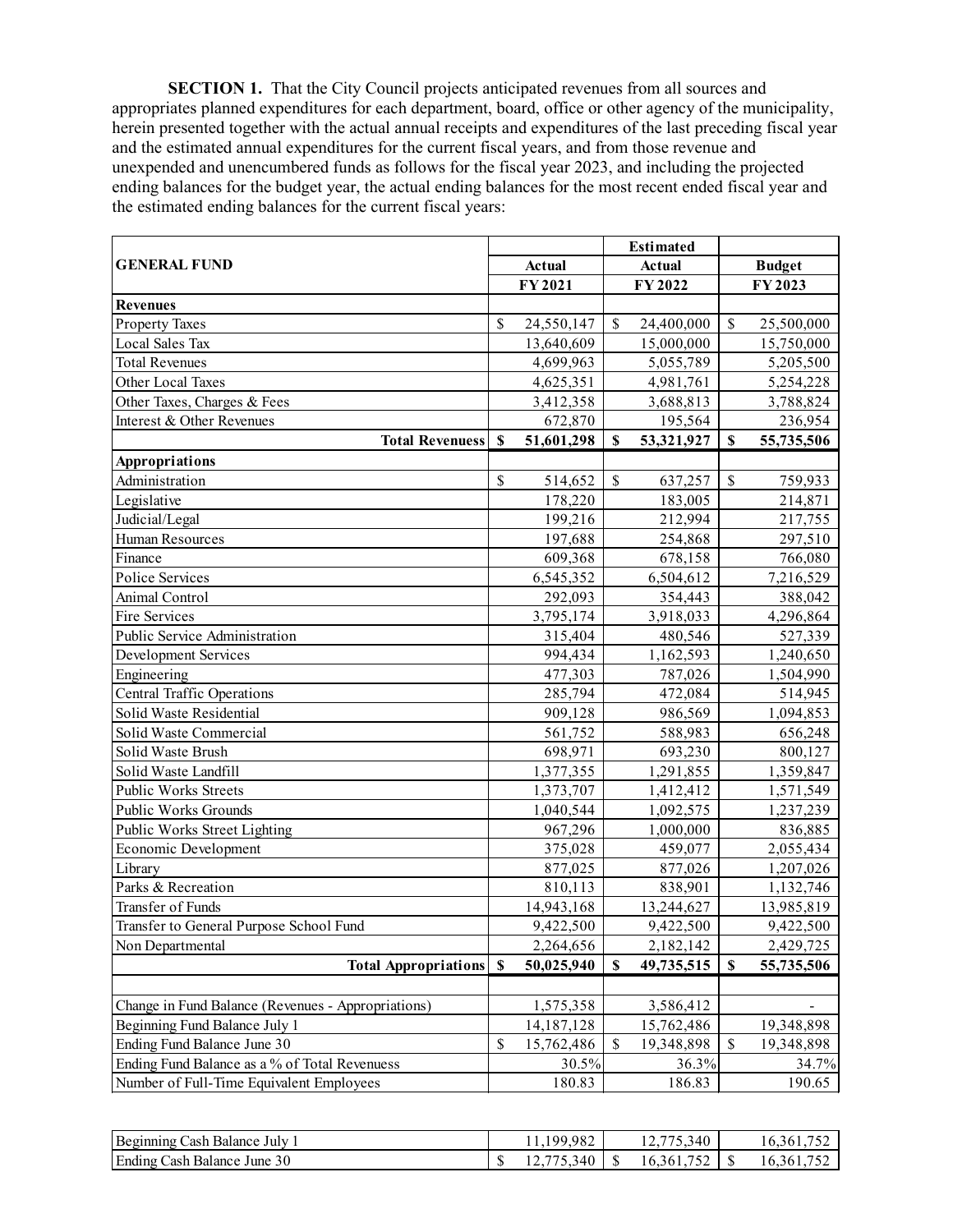|                                                    |        |               |     | <b>Estimated</b> |               |           |
|----------------------------------------------------|--------|---------------|-----|------------------|---------------|-----------|
| <b>STATE STREET AID FUND</b>                       | Actual |               |     | <b>Actual</b>    | <b>Budget</b> |           |
|                                                    |        | <b>FY2021</b> |     | FY 2022          |               | FY 2023   |
| <b>Revenues</b>                                    |        |               |     |                  |               |           |
| State Gas and Motor Fuel Taxes                     | \$     | 1,073,356     | \$  | 1,059,987        | \$            | 1,075,887 |
| Transfer from General Fund                         |        |               |     |                  |               | 200,000   |
| <b>Total Revenuess</b> S                           |        | 1,073,356     | \$  | 1,059,987        | \$            | 1,275,887 |
| <b>Total Revenues</b>                              |        |               |     |                  |               |           |
| State Street Aid Expense                           | \$     | 957,947       | \$  | 1,737,417        | \$            | 1,293,800 |
| <b>Total Appropriations</b> S                      |        | 957.947       | \$. | 1,737,417        | \$            | 1,293,800 |
|                                                    |        |               |     |                  |               |           |
| Change in Fund Balance (Revenues - Appropriations) |        | 115,409       |     | (677, 430)       |               | (17,913)  |
| Beginning Fund Balance July 1                      |        | 1,473,248     |     | 1,588,657        |               | 911,227   |
| Ending Fund Balance June 30                        | \$     | 1,588,657     | \$  | 911,227          | \$            | 893,314   |
| Number of Full-Time Equivalent Employees           |        | -             |     |                  |               |           |

| Beginning<br>July<br>Balance<br>∴ash |           | 09 <sup>5</sup><br>766.0 |    | 504<br>001<br>1,001,<br>◡ |     | 204<br>$\sim$ |
|--------------------------------------|-----------|--------------------------|----|---------------------------|-----|---------------|
| Ending<br>30<br>Cash Balance<br>June | æ<br>-412 | 504<br>$88^{\degree}$    | кD | 074<br>0.204              | . . | 186,1         |

|                                                    |        |               |    | <b>Estimated</b> |               |         |
|----------------------------------------------------|--------|---------------|----|------------------|---------------|---------|
| <b>GIS FUND</b>                                    | Actual |               |    | Actual           | <b>Budget</b> |         |
|                                                    |        | <b>FY2021</b> |    | <b>FY2022</b>    |               | FY 2023 |
| <b>Revenues</b>                                    |        |               |    |                  |               |         |
| <b>GIS</b> Reimbursements                          | \$     | 396,445       | \$ | 479,686          | \$            | 563,868 |
| GIS Data Sales & Licensing                         |        | 14,215        |    | 12,000           |               | 12,000  |
| <b>Total Revenues</b>                              | S      | 410,660       | \$ | 491,686          | <b>S</b>      | 575,868 |
| Appropriations                                     |        |               |    |                  |               |         |
| <b>GIS</b> Expense                                 | \$     | 408,246       | \$ | 565,926          | \$            | 564,243 |
| <b>Total Appropriations</b>                        | S      | 408,246       | S  | 565,926          | \$            | 564,243 |
|                                                    |        |               |    |                  |               |         |
| Change in Fund Balance (Revenues - Appropriations) |        | 2,414         |    | (74,240)         |               | 11,625  |
| Beginning Fund Balance July 1                      |        | 187,818       |    | 190,232          |               | 115,992 |
| Ending Fund Balance June 30                        | \$     | 190,232       | \$ | 115,992          | S             | 127,617 |
| Number of Full-Time Equivalent Employees           |        | 3.00          |    | 3.00             |               | 3.00    |

| Beginning<br>. July<br>ash.<br>Balance              |                    | $\Omega$<br>$\Omega$<br>.v.120       | $\sim$<br>$\sim$<br>$\sim$ $\sim$<br>ر ر. ۱ | າດ<br>20 <sub>4</sub><br>$30.2^{\circ}$ |
|-----------------------------------------------------|--------------------|--------------------------------------|---------------------------------------------|-----------------------------------------|
| Ending<br>30<br><sup>l</sup> une<br>∠ash<br>Balance | $\sqrt{2}$<br>- 11 | $\sim$<br>$\Delta$<br>. . <i>. .</i> | າດ<br>294<br>$30.2^{\circ}$                 | 4 O                                     |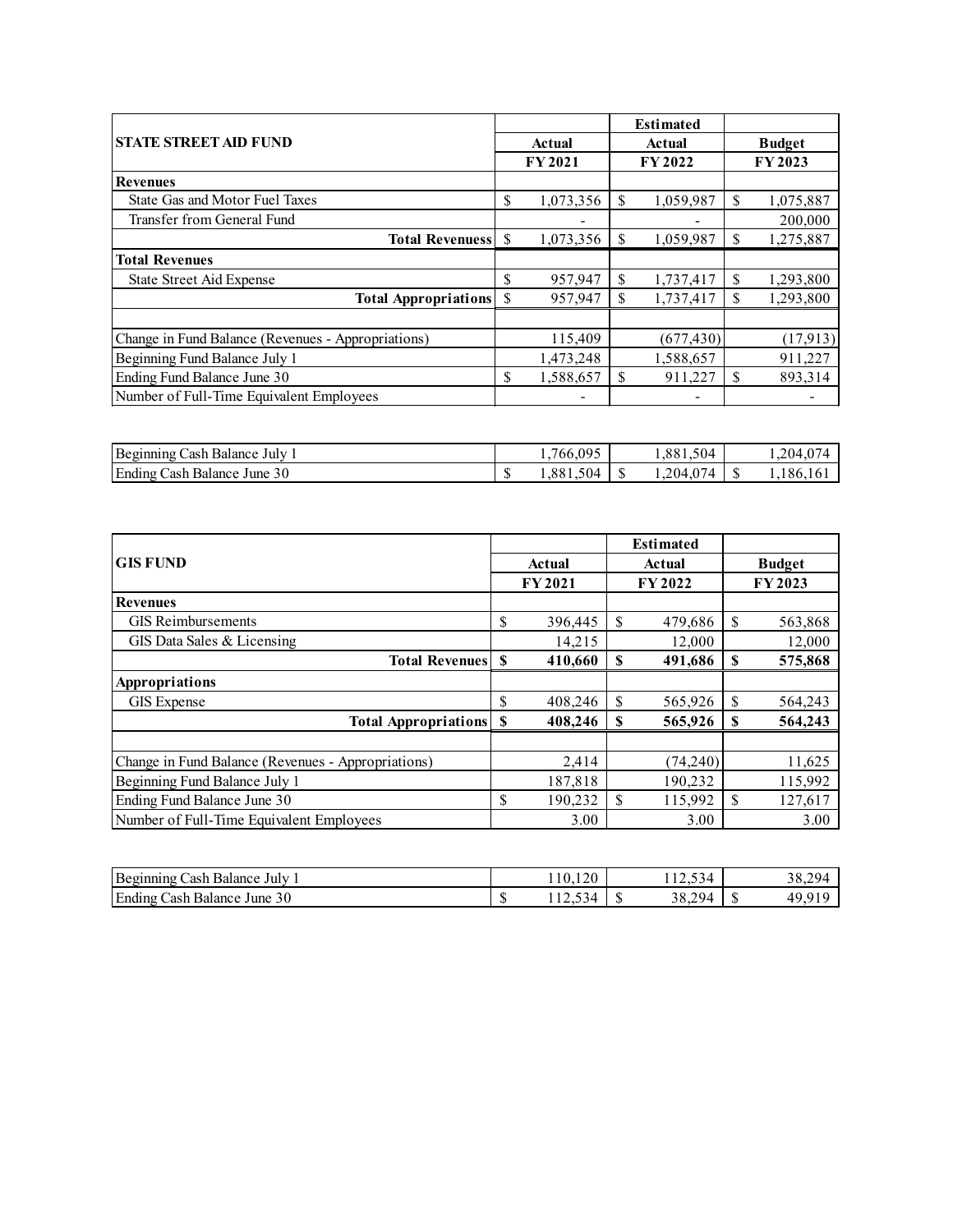|                                                    |    |               | <b>Estimated</b> |               |               |
|----------------------------------------------------|----|---------------|------------------|---------------|---------------|
| <b>DEBT SERVICE FUND</b>                           |    | <b>Actual</b> | <b>Actual</b>    |               | <b>Budget</b> |
|                                                    |    | <b>FY2021</b> | FY 2022          | FY 2023       |               |
| <b>Revenues</b>                                    |    |               |                  |               |               |
| <b>Interest Earned</b>                             | \$ | 163,316       | \$<br>108,121    | $\mathcal{S}$ | 113,895       |
| Contributions                                      |    | 1,109,385     |                  |               |               |
| <b>Total Revenues</b>                              |    | 15,765,000    |                  |               |               |
| <b>Bond Premium</b>                                |    | 2,473,753     |                  |               |               |
| Transfer from General Fund                         |    | 9,871,754     | 7,631,459        |               | 7,500,000     |
| Other Sources                                      |    | 94,504        | 186,768          |               | 186,768       |
| <b>Total Revenuess</b>                             | S  | 29,477,712    | \$<br>7,926,348  | \$            | 7,800,663     |
| Appropriations                                     |    |               |                  |               |               |
| Debt Service Expense                               | \$ | 29,451,076    | \$<br>7,695,365  | \$            | 7,086,344     |
| <b>Total Appropriations</b>                        | S  | 29,451,076    | \$<br>7,695,365  | \$            | 7,086,344     |
|                                                    |    |               |                  |               |               |
| Change in Fund Balance (Revenues - Appropriations) |    | 26,636        | 230,983          |               | 714,319       |
| Beginning Fund Balance July 1                      |    | 2,324,828     | 2,351,464        |               | 2,582,447     |
| Ending Fund Balance June 30                        | \$ | 2,351,464     | \$<br>2,582,447  | \$            | 3,296,766     |
| Number of Full-Time Equivalent Employees           |    |               |                  |               |               |

| Beginning<br>July<br>`ach<br>Balance                  |                    | 464<br><u>_</u> | /8,100<br>ا سومند              |    | $2,609$ $\degree$<br>'প.0১. |
|-------------------------------------------------------|--------------------|-----------------|--------------------------------|----|-----------------------------|
| Ending<br>$\sim$<br>'ach<br>June<br>- Balance<br>. JU | $\sqrt{2}$<br>- 11 | $\sim$<br>100   | $0.08^\circ$<br>$2,60^{\circ}$ | ъD | $\Delta$ 0<br>$-112$        |

|                                                    |          |         | <b>Estimated</b> |               |           |  |
|----------------------------------------------------|----------|---------|------------------|---------------|-----------|--|
| <b>DRUG FUND</b>                                   |          | Actual  | <b>Actual</b>    | <b>Budget</b> |           |  |
|                                                    |          | FY 2021 | FY 2022          |               | FY 2023   |  |
| <b>Revenues</b>                                    |          |         |                  |               |           |  |
| Fines And Forfeitures                              | \$       | 6,290   | \$<br>2,500      | \$            | 2,500     |  |
| Sale of Equipment                                  |          | 32,148  | 23,000           |               | 23,000    |  |
| <b>Total Revenues</b>                              |          | 46,950  | 38,000           |               | 38,000    |  |
| Misc. Donations/Other                              |          | 4,540   |                  |               |           |  |
| <b>Total Revenuess</b>                             | \$       | 89,928  | \$<br>63,500     | \$            | 63,500    |  |
| Appropriations                                     |          |         |                  |               |           |  |
| Drug Enforcement                                   | \$       | 82,047  | \$<br>85,000     | \$            | 180,000   |  |
| <b>Total Appropriations</b>                        | <b>S</b> | 82,047  | \$<br>85,000     | \$            | 180,000   |  |
|                                                    |          |         |                  |               |           |  |
| Change in Fund Balance (Revenues - Appropriations) |          | 7,881   | (21,500)         |               | (116,500) |  |
| Beginning Fund Balance July 1                      |          | 183,520 | 191,401          |               | 169,901   |  |
| Ending Fund Balance June 30                        | \$       | 191,401 | \$<br>169,901    | \$            | 53,401    |  |
| Number of Full-Time Equivalent Employees           |          |         |                  |               |           |  |

| Beginning<br>July<br>'ash<br>Balance    |    | $\sim$ $\sim$<br>$\Omega_{\Delta}$<br>. |     | 202,095      |    | $180.5^{\circ}$<br>$\sim$ |
|-----------------------------------------|----|-----------------------------------------|-----|--------------|----|---------------------------|
| Ending<br>30<br>'ash<br>June<br>Balance | 11 | 095<br>202,0                            | د ۱ | 505<br>180.5 | υЮ | ng<br>64                  |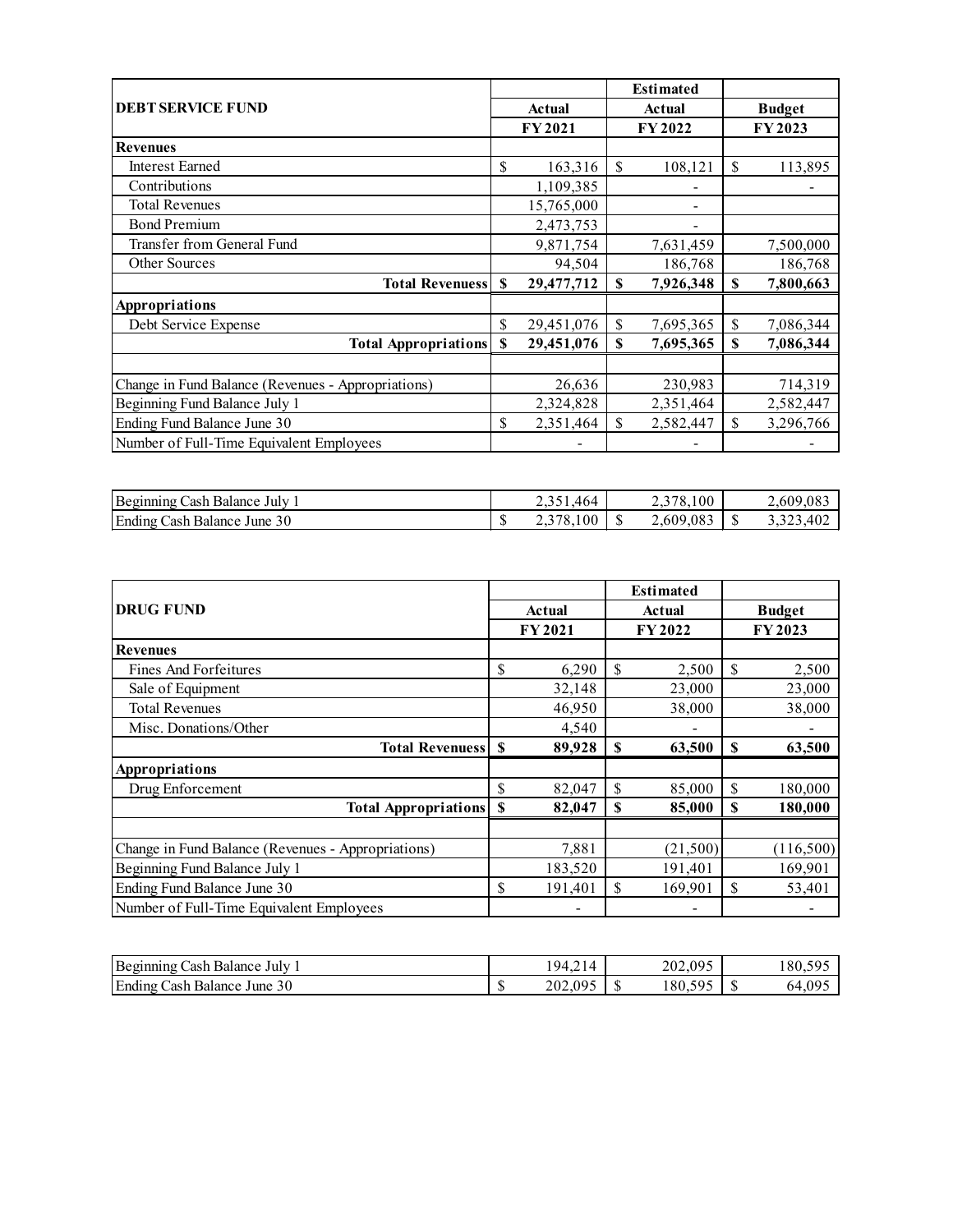|                                                    |               |                          |    | <b>Estimated</b> |         |               |
|----------------------------------------------------|---------------|--------------------------|----|------------------|---------|---------------|
| <b>SPECIAL EVENTS</b>                              |               | Actual                   |    | Actual           |         | <b>Budget</b> |
|                                                    |               | <b>FY2021</b>            |    | <b>FY 2022</b>   | FY 2023 |               |
| <b>Revenues</b>                                    |               |                          |    |                  |         |               |
| Sponsorship                                        | \$            |                          | S  | -                | \$      |               |
| <b>Total Revenuess</b>                             | \$            |                          | \$ |                  | S       |               |
| <b>Total Revenues</b>                              |               |                          |    |                  |         |               |
| Special Event Expense                              | \$            | 783                      | S  | 3,000            | \$      | 30,050        |
| <b>Total Appropriations</b>                        | <sup>\$</sup> | 783                      | \$ | 3,000            | S       | 30,050        |
|                                                    |               |                          |    |                  |         |               |
| Change in Fund Balance (Revenues - Appropriations) |               | (783)                    |    | (3,000)          |         | (30,050)      |
| Beginning Fund Balance July 1                      |               | 43,484                   |    | 42,701           |         | 39,701        |
| Ending Fund Balance June 30                        | \$            | 42,701                   | S  | 39,701           | \$      | 9,651         |
| Number of Full-Time Equivalent Employees           |               | $\overline{\phantom{a}}$ |    | -                |         |               |
|                                                    |               |                          |    |                  |         |               |

| Be<br>-July<br><b>Balance</b><br>- ash<br>1no<br>∼чm               | 1 O<br>$\sim$<br>$\cdot$ .                             | 701<br>$\sim$<br>$\mathbf{r}$ | 39     |
|--------------------------------------------------------------------|--------------------------------------------------------|-------------------------------|--------|
| Ending<br>$\sim$<br>50 <sup>2</sup><br>June<br>`ach<br>ва<br>lance | $\overline{\phantom{a}}$<br>$\sim$<br>$\triangle$<br>. | າ ດ<br>æ<br>יי                | $\sim$ |

|                                                    | <b>Estimated</b> |               |              |         |    |               |
|----------------------------------------------------|------------------|---------------|--------------|---------|----|---------------|
| <b>SPECIAL PROJECTS</b>                            |                  | Actual        |              | Actual  |    | <b>Budget</b> |
|                                                    |                  | <b>FY2021</b> |              | FY 2022 |    | FY 2023       |
| <b>Revenues</b>                                    |                  |               |              |         |    |               |
| Sanitation Santa Program                           | \$               | 1.000         | \$           | 800     | S  | 1.000         |
| Donations                                          |                  |               |              |         |    |               |
| <b>Total Revenues</b>                              | \$               | 1,000         | \$           | 800     | S  | 1,000         |
| Appropriations                                     |                  |               |              |         |    |               |
| Sanitation Santa Program                           | \$               | 474           | \$           | 1,428   | \$ | 12,000        |
| Transfer Out                                       |                  |               |              |         |    |               |
| <b>Total Appropriations</b>                        | -S               | 474           | $\mathbf{s}$ | 1,428   | S  | 12,000        |
|                                                    |                  |               |              |         |    |               |
| Change in Fund Balance (Revenues - Appropriations) |                  | 526           |              | (628)   |    | (11,000)      |
| Beginning Fund Balance July 1                      |                  | 13,846        |              | 14,372  |    | 13,744        |
| Ending Fund Balance June 30                        | \$               | 14.372        | \$           | 13,744  | \$ | 2,744         |
| Number of Full-Time Equivalent Employees           |                  | -             |              |         |    |               |

| Ð<br>∵ack<br>July<br>Balance                                                                                | 847<br>$\sim$<br>1 J 4 U             | $\sim$ $\sim$ $\sim$<br>.                                                  | ຳ<br>.                                 |
|-------------------------------------------------------------------------------------------------------------|--------------------------------------|----------------------------------------------------------------------------|----------------------------------------|
| $\cdot$ $\cdot$<br>$\blacksquare$<br>$\gamma$<br>June<br>`as h<br>Balance<br>$ \text{ma}_{\text{L}}$<br>.3U | $\sim$ $\sim$ $\sim$<br>ュー<br><br>л. | $\overline{\phantom{0}}$<br>$\ddot{\phantom{1}}$<br>. .<br>$\cdot$ $\cdot$ | -<br>$\overline{ }$<br>$\prime$<br>، ت |
|                                                                                                             |                                      |                                                                            |                                        |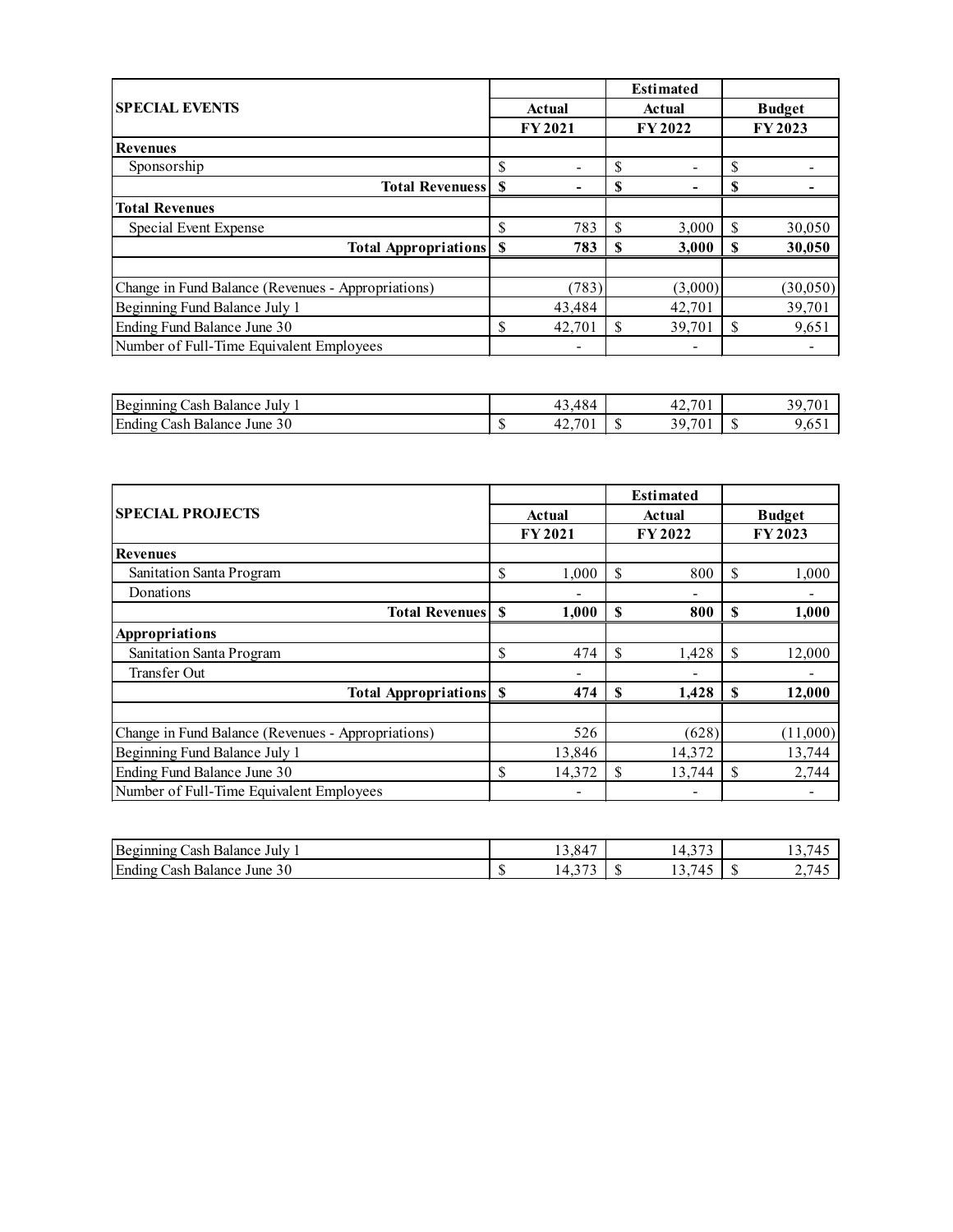|                                                    |    |                    |               | <b>Estimated</b> |         |               |
|----------------------------------------------------|----|--------------------|---------------|------------------|---------|---------------|
| <b>STORMWATER FUND</b>                             |    | Actual             |               | Actual           |         | <b>Budget</b> |
|                                                    |    | FY 2021<br>FY 2022 |               |                  | FY 2023 |               |
| <b>Revenues</b>                                    |    |                    |               |                  |         |               |
| Sale of Fixed Assets                               | \$ |                    | S             |                  | \$      |               |
| <b>Stormwater Fees</b>                             |    | 1,460,899          |               | 1,465,000        |         | 1,470,000     |
| <b>Total Revenues</b>                              |    |                    |               |                  |         |               |
| <b>Total Revenuess</b>                             | \$ | 1,460,899          | S             | 1,465,000        | \$      | 1,470,000     |
| Appropriations                                     |    |                    |               |                  |         |               |
| <b>Stormwater Operations</b>                       | \$ | 1,256,675          | <sup>\$</sup> | 1,516,673        | \$      | 743,793       |
| FY 23 Capital Projects                             |    |                    |               |                  |         | 825,000       |
| <b>Total Appropriations</b>                        | S  | 1,256,675          | S             | 1,516,673        | S       | 1,568,793     |
|                                                    |    |                    |               |                  |         |               |
| Change in Fund Balance (Revenues - Appropriations) |    | 204,224            |               | (51, 673)        |         | (98, 793)     |
| Beginning Fund Balance July 1                      |    | 786,738            |               | 990,962          |         | 939,289       |
| Ending Fund Balance June 30                        | \$ | 990,962            | S             | 939,289          | \$      | 840,496       |
| Number of Full-Time Equivalent Employees           |    | 6.00               |               | 6.00             |         | 4.00          |

| Beginning<br>'ash<br>July<br>Balance    | $\sim$ $\sim$ $\sim$<br>$\sim$<br>$\overline{A}$<br>7.033<br>ັ | 0.05C<br>. .                 |    | ۰Ā                                  |
|-----------------------------------------|----------------------------------------------------------------|------------------------------|----|-------------------------------------|
| Ending<br>30<br>'ash<br>June<br>Balance | 0.50<br>u                                                      | 200<br>$.08^{\circ}$<br>.386 | ٠D | 00 N<br>$\sim$ $\sim$ $\sim$<br>988 |

|                                                               |               | <b>Estimated</b> |               |
|---------------------------------------------------------------|---------------|------------------|---------------|
| <b>ELECTRIC FUND</b>                                          | <b>Actual</b> | <b>Actual</b>    | <b>Budget</b> |
|                                                               | FY 2021       | FY 2022          | FY 2023       |
| <b>Operating Revenues</b>                                     |               |                  |               |
| Sales                                                         | \$65,626,505  | \$69,830,400     | \$70,831,880  |
| Other Sources                                                 | 1,366,558     | 1,250,600        | 1,362,680     |
| Non-Operating Revenues, Grants, Contributions, & Transfers In |               |                  |               |
| Investment Income                                             | 12,486        | 1.000            | 1.000         |
| <b>Total Revenues</b>                                         | \$67,005,549  | \$71,082,000     | \$72,195,560  |
| <b>Appropriations</b>                                         |               |                  |               |
| <b>Operating Expenses</b>                                     |               |                  |               |
| <b>Purchased Power</b>                                        | \$51,349,696  | \$55,500,000     | \$56,500,000  |
| Administrative                                                | 800,863       | 790,234          | 940,478       |
| Finance & Accounting                                          | 1,046,699     | 1,252,533        | 1,334,305     |
| Non Departmental                                              | 1,007,462     | 1,143,403        | 1,139,697     |
| Transmission & Distribution                                   | 4,256,553     | 4,298,585        | 4,594,344     |
| Metering                                                      | 169,014       | 349,430          | 385,128       |
| <b>MACnet</b>                                                 | 202,690       | 150,000          | 277,080       |
| Depreciation                                                  | 3,204,735     | 3,384,432        | 3,479,638     |
| <b>Non-Operating Expenses and Transfers Out</b>               |               |                  |               |
| Debt Service - Interest                                       | 218,711       | 158,231          | 142,531       |
| Other Expense                                                 | (15, 140)     | 5,218            | (12, 327)     |
| Transfers Out - In Lieu of Tax                                | 1,699,628     | 1,525,248        | 1,729,634     |
| <b>Total Expenses</b> \$ 63,940,911                           |               | \$68,557,314     | \$70,510,508  |
|                                                               |               |                  |               |
| Change in Net Position (Revenues - Appropriations)            | 3,064,638     | 2,524,686        | 1,685,052     |
|                                                               |               |                  |               |
| Beginning Net Position July 1                                 | 48,102,917    | 51,167,555       | 53,692,241    |
| Ending Net Position June 30                                   | \$51,167,555  | \$53,692,241     | \$55,377,293  |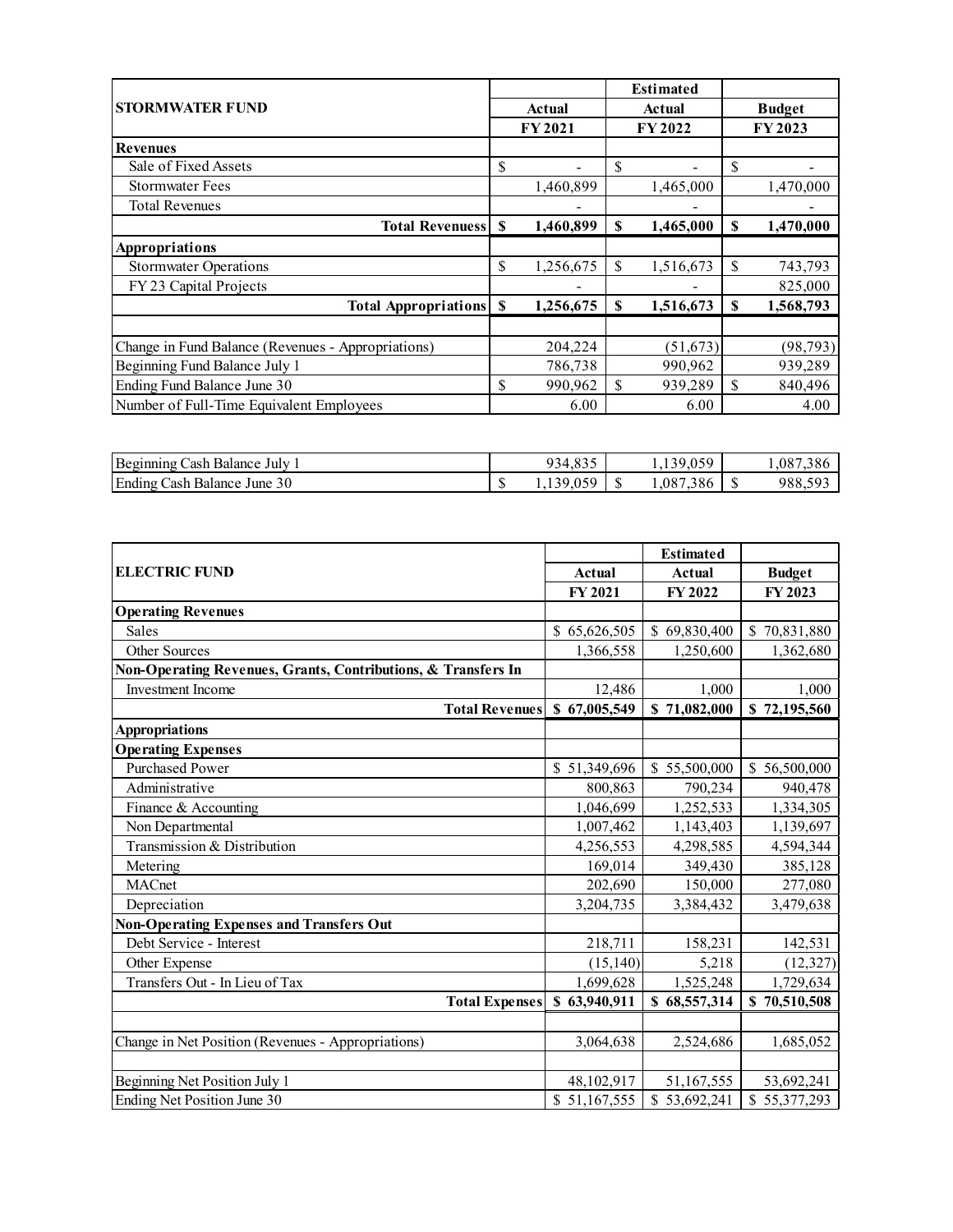|                                                          |                              |               | <b>Estimated</b>          |              |                              |
|----------------------------------------------------------|------------------------------|---------------|---------------------------|--------------|------------------------------|
| <b>WATER &amp; SEWER FUND</b>                            | Actual                       |               | <b>Actual</b>             |              | <b>Budget</b>                |
|                                                          | FY 2021                      |               | FY 2022                   |              | FY 2023                      |
|                                                          |                              |               |                           |              |                              |
| <b>Operating Revenues</b>                                |                              |               |                           |              |                              |
| <b>Water Sales</b>                                       | \$<br>5,815,442              | \$            | 6,000,000                 | $\mathbb{S}$ | 6,120,000                    |
| Sewer Sales                                              | 8,601,099                    |               | 9,000,000                 |              | 9,180,000                    |
| Tap Fees                                                 | 238,094                      |               | 174,000                   |              | 174,000                      |
| Miscellaneous Other Fees                                 | 2,457,372                    |               | 2,518,790                 |              | 2,703,943                    |
| <b>Total Operating Revenues</b>                          | \$17,112,007                 |               | \$17,692,790              |              | \$18,177,943                 |
|                                                          |                              |               |                           |              |                              |
| <b>Operating Expenses</b>                                |                              |               |                           |              |                              |
| Adminstrative                                            | \$<br>1,223,162              | \$            | 1,418,669                 | \$           | 1,382,097                    |
| Finance/Accounting & Metering                            | 1,109,008                    |               | 947,017                   |              | 1,043,431                    |
| Metering                                                 |                              |               | 253,040                   |              | 276,948                      |
| Non Departmental                                         | 646,421                      |               | 736,244                   |              | 733,750                      |
| Water Department                                         | 1,186,809                    |               | 1,363,539                 |              | 1,464,279                    |
| Sewer Department                                         | 3,531,558                    |               | 3,498,460                 |              | 3,900,968                    |
| Construction                                             | 1,758,940                    |               | 2,090,798                 |              | 2,429,119                    |
| Depreciation                                             | 4,120,170                    |               | 4,174,952                 |              | 4,636,860                    |
| <b>Total Operating Expenses</b>                          | \$13,576,068                 |               | \$14,482,719              |              | \$15,867,452                 |
|                                                          |                              |               |                           |              |                              |
| Operating Income (Loss)                                  | \$<br>3,535,939              | \$            | 3,210,071                 | \$           | 2,310,491                    |
|                                                          |                              |               |                           |              |                              |
| <b>Nonoperating Revenues (Expenses)</b>                  |                              |               |                           |              |                              |
| Revenue: Investment Income<br>Sale of Fixed Assets       | \$<br>14,564<br>(74, 727)    | \$            | 1,500                     | \$           | 1,500                        |
| Alcoa Debt Payment                                       |                              |               |                           |              |                              |
| Debt Service - Interest Expense<br>Expense:              | 642,584                      |               | 676,716                   |              | 1,153,506                    |
| Other Expense                                            | (1,030,857)<br>(200, 149)    |               | (1,076,436)<br>(143, 715) |              | (1,028,636)<br>(143, 715)    |
| <b>Total Nonoperating Revenue (Expenses)</b>             | \$<br>(648, 585)             | <b>S</b>      | $(541, 935)$ \$           |              | (17,345)                     |
|                                                          |                              |               |                           |              |                              |
| Income (Loss) Before Capital Contributions and Transfers | \$<br>2,887,354              | S             | 2,668,136                 | \$           | 2,293,146                    |
|                                                          |                              |               |                           |              |                              |
| <b>Capital Contributions and Transfers</b>               |                              |               |                           |              |                              |
| Capital Contributions - Developer                        | \$<br>1,518,348              | $\mathcal{S}$ | 2,364,000                 | \$           | 6,507,400                    |
| Capital Contributions - Other Utilities                  | 419,119                      |               | 4,086,119                 |              | 3,574,830                    |
| Transfers In - from Other Funds                          |                              |               |                           |              |                              |
| Transfers Out - In Lieu of Tax                           | (631,879)                    |               | (418, 620)                |              | (517, 835)                   |
| <b>Total Capital Contributions and Transfers</b>         | \$<br>1,305,588              | S             | 6,031,499                 | S            | 9,564,395                    |
|                                                          |                              |               |                           |              |                              |
| Change in Net Position                                   | \$<br>4,192,942              | S             | 8,699,635                 |              | \$11,857,541                 |
|                                                          |                              |               |                           |              |                              |
| Beginning Net Position July 1                            | 69,218,761                   |               | 73,411,703                |              | 82,111,338                   |
| Ending Net Position June 30                              | \$73,411,703                 |               | \$82,111,338              |              | \$93,968,879                 |
|                                                          |                              |               |                           |              |                              |
|                                                          |                              |               |                           |              |                              |
|                                                          |                              |               |                           |              |                              |
| <b>Statutory Change in Net Position Reconciliation:</b>  |                              |               |                           |              |                              |
|                                                          |                              |               |                           |              |                              |
| <b>Change in Net Position</b>                            | \$<br>4,192,942              | \$            | 8,699,635                 |              | \$11,857,541                 |
| Subtract:                                                |                              |               |                           |              |                              |
| Capital Contributions - Developer                        | \$<br>1,518,348              | \$            | 2,364,000                 | S.           | 6,507,400                    |
| Capital Contributions - Other Utilities                  | 419,119                      |               | 4,086,119                 |              | 3,574,830                    |
|                                                          |                              |               |                           |              |                              |
| Transfers In - from Other Funds                          | $\qquad \qquad \blacksquare$ |               | $\overline{\phantom{a}}$  |              | $\qquad \qquad \blacksquare$ |
| Total amount subtracted for statutory change             | \$<br>1,937,467              | \$            | 6,450,119                 |              | \$10,082,230                 |
|                                                          |                              |               |                           |              |                              |
| <b>Statutory Change in Net Postion*</b>                  | \$<br>2,255,475              | \$            | 2,249,516                 | $\mathbb{S}$ | 1,775,311                    |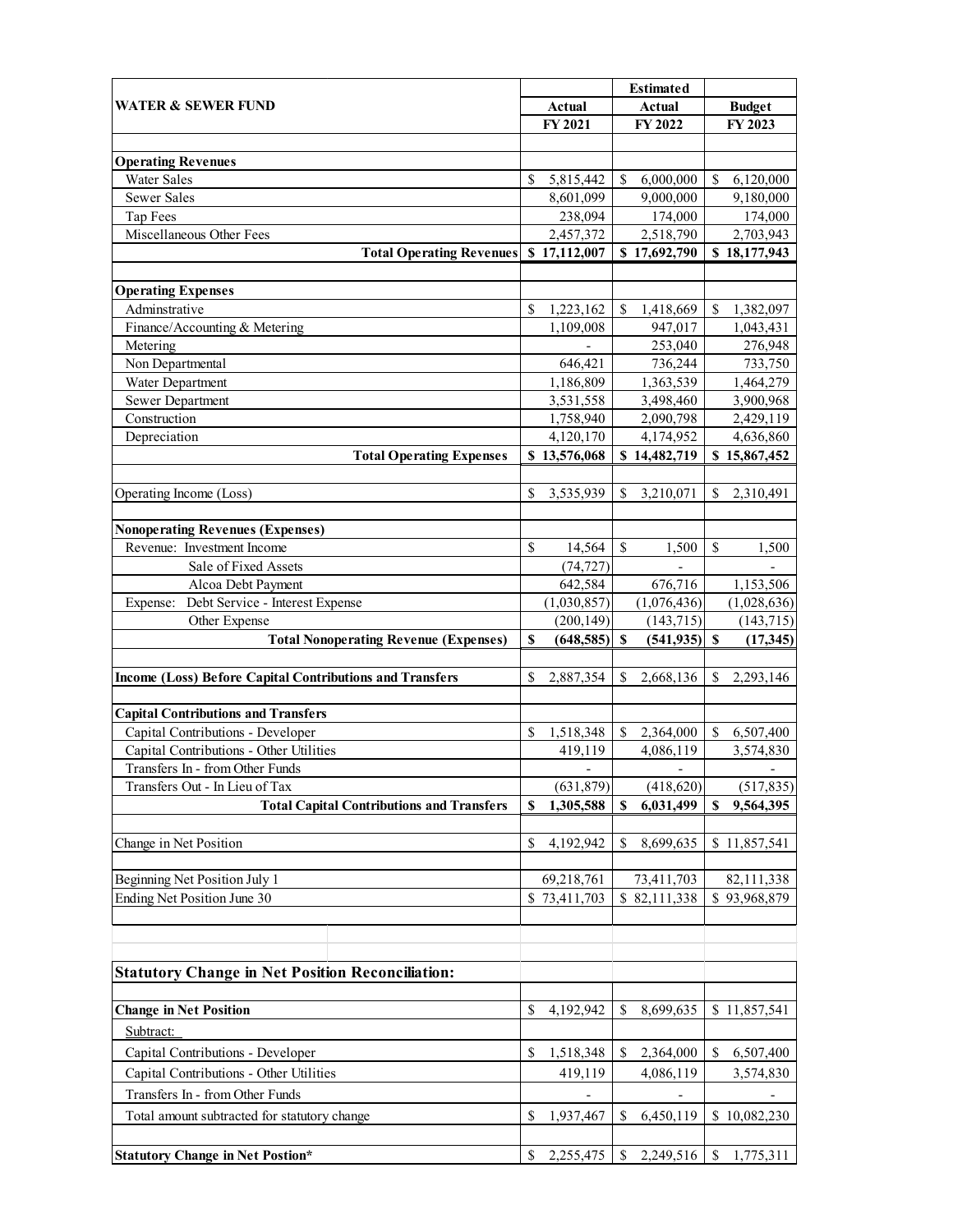**SECTION 2.** Internal Service Funds accumulate expenditure for a specific purpose that applies to the other funds and those expenses are allocated to the other funds. Accordingly, the following are projections for each Internal Service Fund as provided in State Law:

|                                                   |    |           |    | <b>Estimated</b> |               |           |  |
|---------------------------------------------------|----|-----------|----|------------------|---------------|-----------|--|
| <b>INFORMATION TECHNOLOGY</b>                     |    | Actual    |    | Actual           | <b>Budget</b> |           |  |
|                                                   |    | FY 2021   |    | FY 2022          |               | FY 2023   |  |
| <b>Revenues</b>                                   |    |           |    |                  |               |           |  |
| Charges for Services                              | \$ | 1,498,947 | \$ | 1,358,189        | \$            | 1,636,450 |  |
| Other Revenue                                     |    | 1,631     |    |                  |               |           |  |
| <b>Total Revenues</b>                             | S  | 1,500,578 | \$ | 1,358,189        | \$            | 1,636,450 |  |
| Appropriations                                    |    |           |    |                  |               |           |  |
| IT Expenses                                       | \$ | 1,162,232 | \$ | 1,344,607        | \$            | 1,636,450 |  |
| <b>Total Appropriations</b>                       | S  | 1,162,232 | S  | 1,344,607        | \$            | 1,636,450 |  |
|                                                   |    |           |    |                  |               |           |  |
| Change inNet Position (Revenues - Appropriations) |    | 338,346   |    | 13,582           |               |           |  |
| Beginning Net Position July 1                     |    | 262,622   |    | 600,968          |               | 614,550   |  |
| Ending Net Position June 30                       | \$ | 600,968   | \$ | 614,550          | <sup>\$</sup> | 614,550   |  |
| Number of Full-Time Equivalent Employees          |    | 6.00      |    | 6.00             |               | 6.00      |  |

| Beginning<br>ash<br>July<br>Balance     | 07<br>$ -$<br>$'$ ,00<br>. .<br>τ    |    | 796.03. | 809.<br>. v |
|-----------------------------------------|--------------------------------------|----|---------|-------------|
| Ending<br>30<br>`ash<br>June<br>Balance | $\sim$ $\sim$ $\sim$<br>796.0<br>ر_، | 12 | 809     | 809<br>٠. ت |

|                                                    |          |         | <b>Estimated</b> |         |    |               |
|----------------------------------------------------|----------|---------|------------------|---------|----|---------------|
| <b>FLEET FUND</b>                                  |          | Actual  |                  | Actual  |    | <b>Budget</b> |
|                                                    |          | FY 2021 |                  | FY 2022 |    | FY 2023       |
| <b>Revenues</b>                                    |          |         |                  |         |    |               |
| Repair Charges                                     | \$       | 794,507 | \$               | 877,124 | \$ | 951,882       |
| Sale of Equipment                                  |          | (1,962) |                  | -       |    |               |
| <b>Total Revenues</b>                              |          |         |                  | ٠       |    |               |
| <b>Other Sources</b>                               |          | 115,176 |                  | 88,000  |    | 88,000        |
| <b>Total Revenuess</b>                             | S        | 907,721 | \$               | 965,124 | S  | 1,039,882     |
| Appropriations                                     |          |         |                  |         |    |               |
| IT Expenses                                        | \$       | 813,092 | \$               | 850,715 | \$ | 951,882       |
| <b>Total Appropriations</b>                        | <b>S</b> | 813,092 | S                | 850,715 | S  | 951,882       |
|                                                    |          |         |                  |         |    |               |
| Change in Net Position (Revenues - Appropriations) |          | 94,629  |                  | 114,409 |    | 88,000        |
| Beginning Net Position July 1                      |          | 658,913 |                  | 753,542 |    | 867,951       |
| Ending Net Position June 30                        | \$       | 753,542 | \$               | 867,951 | \$ | 955,951       |
| Number of Full-Time Equivalent Employees           |          | 7.05    |                  | 7.05    |    | 7.05          |

| Beginning<br>July.<br>`ash<br>Balance                       | 0.20<br>$\sim$ $\sim$               |         | $\sim$ $\sim$<br>$\sqrt{2}$<br>. .    |            | $\sim$ $\sim$<br>$\sim$ 4 $\sim$<br>، 4<br>12.808 |
|-------------------------------------------------------------|-------------------------------------|---------|---------------------------------------|------------|---------------------------------------------------|
| Ending<br>50 <sup>2</sup><br>`ash<br>June<br><b>Balance</b> | $\sim$ $\sim$<br>$\Omega$<br>ட<br>. | ₼<br>۰U | $\sim$ $\sim$<br>$,4^{\circ}$<br>-000 | $\sqrt{2}$ | $\sim$<br>oqu                                     |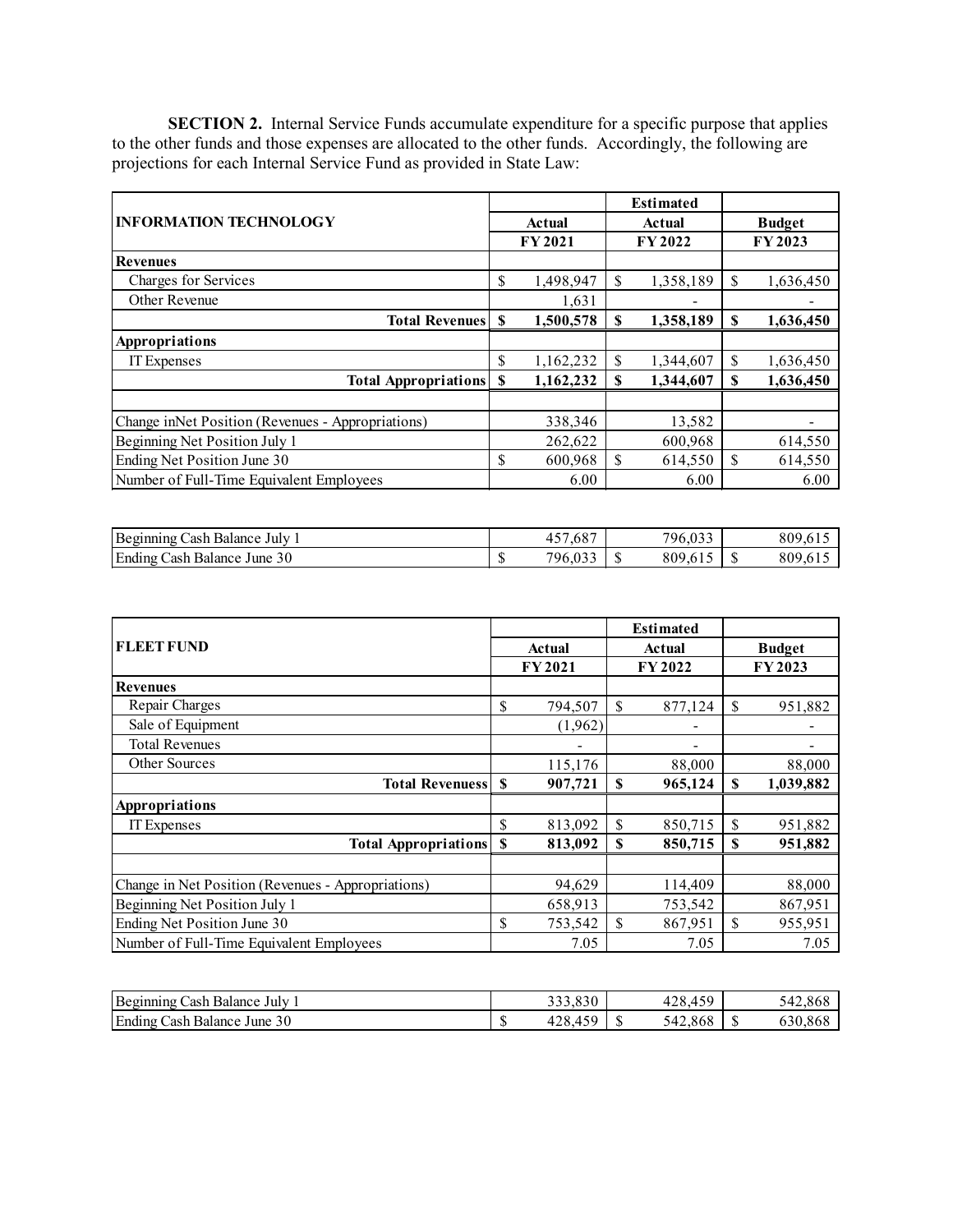|                                                    |    |               |    | <b>Estimated</b> |               |           |
|----------------------------------------------------|----|---------------|----|------------------|---------------|-----------|
| <b>FACILITY FUND</b>                               |    | <b>Actual</b> |    | Actual           | <b>Budget</b> |           |
|                                                    |    | <b>FY2021</b> |    | FY 2022          |               | FY 2023   |
| <b>Revenues</b>                                    |    |               |    |                  |               |           |
| Charges for Services                               | \$ | 2,050,955     | \$ | 1,829,429        | \$            | 1,782,476 |
| <b>Total Revenuess</b>                             | S  | 2,050,955     | \$ | 1,829,429        | \$            | 1,782,476 |
| <b>Total Revenues</b>                              |    |               |    |                  |               |           |
| Facility Fund Expense                              | \$ | 1,989,323     | \$ | 1,927,958        | \$            | 1,782,476 |
| <b>Total Appropriations</b>                        | S  | 1,989,323     | S  | 1,927,958        | S             | 1,782,476 |
|                                                    |    |               |    |                  |               |           |
| Change in Net Position (Revenues - Appropriations) |    | 61,632        |    | (98, 529)        |               | -         |
| Beginning Net Position July 1                      |    | 1,187,536     |    | 1,249,168        |               | 1,150,639 |
| Ending Net Position June 30                        | \$ | 1,249,168     | \$ | 1,150,639        | \$            | 1,150,639 |
| Number of Full-Time Equivalent Employees           |    | 1.00          |    | 1.00             |               | 1.00      |
|                                                    |    |               |    |                  |               |           |

| Beginning<br>July<br>`ash<br>. Balance  |         | 020<br>$\sim$<br>1, T, J, J<br>ن ∠∙ |                   | 1.521.560          | $-0.05$ |
|-----------------------------------------|---------|-------------------------------------|-------------------|--------------------|---------|
| Ending<br>30<br>'ash<br>Balance<br>June | ₼<br>۰U | $\sim$ $\sim$<br>24.360             | $\triangle$<br>мD | $\sim$<br>∵.⊤∠ ບັບ |         |

|                                                    |    |               |    | <b>Estimated</b> |               |           |
|----------------------------------------------------|----|---------------|----|------------------|---------------|-----------|
| <b>WORKER'S COMPENSATION</b>                       |    | <b>Actual</b> |    | Actual           | <b>Budget</b> |           |
|                                                    |    | <b>FY2021</b> |    | <b>FY2022</b>    |               | FY 2023   |
| <b>Revenues</b>                                    |    |               |    |                  |               |           |
| Charges for Services                               | \$ | 232,206       | \$ | 226,699          | \$            | 181,878   |
| Other Sources                                      |    |               |    |                  |               |           |
| <b>Total Revenues</b>                              | \$ | 232,206       | S  | 226,699          | S             | 181,878   |
| Appropriations                                     |    |               |    |                  |               |           |
| Worker's Compensation Expense                      | \$ | 45.944        | \$ | 196,000          | \$            | 181,878   |
| <b>Total Appropriations</b>                        | S  | 45,944        | \$ | 196,000          | S             | 181,878   |
|                                                    |    |               |    |                  |               |           |
| Change in Net Position (Revenues - Appropriations) |    | 186,262       |    | 30,699           |               |           |
| Beginning Net Position July 1                      |    | 965,234       |    | 1,151,496        |               | 1,182,195 |
| Ending Net Position June 30                        | \$ | 1,151,496     | \$ | 1,182,195        | \$            | 1,182,195 |
| Number of Full-Time Equivalent Employees           |    | ۰             |    |                  |               |           |

| Beginn<br>`ash<br>July<br>. Balance<br>1no         |          | . റ^<br>46<br>. . U .                                     |                  | $\sim$ $\sim$<br>◡.<br>ر…<br><u>_</u> | 400.<br>$\sim$ |
|----------------------------------------------------|----------|-----------------------------------------------------------|------------------|---------------------------------------|----------------|
| Ending<br>$\gamma$<br>ash<br>Balance<br>June<br>30 | <b>U</b> | $\sim$ $\sim$<br>$\sim$ $\sim$ $\sim$<br>. ن د<br>ی سو عد | $\sqrt{2}$<br>ъĐ | $\sim$ $\sim$<br>$A \cap C$<br>.      | $\sim$<br>100  |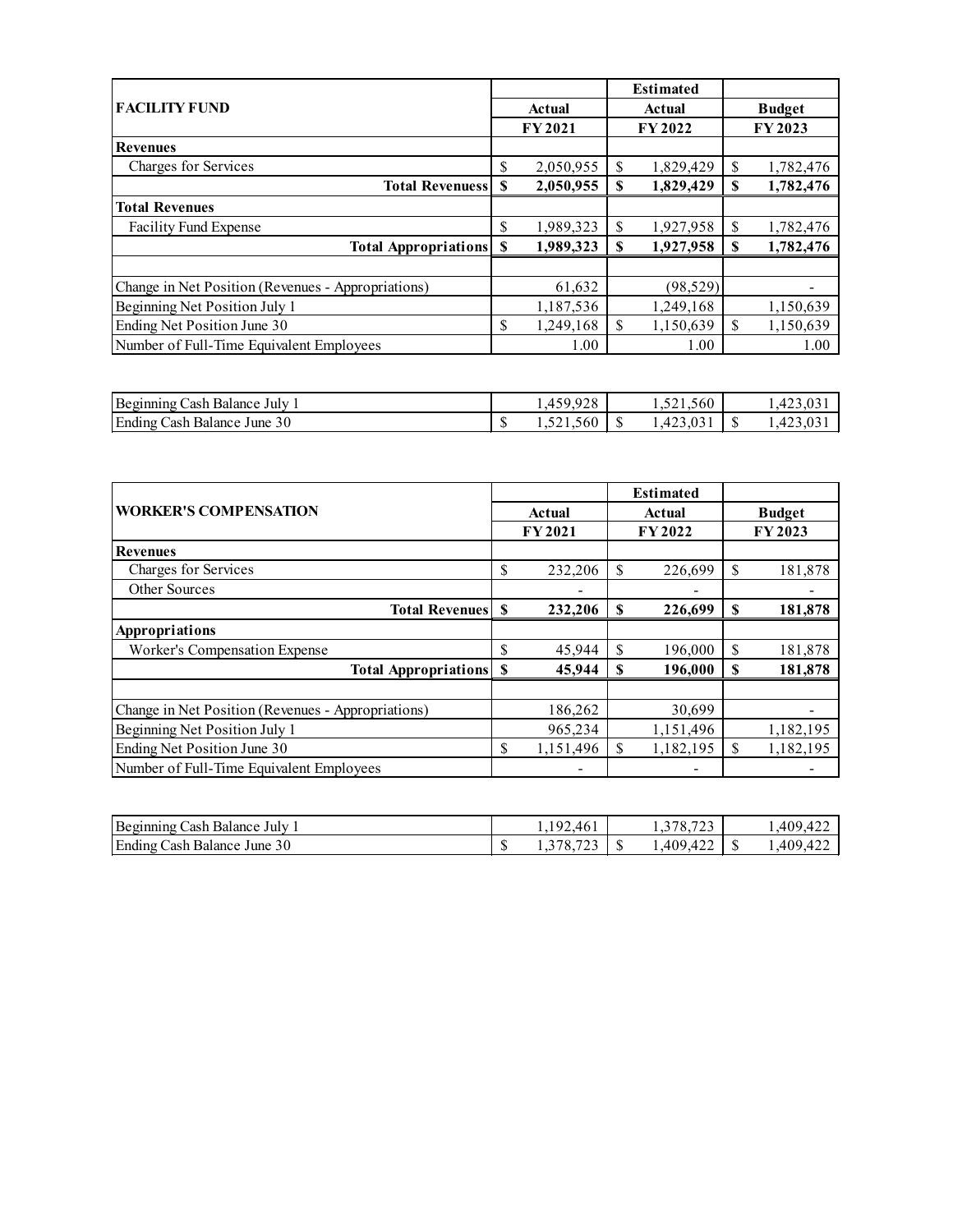|                                                    |                 |    | <b>Estimated</b> |    |               |
|----------------------------------------------------|-----------------|----|------------------|----|---------------|
| <b>CITY EMPLOYEE MEDICAL</b>                       | Actual          |    | Actual           |    | <b>Budget</b> |
|                                                    | <b>FY2021</b>   |    | FY 2022          |    | FY 2023       |
| <b>Revenues</b>                                    |                 |    |                  |    |               |
| City - Employer Contribution                       | \$<br>4,192,595 | \$ | 4,264,854        | \$ | 4,179,280     |
| City - Employee Contribution                       | 866,143         |    | 914,117          |    | 912,124       |
| <b>Total Revenues</b>                              | 544             |    | 327              |    |               |
| <b>Total Revenuess</b>                             | \$<br>5,059,281 | S  | 5,179,298        | S  | 5,091,404     |
| Appropriations                                     |                 |    |                  |    |               |
| Medical Expense                                    | \$<br>4,193,625 | \$ | 4,912,997        | \$ | 5,091,404     |
| <b>Total Appropriations</b>                        | \$<br>4,193,625 | \$ | 4,912,997        | \$ | 5,091,404     |
|                                                    |                 |    |                  |    |               |
| Change in Net Position (Revenues - Appropriations) | 865,656         |    | 266,301          |    |               |
| Beginning Net Position July 1                      | 1,690,149       |    | 2,555,805        |    | 2,822,106     |
| Ending Net Position June 30                        | \$<br>2,555,805 | \$ | 2,822,106        | \$ | 2,822,106     |
| Number of Full-Time Equivalent Employees           |                 |    |                  |    |               |

| Beginning<br>July<br>`ash-<br>Balance   |    | 10<br>◡                   |                 | $\overline{\phantom{a}}$<br>002<br><b>س</b> |  |
|-----------------------------------------|----|---------------------------|-----------------|---------------------------------------------|--|
| Ending<br>June $30$<br>, ash<br>Balance | ۵D | $- - -$<br>0 <sub>0</sub> | $\sqrt{2}$<br>w | $\sim$<br>$.0-$                             |  |

|                                                    |    |               | <b>Estimated</b> |    |               |  |
|----------------------------------------------------|----|---------------|------------------|----|---------------|--|
| <b>CITY RETIREE MEDICAL</b>                        |    | Actual        | Actual           |    | <b>Budget</b> |  |
|                                                    |    | <b>FY2021</b> | FY 2022          |    | FY 2023       |  |
| <b>Revenues</b>                                    |    |               |                  |    |               |  |
| City - Employer Contribution                       | \$ | 311,658       | \$<br>326,040    | S  | 329,004       |  |
| City - Retiree Contribution                        |    | 89,075        | 119,016          |    | 134,537       |  |
| <b>Total Revenues</b>                              | S  | 400,733       | \$<br>445,056    | S  | 463,541       |  |
| Appropriations                                     |    |               |                  |    |               |  |
| <b>Retiree Medical Expense</b>                     | \$ | 214,315       | \$<br>384,250    | \$ | 463,541       |  |
| <b>Total Appropriations</b>                        | S  | 214,315       | \$<br>384,250    | \$ | 463,541       |  |
|                                                    |    |               |                  |    |               |  |
| Change in Net Position (Revenues - Appropriations) |    | 186,418       | 60,806           |    |               |  |
| Beginning Net Position July 1                      |    | 414,086       | 600,504          |    | 661,310       |  |
| Ending Net Position June 30                        | \$ | 600,504       | \$<br>661,310    | S  | 661,310       |  |
| Number of Full-Time Equivalent Employees           |    | -             | -                |    |               |  |

| Beginning<br>July<br>`ach<br>Balance                     |        | $\sim$ $\sim$<br>$\sim$ $\sim$<br>504<br>620.S | 0.22<br>806<br>ت ہے۔                                                | (5.7.70)<br>86    |
|----------------------------------------------------------|--------|------------------------------------------------|---------------------------------------------------------------------|-------------------|
| Ending<br>$\sim$ $\sim$<br>30<br>'ash<br>Balance<br>June | ₼<br>w | $\sim$ $\sim$ $\sim$<br>ΩΩ<br>806,             | $\rightarrow$ $\rightarrow$ $\sim$<br>$\sim$ $\sim$<br>oυ<br>$\sim$ | <br>$-\sim$<br>86 |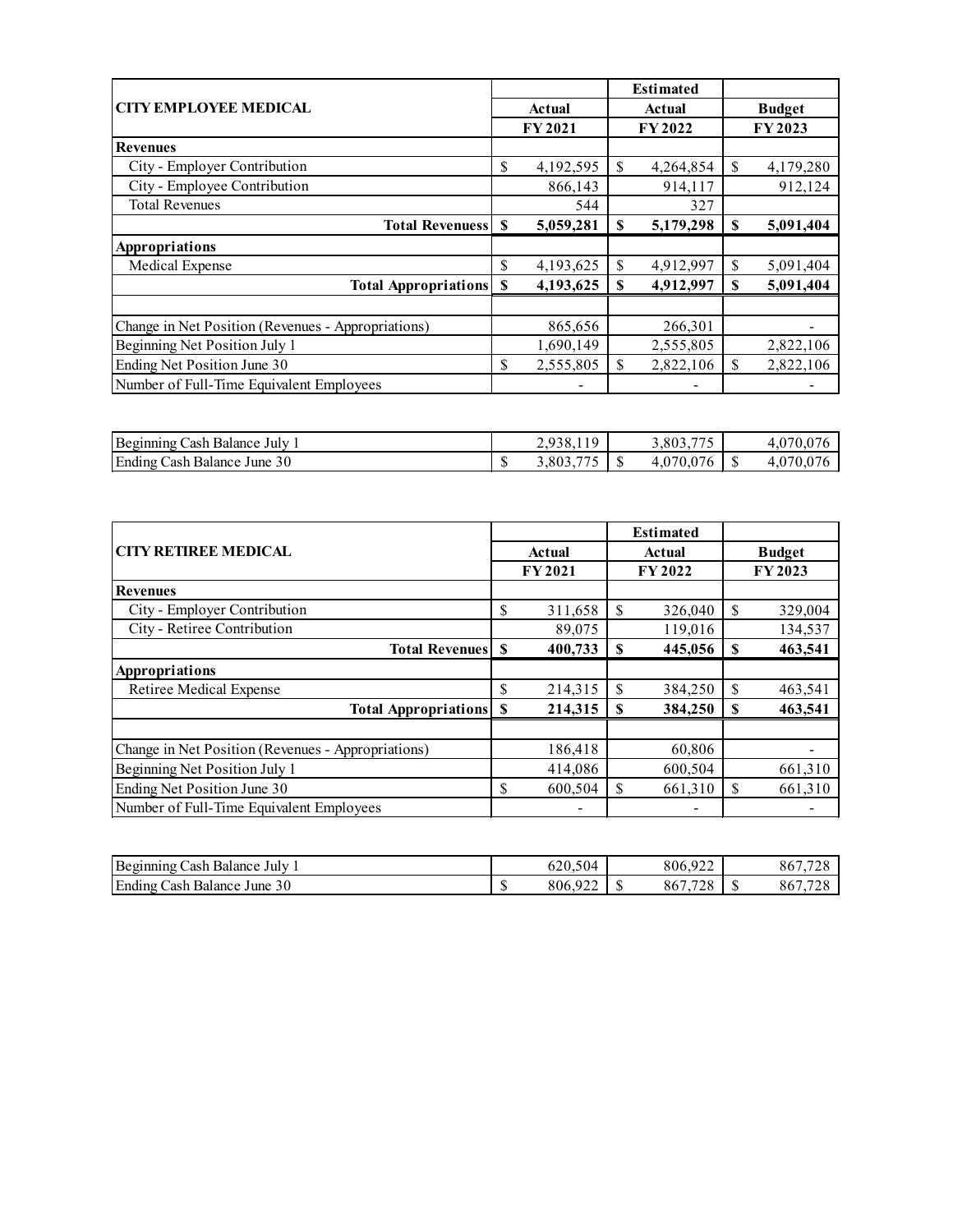|                                                    |    |               |    | <b>Estimated</b> |               |         |
|----------------------------------------------------|----|---------------|----|------------------|---------------|---------|
| <b>SCHOOL RETIREE MEDICAL</b>                      |    | Actual        |    | Actual           | <b>Budget</b> |         |
|                                                    |    | <b>FY2021</b> |    | <b>FY2022</b>    |               | FY 2023 |
| <b>Revenues</b>                                    |    |               |    |                  |               |         |
| Transfer in from Schools                           | \$ | 680,400       | S  | 680,400          | \$            | 467,000 |
| School - Retiree Contribution                      |    | 122,265       |    | 116,000          |               | 108,479 |
| <b>Total Revenues</b>                              | S  | 802,665       | S  | 796,400          | S             | 575,479 |
| Appropriations                                     |    |               |    |                  |               |         |
| Medical Expense                                    | \$ | 566,074       | \$ | 774,788          | \$            | 575,479 |
| <b>Total Appropriations</b>                        | S  | 566,074       | S  | 774,788          | S             | 575,479 |
|                                                    |    |               |    |                  |               |         |
| Change in Net Position (Revenues - Appropriations) |    | 236,591       |    | 21,612           |               |         |
| Beginning Net Position July 1                      |    | 321,104       |    | 557,695          |               | 579,307 |
| Ending Net Position June 30                        | \$ | 557,695       | \$ | 579,307          | \$            | 579,307 |
| Number of Full-Time Equivalent Employees           |    |               |    |                  |               |         |

| Beginning<br>July<br>Balance<br>ash     | 69 <sup>r</sup><br>607                              | 4.286<br>844.                  | 0e <sub>r</sub><br>000<br>86. |
|-----------------------------------------|-----------------------------------------------------|--------------------------------|-------------------------------|
| Ending<br>30<br>`ash<br>Balance<br>June | $\sim$ $\sim$<br>$\rightarrow$<br>.8 t<br>844<br>۵U | 909<br>$\triangle$<br>86<br>٠D | 86.                           |

|                                                    |                                                                                                                                                                                                                                                                                                                                                                                                    |           |   | <b>Estimated</b> |    |           |  |
|----------------------------------------------------|----------------------------------------------------------------------------------------------------------------------------------------------------------------------------------------------------------------------------------------------------------------------------------------------------------------------------------------------------------------------------------------------------|-----------|---|------------------|----|-----------|--|
| <b>SCHOOL EMPLOYEE MEDICAL</b>                     | <b>Budget</b><br><b>Actual</b><br>Actual<br>FY 2023<br>FY 2021<br><b>FY2022</b><br>5,708,190<br><sup>\$</sup><br>6,157,011<br>\$<br>\$<br>952,310<br>975,640<br>7,132,651<br><b>Total Revenues</b><br>\$<br>6,660,500<br>S<br>S<br>\$<br>\$<br>6,615,306<br>S<br>7,056,039<br>6,615,306<br>7,056,039<br>\$<br><b>Total Appropriations</b><br>\$<br>S<br>45,194<br>76,612<br>1,621,786<br>1,666,980 |           |   |                  |    |           |  |
|                                                    |                                                                                                                                                                                                                                                                                                                                                                                                    |           |   |                  |    |           |  |
| <b>Revenues</b>                                    |                                                                                                                                                                                                                                                                                                                                                                                                    |           |   |                  |    |           |  |
| Transfer in from Schools                           |                                                                                                                                                                                                                                                                                                                                                                                                    |           |   |                  |    | 6,433,865 |  |
| City - Retiree Contribution                        |                                                                                                                                                                                                                                                                                                                                                                                                    |           |   |                  |    | 1,066,620 |  |
|                                                    |                                                                                                                                                                                                                                                                                                                                                                                                    |           |   |                  |    | 7,500,485 |  |
| Appropriations                                     |                                                                                                                                                                                                                                                                                                                                                                                                    |           |   |                  |    |           |  |
| Medical Expense                                    |                                                                                                                                                                                                                                                                                                                                                                                                    |           |   |                  |    | 7,500,485 |  |
|                                                    |                                                                                                                                                                                                                                                                                                                                                                                                    |           |   |                  |    | 7,500,485 |  |
|                                                    |                                                                                                                                                                                                                                                                                                                                                                                                    |           |   |                  |    |           |  |
| Change in Net Position (Revenues - Appropriations) |                                                                                                                                                                                                                                                                                                                                                                                                    |           |   |                  |    |           |  |
| Beginning Net Position July 1                      |                                                                                                                                                                                                                                                                                                                                                                                                    |           |   |                  |    | 1,743,592 |  |
| Ending Net Position June 30                        | \$                                                                                                                                                                                                                                                                                                                                                                                                 | 1,666,980 | S | 1,743,592        | \$ | 1,743,592 |  |
| Number of Full-Time Equivalent Employees           |                                                                                                                                                                                                                                                                                                                                                                                                    |           |   |                  |    |           |  |

| Beginning<br>Cash Balance<br>July    |            | $\sim$ $\sim$<br>4,133,015 | . 8.869<br>$\sim$ $\sim$ $\sim$ $\sim$ |      | 2.299.401        |
|--------------------------------------|------------|----------------------------|----------------------------------------|------|------------------|
| Ending<br>June 30<br>≿ash<br>Balance | $\sqrt{2}$ | 8.869<br>$\overline{a}$    | 2,255,481                              | - 14 | $\overline{2,2}$ |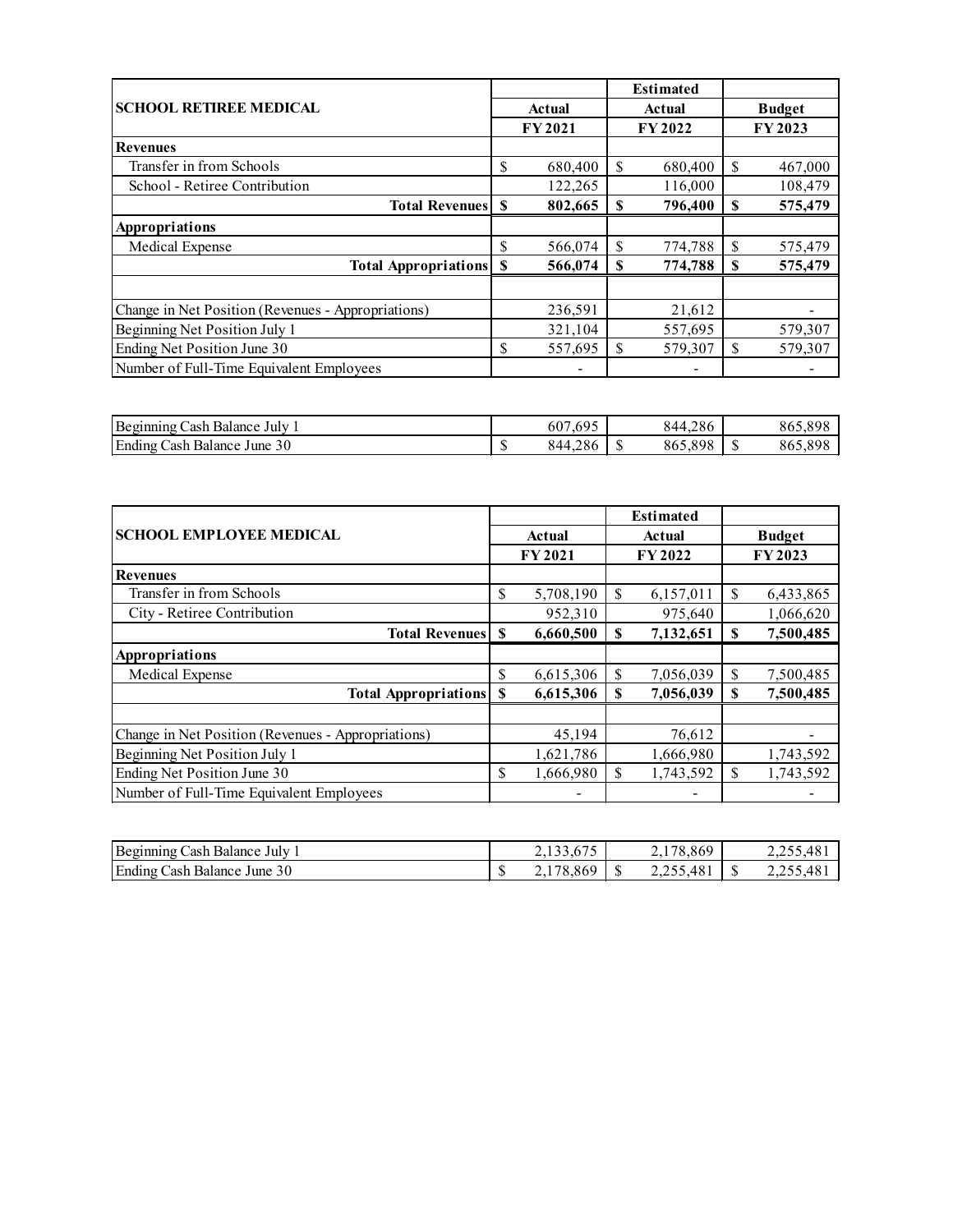|                               |   | <b>Estimated Fund Balance/Net</b> |
|-------------------------------|---|-----------------------------------|
| Fund                          |   | Position at June 30, 2022         |
| General Fund                  | S | 19,348,898                        |
| State Street Street Aid Fund  |   | 911,227                           |
| GIS Fund                      |   | 115,992                           |
| Debt Service Fund             |   | 2,582,447                         |
| Drug Fund                     |   | 169,901                           |
| Special Events                |   | 39,701                            |
| Special Projects              |   | 13,744                            |
| Stormwater Fund               |   | 939,289                           |
| Water & Sewer Fund            |   | 82,111,338                        |
| Electric Fund                 |   | 53,692,241                        |
| <b>Information Technology</b> |   | 614,550                           |
| Fleet Fund                    |   | 867,951                           |
| <b>Facility Fund</b>          |   | 1,150,639                         |
| Worker's Comp                 |   | 1,182,195                         |
| City Employee Medical         |   | 2,822,106                         |
| City Retiree Medical          |   | 661,310                           |
| School Retiree Medical        |   | 579,307                           |
| School Employee Medical       |   | 1,743,592                         |

**SECTION 3.** At the end of the current fiscal year (6/30/2022) the City Council estimates fund balances as follows: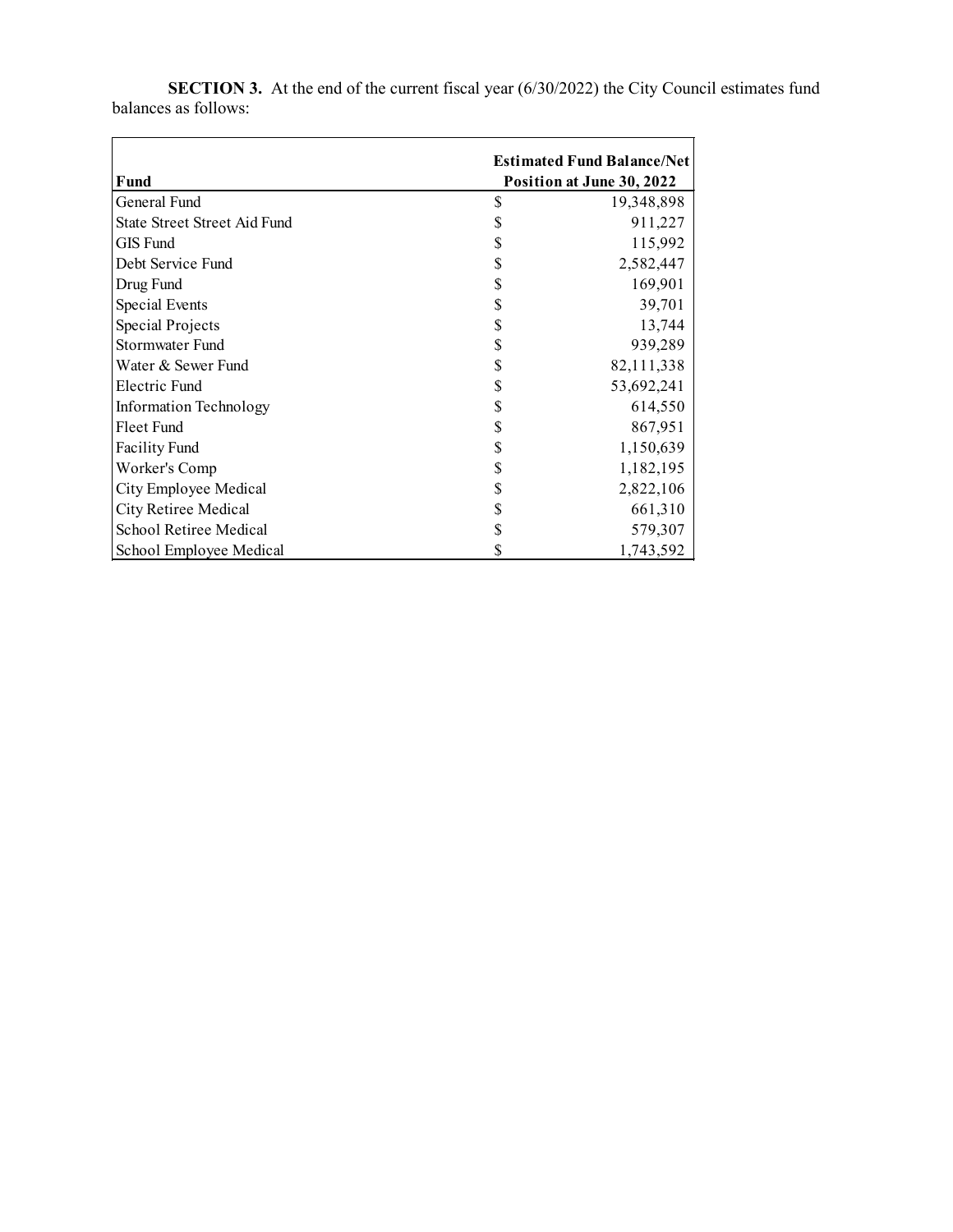**SECTION 4.** That the City Council herein certifies that the condition of its sinking funds, if applicable, are compliant pursuant to its bond covenants, and recognizes that the municipality has outstanding bonded and other indebtedness as follows:

|                       |                                                    | Original                                         |                           |                          | <b>Total</b><br>Principal    |                                                         | FY 2023 Budgeted Annual Debt Service |                      |  |  |
|-----------------------|----------------------------------------------------|--------------------------------------------------|---------------------------|--------------------------|------------------------------|---------------------------------------------------------|--------------------------------------|----------------------|--|--|
| Fund                  | <b>Type of Debt</b>                                | <b>Loan Name and Description</b>                 | <b>Issuance</b><br>Amount | Authorized &<br>Unissued | Outstanding<br>at June 30    | Principal                                               | Interest                             | Total                |  |  |
| General               | Bonds                                              | 2017A GO Refunding Bonds                         | 23,780,000                |                          | 17,250,000                   | 2,040,000                                               | 701,094                              | 2,741,094            |  |  |
|                       |                                                    | 2018A GO Bonds                                   | 14,300,000                | ×,                       | 13,345,000                   | 510,000                                                 | 494,156                              | 1,004,156            |  |  |
|                       |                                                    | 2018A GO Bonds                                   | 3,880,000                 | ÷,                       | 3,625,000                    | 140,000                                                 | 134,256                              | 274,256              |  |  |
|                       |                                                    |                                                  | 17,525,000                |                          | 15,115,000                   | 700,000                                                 |                                      |                      |  |  |
|                       |                                                    | 2021 GO Bonds                                    |                           |                          |                              |                                                         | 561,650                              | 1,261,650            |  |  |
|                       |                                                    |                                                  |                           |                          |                              |                                                         |                                      |                      |  |  |
|                       | Loan Agreements                                    |                                                  |                           |                          |                              |                                                         |                                      |                      |  |  |
|                       |                                                    |                                                  |                           |                          |                              |                                                         |                                      |                      |  |  |
|                       | Notes                                              | 2009 Qualified School Construction Loan          | 18,720,000                |                          | 4,800,094                    | 1,168,104                                               | 283,608                              | 1,451,712            |  |  |
|                       |                                                    | Schools ESSI Loan                                | 1,231,701                 |                          | 680,516                      | 177,776                                                 | 8,992                                | 186,768              |  |  |
|                       |                                                    |                                                  |                           |                          |                              |                                                         |                                      |                      |  |  |
|                       | Leases                                             | Communication Equipment                          | 1,245,379                 |                          | 1,120,841                    | 124,538                                                 | 10,162                               | 134,700              |  |  |
|                       |                                                    |                                                  |                           |                          |                              |                                                         |                                      | $\mathcal{S}$        |  |  |
|                       |                                                    | <b>Total General Fund Debt \$</b>                | 80,682,080 \$             | $\overline{\phantom{a}}$ | $$5,936,451$ \$              |                                                         | 4,860,418 \$ 2,193,918 \$ 7,054,336  |                      |  |  |
|                       |                                                    |                                                  |                           |                          |                              |                                                         |                                      |                      |  |  |
| Water and Sewer Bonds |                                                    | 2017B Water & Sewer Revenue Bonds <sup>(1)</sup> | 31,800,000                | J.                       | 30,745,000                   | 1,320,000                                               | 1,046,969                            | 2,366,969            |  |  |
|                       |                                                    | 2018A GO Bonds                                   | 3,000,000                 | ×,                       | 2,715,000                    | 105,000                                                 | 100,506                              | 205,506              |  |  |
|                       |                                                    | 2021 GO Refunding Bonds                          | 1,760,000                 |                          | 1,585,000                    | 450,000                                                 | 79,250                               | 529,250              |  |  |
|                       |                                                    |                                                  |                           |                          |                              |                                                         |                                      |                      |  |  |
|                       |                                                    |                                                  |                           |                          |                              |                                                         |                                      |                      |  |  |
|                       |                                                    |                                                  |                           |                          |                              |                                                         |                                      |                      |  |  |
|                       | Loan Agreements                                    |                                                  |                           |                          |                              |                                                         |                                      |                      |  |  |
|                       |                                                    |                                                  |                           |                          |                              |                                                         |                                      |                      |  |  |
|                       | Notes                                              | 2009 State Revolving Fund Loan                   | 2,304,000                 |                          | 1,154,580                    | 117,972                                                 | 22,680                               | 140,652              |  |  |
|                       |                                                    |                                                  |                           |                          |                              |                                                         |                                      |                      |  |  |
|                       | Leases                                             |                                                  |                           |                          |                              |                                                         |                                      |                      |  |  |
|                       |                                                    |                                                  |                           |                          |                              |                                                         |                                      |                      |  |  |
|                       |                                                    | <b>Total Water and Sewer Debt \$</b>             | 38,864,000 \$             | $\omega$                 | $$36,199,580$ \$             |                                                         | 1,992,972 \$ 1,249,405 \$ 3,242,377  |                      |  |  |
|                       |                                                    |                                                  |                           |                          |                              |                                                         |                                      |                      |  |  |
| Electric              | Bonds                                              | 2018A GO Bonds                                   | 3,000,000 \$              |                          | 2,715,000 \$<br>-S           | 105,000 \$                                              |                                      | 205,431              |  |  |
|                       |                                                    |                                                  |                           |                          |                              |                                                         |                                      |                      |  |  |
|                       |                                                    |                                                  |                           |                          |                              |                                                         |                                      |                      |  |  |
|                       |                                                    |                                                  |                           |                          |                              |                                                         |                                      |                      |  |  |
|                       |                                                    |                                                  |                           |                          |                              |                                                         |                                      |                      |  |  |
|                       | Loan Agreements                                    | 2020 Substation Debt & Refinancing               | 5,000,000                 |                          | 3,000,000                    | 1,000,000                                               | 32,100                               | 1,032,100            |  |  |
|                       |                                                    |                                                  |                           |                          |                              |                                                         |                                      |                      |  |  |
|                       | <b>Notes</b>                                       |                                                  |                           |                          |                              |                                                         |                                      |                      |  |  |
|                       |                                                    |                                                  |                           |                          |                              |                                                         |                                      |                      |  |  |
|                       | Leases                                             |                                                  |                           |                          |                              |                                                         |                                      |                      |  |  |
|                       |                                                    |                                                  |                           |                          |                              |                                                         |                                      |                      |  |  |
|                       |                                                    | <b>Total Electric Fund Debt \$</b>               | 8,000,000 \$              | $\sim$                   | 5,715,000 \$<br>$\mathbb{S}$ | $1,105,000$ \$                                          |                                      | 132,531 \$ 1,237,531 |  |  |
|                       |                                                    |                                                  |                           |                          |                              |                                                         |                                      |                      |  |  |
|                       |                                                    |                                                  |                           |                          |                              |                                                         |                                      |                      |  |  |
|                       | <b>Total Outstanding Debt for the Municipality</b> | $\mathbb{S}$                                     | 127,546,080 \$            |                          |                              | - \$ 97,851,031 \$ 7,958,390 \$ 3,575,854 \$ 11,534,244 |                                      |                      |  |  |

<sup>(1)</sup> The Series 2017B Water & Sewer Revenue Bonds were issued to fund an expansion and upgrade to the City-owned and operated Regional Wastewater Treatment Plant. Per contractual agreement, Alcoa pays 46% of the debt service. Numbers shown above are total bond principal outstanding and interest due. For FY 2021, Alcoa will contribute \$612,016 towards payment of debt service for the bonds.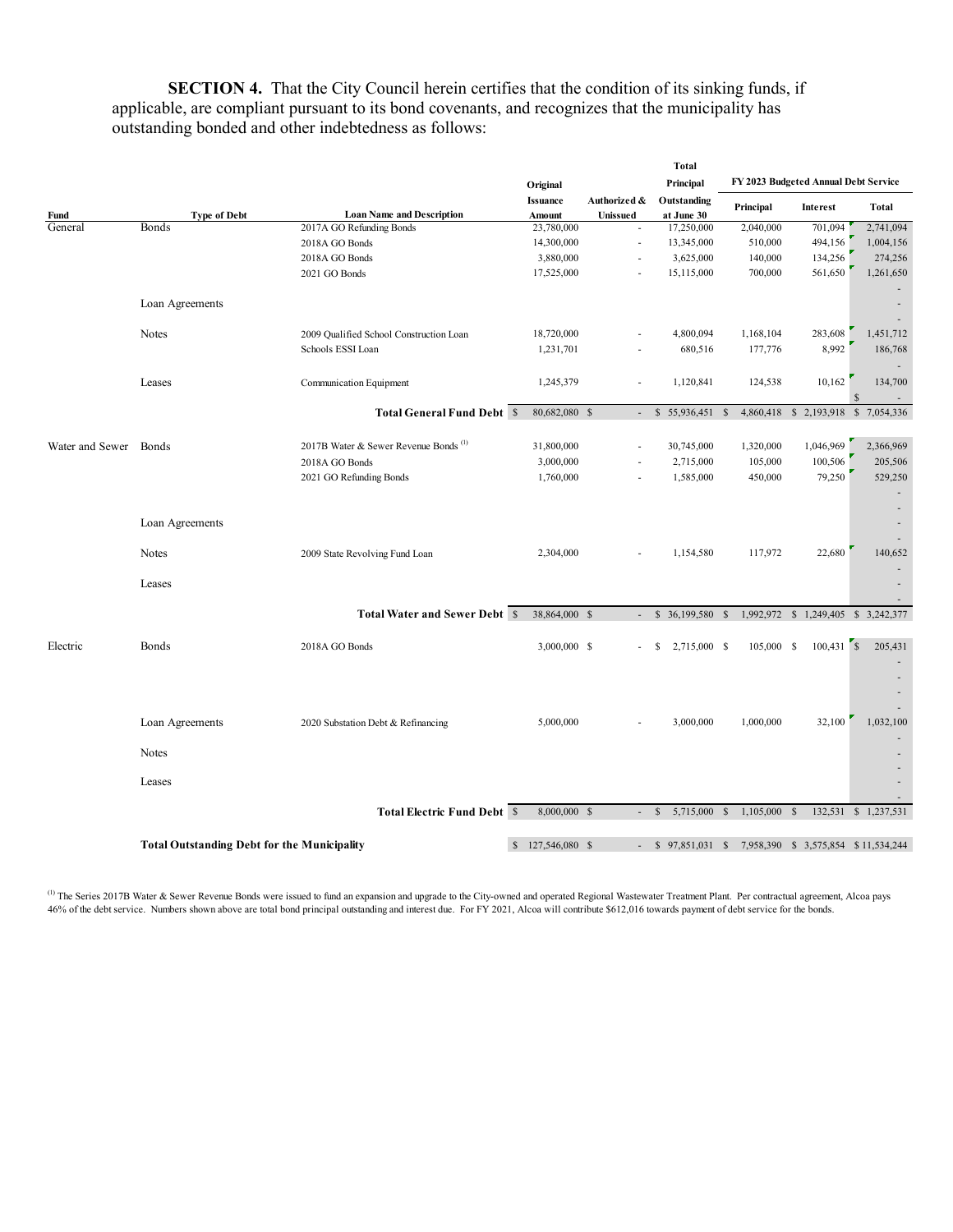**SECTION 5.** No appropriation listed above may be exceeded without an amendment of the budget ordinance as required by the Municipal Budget Law of 1982 (TCA § 6-56-208). In addition, no appropriation may be made in excess of available funds except to provide for an actual emergency threatening the health, property or lives of the inhabitants of the municipality and declared by a two-thirds (2/3) vote of at least a quorum of the City Council in accord with Tennessee Code Annotated § 6-56-205.

**SECTION 6.** The published operating budget and budgetary comparisons shown by fund with beginning and ending fund balances and the number of full-time equivalent employees required by Tennessee Code Annotated § 6-56-206 will be attached as Exhibit 1.

**SECTION 7.** There is hereby levied a property tax of \$2.27 per \$100 of assessed value on all real and personal property for general government purposes.

**SECTION 8:** This annual operating and capital budget ordinance and supporting documents shall be submitted to the Comptroller of the Treasury or Comptroller's Designee for approval if the City has debt issued pursuant to Title 9, Chapter 21 of the Tennessee Code Annotated within fifteen (15) days of its adoption. This budget shall not become the official budget for the fiscal year until such budget is approved by the Comptroller of the Treasury or Comptroller's Designee in accordance with Title 9, Chapter 21 of the Tennessee Code Annotated (the "Statutes".) If the Comptroller of the Treasury or Comptroller's Designee determines that the budget does not comply with the Statutes, the City Council shall adjust its estimates or make additional tax levies sufficient to comply with the Statutes or as directed by the Comptroller of the Treasury or Comptroller's Designee.

**SECTION 9:** All unencumbered balances of appropriations remaining at the end of the fiscal year shall lapse and revert to the respective fund balances.

**SECTION 10:** All ordinances or parts of ordinances in conflict with any provision of this ordinance are hereby repealed.

**SECTION 11:** There is hereby levied privilege taxes on all activities set forth in all the classifications declared to be a privilege upon which an incorporated municipality in which such activity is carried on may levy a privilege tax under Chapter 58 of Title 67, as amended, of the Tennessee Code Annotated, known as "The Business Tax Act". All persons engaging in any vocation, occupation, business or business activity in the City of Maryville as thus defined shall pay privilege taxes at the maximum rates and in the amount set forth in such manner as provided in said Business Tax Act, as amended, being hereby incorporated and made a part of this Section of this ordinance to the same extent as is copied herein. In addition to paying the privilege tax required to be paid under the provisions of this ordinance, each person who is assessed a tax under this Section shall pay the City of Maryville a license fee of \$15.00 for each business license issued. Each taxpayer shall further renew this license each year at no additional fee. The Tennessee Department of Revenue will receive business tax payments under the Business Tax Act and the Financial Services Director shall coordinate with the Tennessee Department of Revenue regarding the City receiving its appropriate share of business taxes collected pursuant to this ordinance.

**SECTION 12:** All taxes due the City of Maryville, except privilege taxes, shall be due and payable on the first day of September of the year for which said taxes are assessed. The Financial Services Director shall be the custodian of the tax books and shall be the tax collector of the City.

**SECTION 13:** That on the 1<sup>st</sup> day of December of the year for which taxes are assessed a penalty of one and one-half (1.5%) per centum upon all taxes remaining unpaid shall be imposed and collected by the City and paid to the City Treasury, and an additional penalty of one and one-half (1.5%) per centum shall accrue on the first day of each month thereafter that said taxes shall remain unpaid. In addition thereto said taxes shall draw interest at the rate of ten per cent (10%) per annum.

**SECTION 14:** This ordinance shall take effect July 1, 2022, the public welfare requiring it.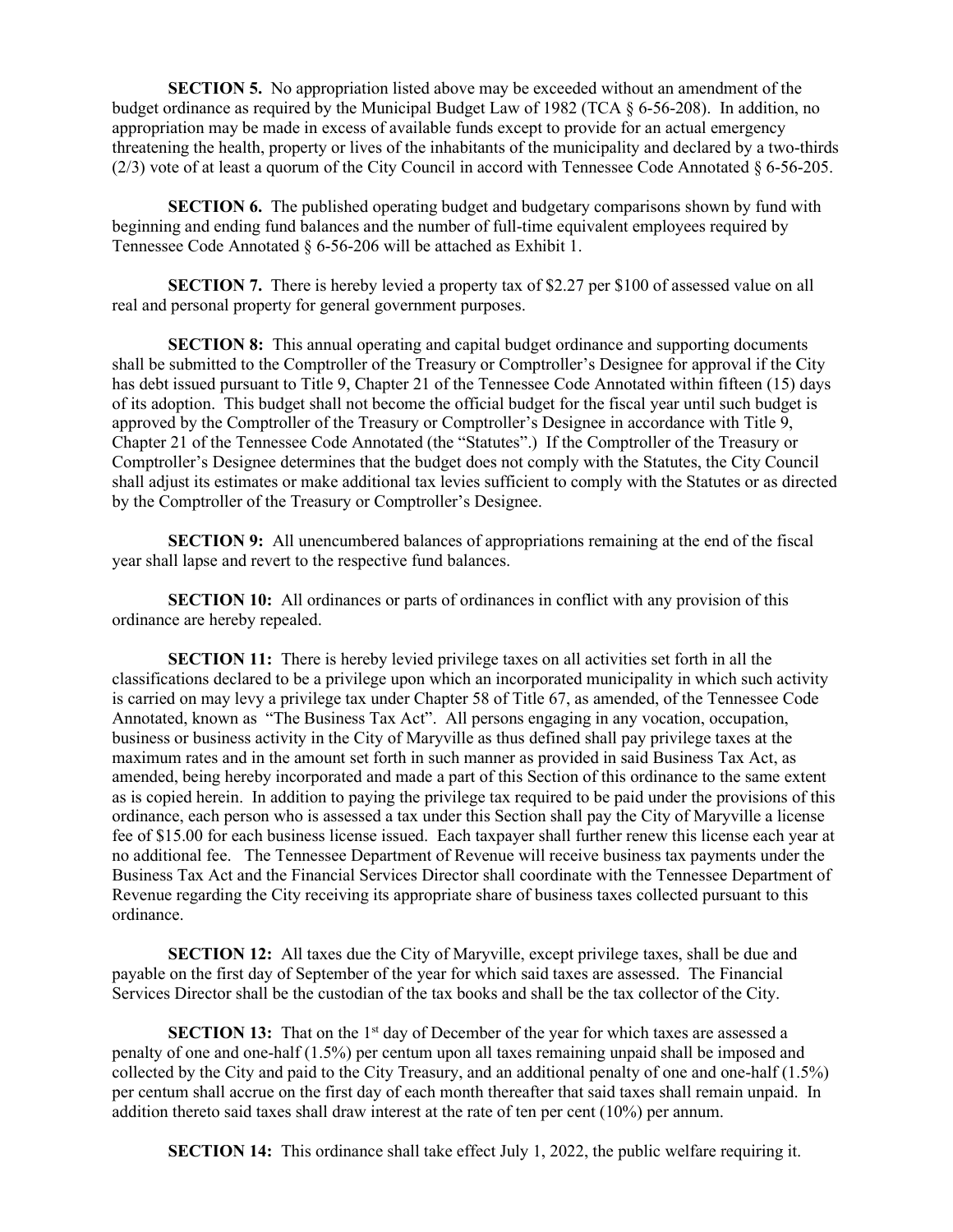ADOPTED this \_\_\_\_\_\_\_ day of \_\_\_\_\_\_\_\_\_\_\_\_\_\_\_\_, 2022.

Mayor ATTEST: City Recorder APPROVED AS TO FORM: City Attorney Passed  $1^{st}$  reading on this \_\_\_\_\_\_\_\_ day of \_\_\_\_\_\_\_\_\_, 2022 City Recorder Passed  $2<sup>nd</sup>$  reading on this \_\_\_\_ day of \_\_\_\_\_\_\_, 2022 \_\_\_\_\_\_\_\_\_\_\_\_\_\_\_\_\_\_\_\_\_ City Recorder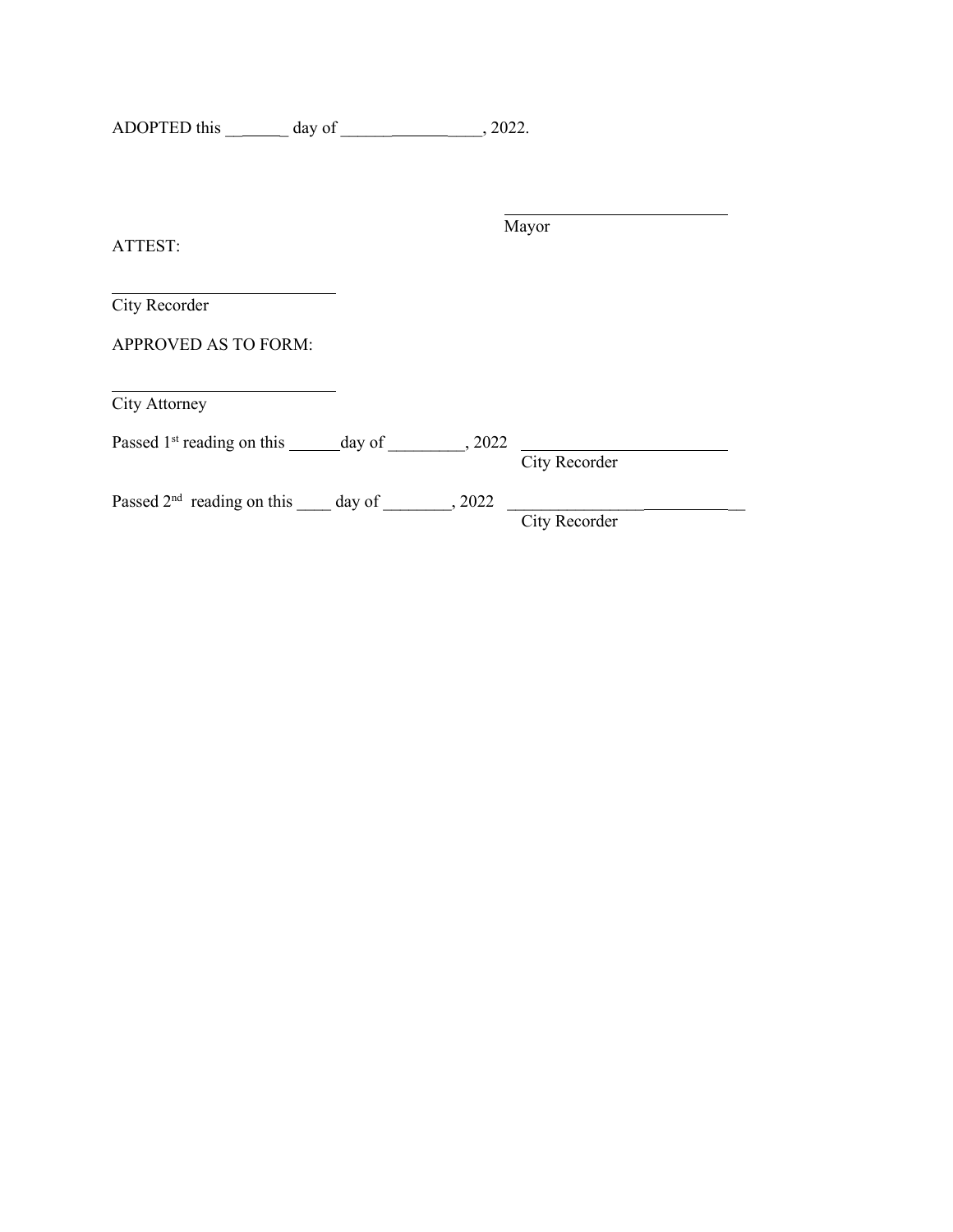

#### AGENDA ITEM BACKGROUND

# 2. CONSIDERATION OF AN ORDINANCE ON SECOND READING ADOPTING FUND TOTALS FOR GRANT (030), SCHOOL CONSTRUCTION (056), CITY CAPITAL PROJECT (061) AND EQUIPMENT REPLACEMENT (065) FUNDS OF THE CITY OF MARYVILLE, TENNESSEE.

A) Introduction: In accordance with Article IX, Section 2, of the City Charter, the budget for capital projects and grant projects is submitted for approval.

B) Financial Impact of Action: Budgets for new projects have been established with existing projects being reduced by current expenses.

C) Impact of Action on Other Departments/Agencies: Budgets have been prepared in consultation with requesting departments.

D) Proposed Action: Approval- Second Reading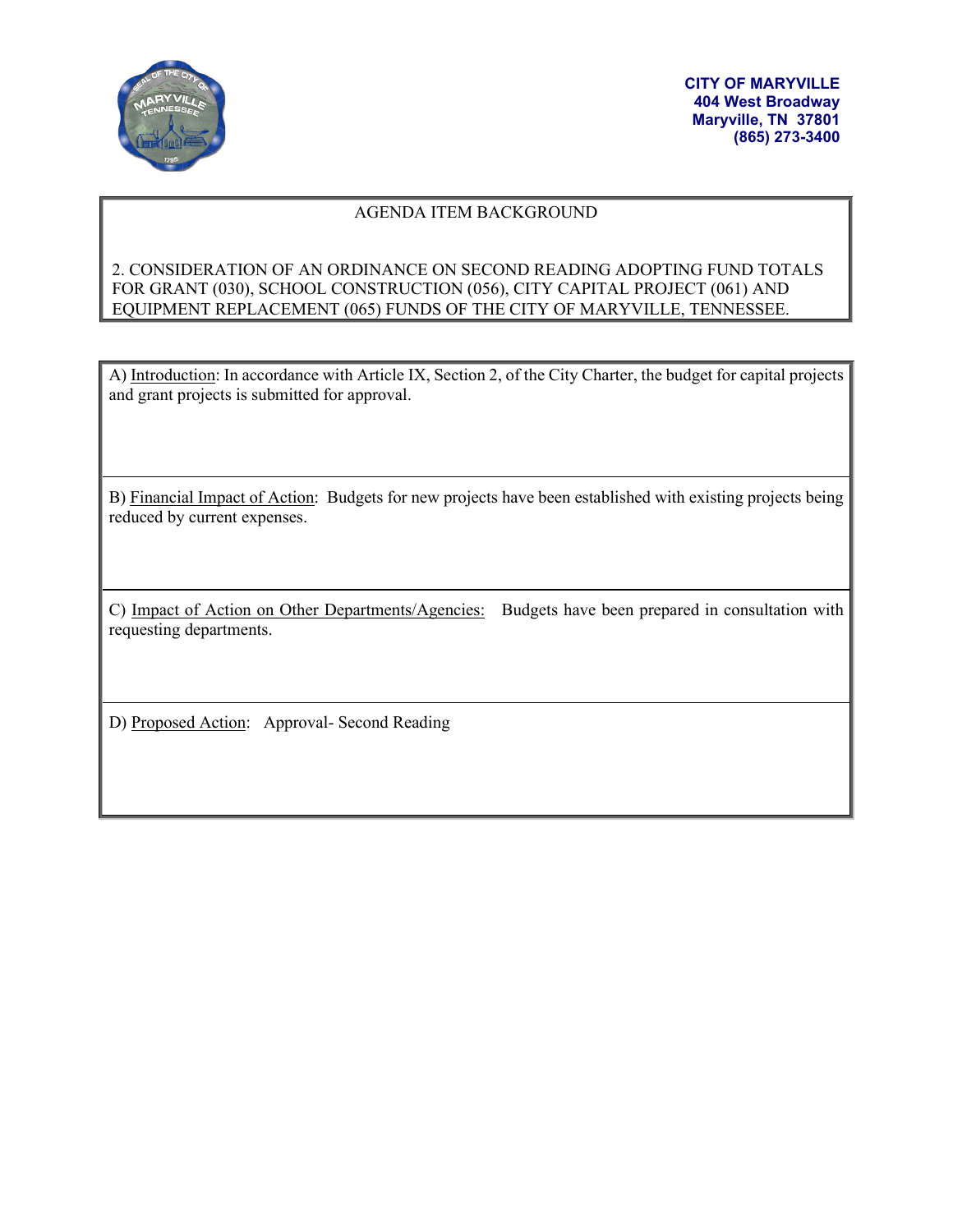#### **ORDINANCE NO. \_\_\_\_\_\_\_**

# **AN ORDINANCE ADOPTING FUND TOTALS FOR GRANT (030), SCHOOL CONSTRUCTION (056), CITY CAPITAL PROJECT (061) and EQUIPMENT REPLACEMENT (065) FUNDS OF THE CITY OF MARYVILLE, TENNESSEE.**

**WHEREAS**, it is necessary to adopt totals for specific funds that are required to adequately account for special uses and projects of the City of Maryville; and

**WHEREAS**, funds for various projects of the City Government are to be appropriated; and

**WHEREAS**, many of these projects go over multiple years and unexpended appropriated balances as of June 30, 2022 will be carried forward as detailed herein; and

**WHEREAS**, revenue from the City General Fund is to be provided to meet the expenses, in excess of grants and other revenue, of such projects for the City of Maryville.

**NOW, THEREFORE, BE IT ORDAINED BY THE COUNCIL OF THE CITY OF MARYVILLE, TENNESSEE,** as follows: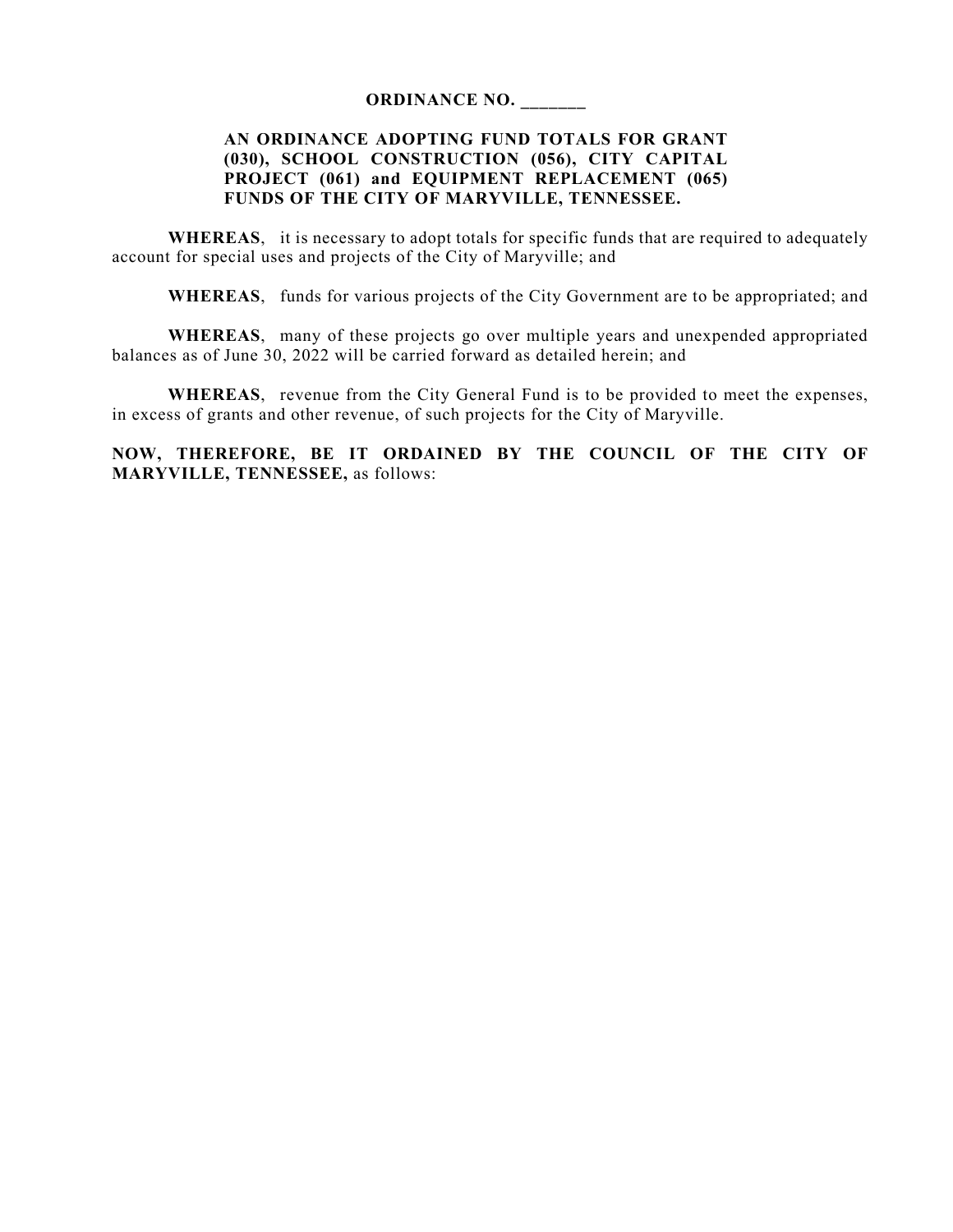**Section 1:** The Capital Projects listed below are approved and appropriated for the fiscal year beginning July 1, 2022. For previously approved capital projects, the amounts are reflected as expended are as of April 29, 2022. The FY 2023 appropriations for previously approved capital projects, shall be reduced by any additional amounts expended through June 30, 2022 so that the FY 2023 appropriation amount reflects the actual remaining balance as of July 1, 2022.

| <b>CAPITAL PROJECT FUND 061</b>                     |                                    |               |                          |              |                              |              | FY 23 Revenue |
|-----------------------------------------------------|------------------------------------|---------------|--------------------------|--------------|------------------------------|--------------|---------------|
|                                                     |                                    |               |                          |              |                              |              | <b>Amount</b> |
| <b>Revenue and Use of Fund Balance</b>              |                                    |               |                          |              |                              |              |               |
| Transfer from General Fund                          |                                    |               |                          |              |                              | $\mathbb{S}$ | 3,800,000     |
| <b>RCJ</b> Land Sales                               |                                    |               |                          |              |                              |              | 300,000       |
| <b>State Grant</b>                                  |                                    |               |                          |              |                              |              |               |
| Use of Fund Balance                                 |                                    |               |                          |              |                              |              | 5,501,618     |
| <b>Total Revenue and Use of Fund Balance</b>        |                                    |               |                          |              |                              | \$           | 9,601,618     |
|                                                     |                                    |               |                          |              |                              |              |               |
|                                                     | Previously                         |               | <b>Newly</b>             |              |                              |              | <b>FY23</b>   |
|                                                     | Appropriated                       |               | Appropriated             |              | <b>Expended</b>              |              | Appropriation |
| <b>Appropriations</b>                               |                                    |               |                          |              |                              |              |               |
| State Industrial Access Road #1 Clydesdale          | \$<br>390,326                      | <sup>\$</sup> | $\overline{\phantom{0}}$ | $\mathbb{S}$ | 4,999                        | $\mathbb{S}$ | 385,327       |
| State Industrial Access Road #2 RCJ Widening        | 273,752                            |               |                          |              | 272                          |              | 273,480       |
| Police & Firemen's Memorial Statue                  | 416,138                            |               | $\overline{a}$           |              | 214,119                      |              | 202,019       |
| Morganton Road Widening                             | 68,426                             |               | $\overline{\phantom{0}}$ |              |                              |              | 68,426        |
| <b>Technology Conversion</b>                        | 1,185,679                          |               | $\overline{a}$           |              | 192,748                      |              | 992,931       |
| Laurel Branch Grading & Stormwater                  | 2,636,395                          |               | $\overline{a}$           |              | 1,784,626                    |              | 851,769       |
| Laurel Branch Park Connector Road                   | 690,000                            |               | $\overline{\phantom{0}}$ |              | 249,383                      |              | 440,617       |
| Laurel Branch Sanitary Sewer                        | 236,645                            |               |                          |              | 117,730                      |              | 118,915       |
| Laurel Branch Traffic Signal                        | 233,500                            |               | 350,000                  |              | 27,298                       |              | 556,202       |
| Laurel Branch Misc. Road                            | 538,815                            |               |                          |              | 78,903                       |              | 459,911       |
| Fire Training Burn Cell                             | 20,934                             |               | 70,000                   |              | 13,591                       |              | 77,344        |
| 426 Home Ave Renovations                            | 125,000                            |               | 100,000                  |              | 11,500                       |              | 213,500       |
| Harper Elevator Replacement                         | 191,000                            |               |                          |              | 12,506                       |              | 178,494       |
| E Lamar Alexander Pkwy Streetscaping                | 55,000                             |               | 450,000                  |              | 14,673                       |              | 490,327       |
| Best St Property Improvement & Recycling Center     |                                    |               |                          |              |                              |              |               |
| Expansion                                           | 100,000                            |               | 600,000                  |              | 4,000                        |              | 696,000       |
| Sandy Spring Park ADA, Parking Improvements,        |                                    |               |                          |              |                              |              |               |
| Greenway Trail Paving & Basketball Resurfacing      | 1,370,430                          |               | 150,000                  |              | 74                           |              | 1,520,356     |
| Greenway Trail Wood Bridge Replacement              | 70,000                             |               | 535,000                  |              |                              |              | 605,000       |
|                                                     |                                    |               |                          |              |                              |              |               |
|                                                     |                                    |               |                          |              |                              |              |               |
| <b>Previously Approved Capital Projects Total S</b> | 8,602,040                          | \$            | 2,255,000                | S            | 2,726,422                    | \$           | 8,130,618     |
|                                                     |                                    |               |                          |              |                              |              |               |
| Jack Greene Park Improvements                       | \$<br>$\qquad \qquad \blacksquare$ | $\mathbb{S}$  | 311,000                  | $\mathbb{S}$ |                              | \$           | 311,000       |
| US 321 at Court St Signal Replacement               | $\overline{\phantom{a}}$           |               | 240,000                  |              | $\overline{\phantom{a}}$     |              | 240,000       |
| Amerine Park Improvements                           | $\overline{\phantom{a}}$           |               | 375,000                  |              | $\qquad \qquad \blacksquare$ |              | 375,000       |
| US 321 at First Baptist Hawk Signal                 | $\overline{\phantom{a}}$           |               | 95,000                   |              | $\qquad \qquad \blacksquare$ |              | 95,000        |
| John Sevier Special Needs Playground                | $\qquad \qquad \blacksquare$       |               | 150,000                  |              |                              |              | 150,000       |
| Contingency                                         |                                    |               | 300,000                  |              |                              |              | 300,000       |
|                                                     |                                    |               |                          |              |                              |              |               |
| <b>New Capital Projects Total S</b>                 | $\overline{\phantom{m}}$           | $\mathbb S$   | 1,471,000                | $\mathbb S$  |                              | \$           | 1,471,000     |
|                                                     |                                    |               |                          |              |                              |              |               |
| <b>Total Appropriations</b> S                       | 8,602,040                          | \$            | 3,726,000                | S            | 2,726,422                    | \$           | 9,601,618     |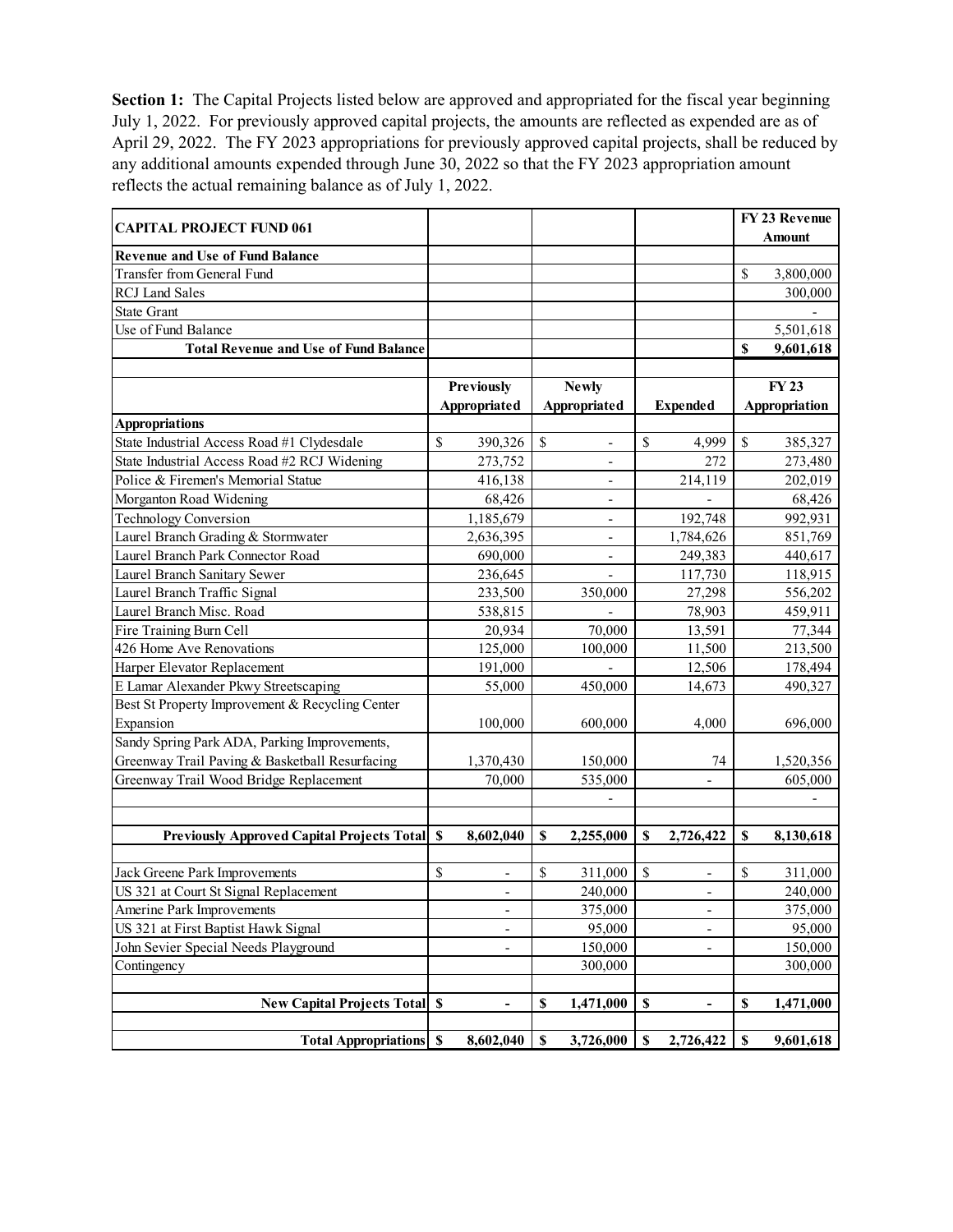|                                                 |                      |                                     | <b>Expense</b>           |
|-------------------------------------------------|----------------------|-------------------------------------|--------------------------|
|                                                 |                      | <b>Expense Financed by Revenues</b> | <b>Financed by</b>       |
| <b>Previously Approved Capital Projects</b>     | <b>Total Expense</b> | and/or Reserves                     | <b>Debt Proceeds</b>     |
| State Industrial Access Road #1 Clydesdale      | \$<br>385,327        | $\mathbb{S}$<br>385,327             | $\mathbb{S}$             |
| State Industrial Access Road #2 RCJ Widening    | 273,480              | 273,480                             |                          |
| Police & Firemen's Memorial Statue              | 202,019              | 202,019                             | $\overline{\phantom{a}}$ |
| Morganton Road Widening                         | 68,426               | 68,426                              | $\overline{\phantom{a}}$ |
| <b>Technology Conversion</b>                    | 992,931              | 992,931                             |                          |
| Laurel Branch Grading & Stormwater              | 851,769              | 851,769                             | $\overline{\phantom{a}}$ |
| Laurel Branch Park Connector Road               | 440,617              | 440,617                             | $\overline{\phantom{a}}$ |
| Laurel Branch Sanitary Sewer                    | 118,915              | 118,915                             |                          |
| Laurel Branch Traffic Signal                    | 556,202              | 556,202                             | $\overline{a}$           |
| Laurel Branch Misc. Road                        | 459,911              | 459,911                             | $\overline{\phantom{a}}$ |
| Fire Training Burn Cell                         | 77,344               | 77,344                              |                          |
| 426 Home Ave Renovations                        | 213,500              | 213,500                             |                          |
| Harper Elevator Replacement                     | 178,494              | 178,494                             |                          |
| E Lamar Alexander Pkwy Streetscaping            | 490,327              | 490,327                             |                          |
| Best St Property Improvement & Recycling Center |                      |                                     |                          |
| Expansion                                       | 696,000              | 696,000                             |                          |
| Sandy Spring Park ADA, Parking Improvements,    |                      |                                     |                          |
| Greenway Trail Paving & Basketball Resurfacing  | 1,520,356            | 1,520,356                           |                          |
| Greenway Trail Wood Bridge Replacement          | 605,000              | 605,000                             |                          |
|                                                 |                      |                                     |                          |
|                                                 |                      |                                     | <b>Expense</b>           |
|                                                 |                      | <b>Expense Financed by Revenues</b> | <b>Financed by</b>       |
| <b>New Capital Projects</b>                     | <b>Total Expense</b> | and/or Reserves                     | <b>Debt Proceeds</b>     |
| Jack Greene Park Improvements                   | \$<br>311,000        | $\mathbb{S}$<br>311,000             | $\mathbb{S}$             |
| US 321 at Court St Signal Replacement           | 240,000              | 240,000                             | -                        |
| Amerine Park Improvements                       | 375,000              | 375,000                             | ٠                        |
| US 321 at First Baptist Hawk Signal             | 95,000               | 95,000                              |                          |
| John Sevier Special Needs Playground            | 150,000              | 150,000                             |                          |
| Contingency                                     | 300,000              | 300,000                             | $\overline{\phantom{0}}$ |

The Contingency is available for any project that actual cost exceeds balances herein and any balances remaining after projects are completed shall be added to the contingency.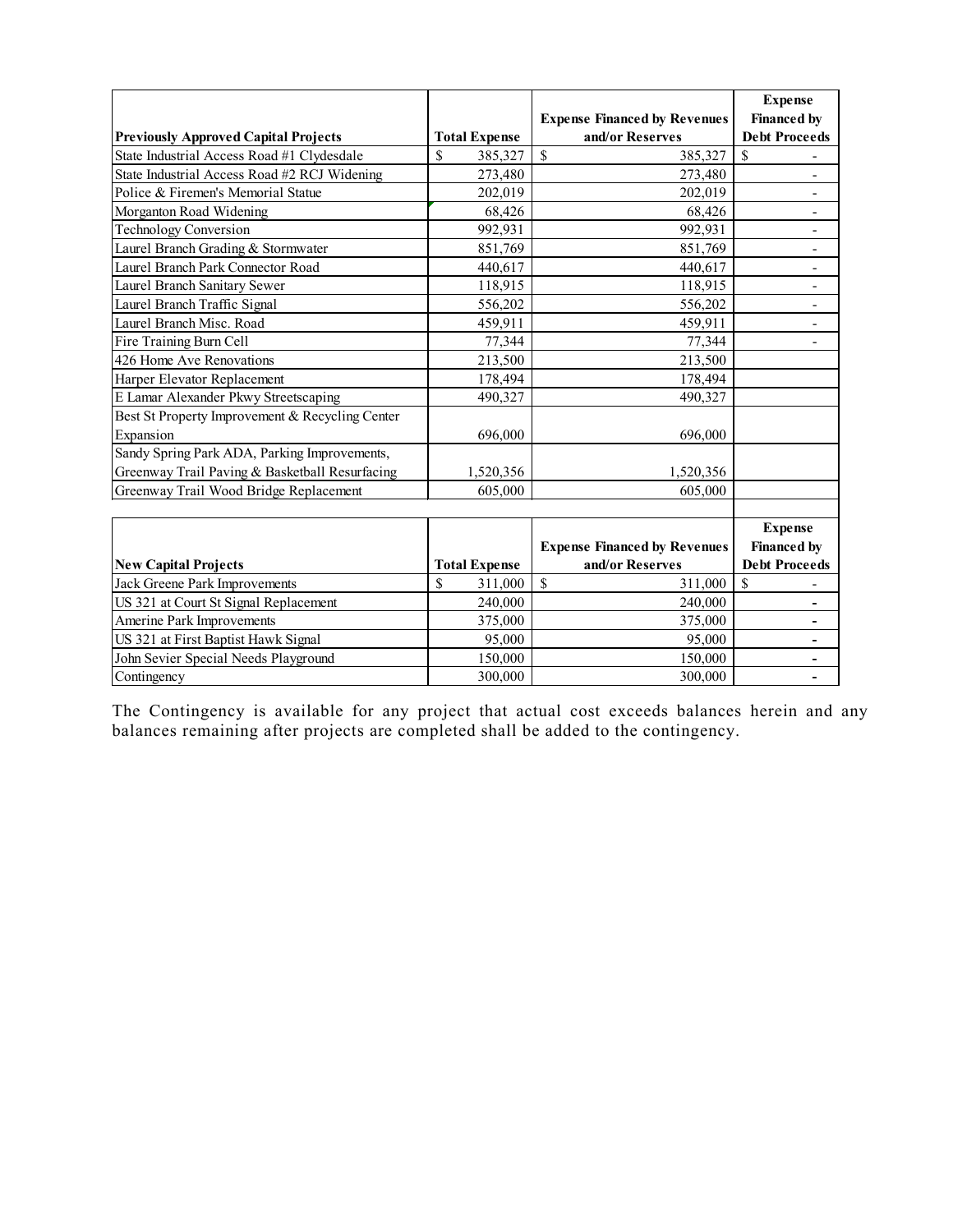**Section 2:** The Grant Fund Projects listed below are approved and appropriated for the fiscal year beginning July 1, 2022. For previously approved capital projects, the amounts are reflected as expended are as of April 29, 2022. The FY 2023 appropriations for previously approved capital projects, shall be reduced by any additional amounts expended through June 30, 2022 so that the FY 2023 appropriation amount reflects the actual remaining balance as of July 1, 2022.

| <b>GRANT FUND 030</b>                                                                                             |  |    | <b>FY 23 Revenue</b> |
|-------------------------------------------------------------------------------------------------------------------|--|----|----------------------|
|                                                                                                                   |  |    | Amount               |
| <b>Revenue and Use of Fund Balance</b>                                                                            |  |    |                      |
| TDOT Extension of Foothills Mall Dr. to Foch St.                                                                  |  |    |                      |
| <b>TDOT</b> Grant Funds                                                                                           |  | \$ | 2,816,631            |
| Use of Fund Balance                                                                                               |  |    | 704,158              |
| TDOT Extension of Foothills Mall Dr. from Foch St.                                                                |  |    |                      |
| to McCammon                                                                                                       |  |    |                      |
| <b>TDOT</b> Grant Funds                                                                                           |  |    | 1,206,400            |
| Transfer from General Fund                                                                                        |  |    | 224,718              |
| Use of Fund Balance                                                                                               |  |    | 76,882               |
| Carpenters Grade Road Improvements                                                                                |  |    |                      |
| <b>TDOT Grant Funds</b>                                                                                           |  |    | 1,005,880            |
| Transfer from General Fund                                                                                        |  |    | 147,682              |
| Use of Fund Balance                                                                                               |  |    | 103,788              |
| TDOT West Broadway Widening Ph 1                                                                                  |  |    |                      |
| <b>TDOT Grant Funds</b>                                                                                           |  |    | 426,320              |
| Transfer from General Fund                                                                                        |  |    | 84,580               |
| Use of Fund Balance                                                                                               |  |    | 22,000               |
| TDOT Maryville Citywide Greenways                                                                                 |  |    |                      |
| <b>TDOT</b> Grant Funds                                                                                           |  |    | 221,997              |
| Transfer from General Fund                                                                                        |  |    | 3,262                |
| Use of Fund Balance                                                                                               |  |    | 52,237               |
| DOJ 2021-2023 Bullet Proof Vest                                                                                   |  |    |                      |
| <b>DOJ</b> Grant Funds                                                                                            |  |    | 7,457                |
| Use of Fund Balance                                                                                               |  |    | 7,457                |
| THSO 2021-2022 Alcohol Saturation Patrols                                                                         |  |    |                      |
| THSO Grant Funds                                                                                                  |  |    | 30,253               |
|                                                                                                                   |  |    |                      |
| <b>Awarded Grant Projects Total</b>                                                                               |  |    | 7,141,702            |
|                                                                                                                   |  |    |                      |
| The following grants are in the application process. The budgets are contingent upon receiving an award contract. |  |    |                      |
| FEMA Fire Prevention & Safety                                                                                     |  |    |                      |
| FEMA Grant Funds                                                                                                  |  | \$ | 105,764              |
| Transfer from General Fund                                                                                        |  |    | 10,576               |
| DOJ JAG Criminal Investigative Equipment                                                                          |  |    |                      |
| <b>JAG</b> Grant Funds                                                                                            |  |    | 15,000               |
| Transfer from General Fund                                                                                        |  |    | 15,000               |
| THSO 2022-2023 Alcohol Saturation Patrols                                                                         |  |    |                      |
| THSO Grant Funds                                                                                                  |  |    | 50,000               |
|                                                                                                                   |  |    |                      |
| <b>Grants in the Application Process Total</b>                                                                    |  | \$ | 196,340              |
|                                                                                                                   |  |    |                      |
| <b>Total Revenue</b>                                                                                              |  | \$ | 7,338,042            |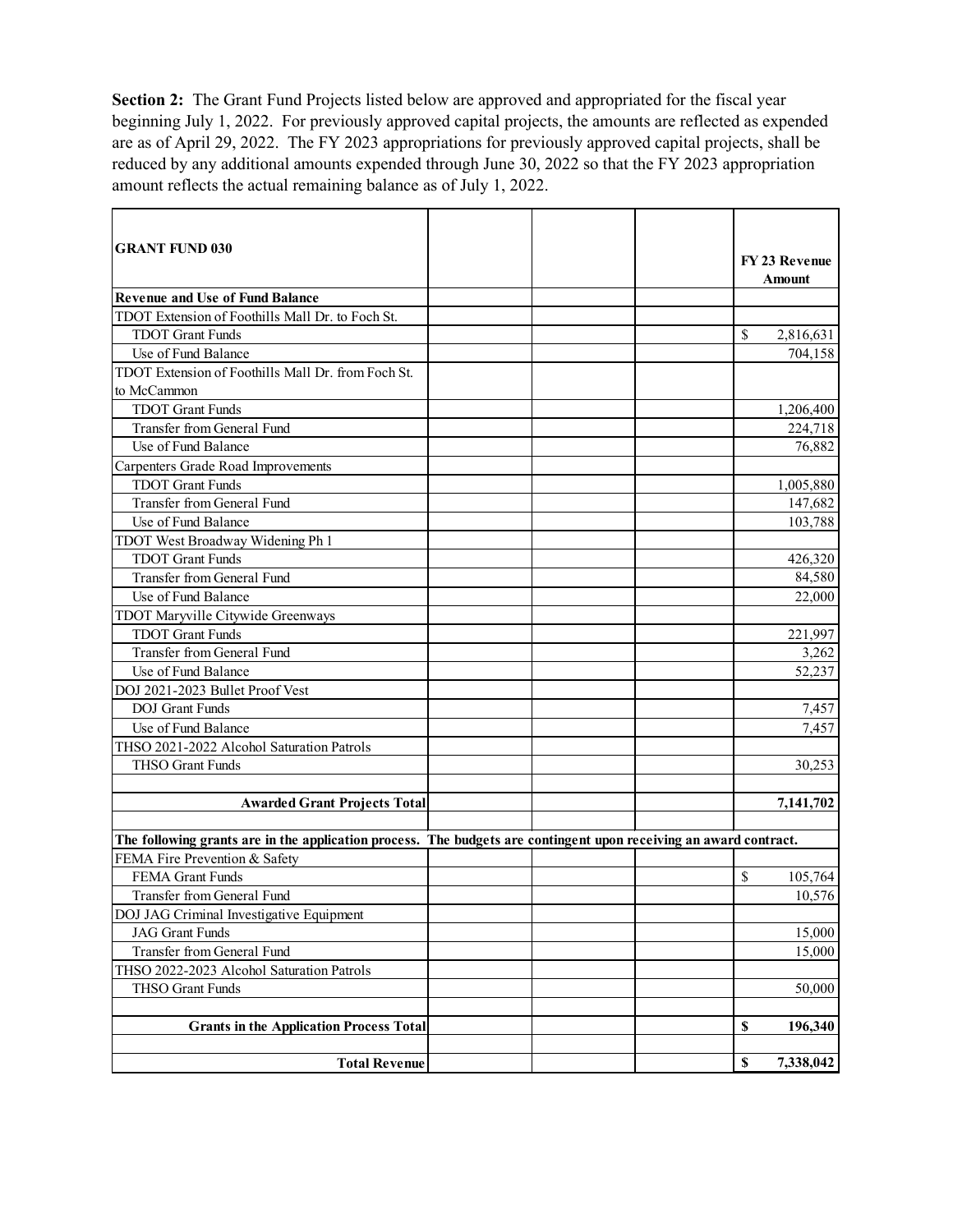|                                                                                                                   | <b>Previously</b> |              | <b>Newly</b>    |     |                 |    | <b>FY 23</b>  |
|-------------------------------------------------------------------------------------------------------------------|-------------------|--------------|-----------------|-----|-----------------|----|---------------|
|                                                                                                                   |                   | Appropriated | Appropriated    |     | <b>Expended</b> |    | Appropriation |
| <b>Appropriations</b>                                                                                             |                   |              |                 |     |                 |    |               |
| TDOT Extension of Foothills Mall Dr. to Foch St.                                                                  | $\mathbb{S}$      | 4,666,233    | \$<br>209,289   | \$. | 1,354,733       | \$ | 3,520,789     |
| TDOT Extension of Foothills Mall Dr. from Foch St.                                                                |                   |              |                 |     |                 |    |               |
| to McCammon                                                                                                       |                   | 384,410      | 1,123,590       |     |                 |    | 1,508,000     |
| TDOT Carpenters Grade Road Improvements                                                                           |                   | 656,437      | 750,000         |     | 149,087         |    | 1,257,350     |
| TDOT West Broadway Widening Ph 1                                                                                  |                   | 110,000      | 422,900         |     |                 |    | 532,900       |
| TDOT Maryville Citywide Greenways                                                                                 |                   | 315,000      | 16,311          |     | 53,815          |    | 277,496       |
| DOJ 2021-2023 Bullet Proof Vest                                                                                   |                   | 15,000       | 1,100           |     | 1,186           |    | 14,914        |
| THSO 2021-2022 Alcohol Saturation Patrols                                                                         |                   | 40,000       | 5,000           |     | 14,747          |    | 30,253        |
|                                                                                                                   |                   |              |                 |     |                 |    |               |
| <b>Awarded Grant Projects Total S</b>                                                                             |                   | 6,187,080    | \$<br>2,528,190 | \$  | 1,573,568       | \$ | 7,141,702     |
|                                                                                                                   |                   |              |                 |     |                 |    |               |
| The following grants are in the application process. The budgets are contingent upon receiving an award contract. |                   |              |                 |     |                 |    |               |
| FEMA Fire Prevention & Safety                                                                                     | \$                | 116,340      | \$              | \$  |                 | \$ | 116,340       |
| DOJ JAG Criminal Investigation Equipment                                                                          |                   | 30,000       |                 |     |                 |    | 30,000        |
| THSO 2022-2023 Alcohol Saturation Patrols                                                                         |                   | 50,000       |                 |     |                 |    | 50,000        |
|                                                                                                                   |                   |              | -               |     |                 |    |               |
|                                                                                                                   |                   |              |                 |     |                 |    |               |
| Grants in the Application Process Total \\$                                                                       |                   | 196,340      | \$              | \$  |                 | S  | 196,340       |
|                                                                                                                   |                   |              |                 |     |                 |    |               |
| <b>Total Appropriations</b> S                                                                                     |                   | 6,383,420    | \$<br>2,528,190 | \$  | 1,573,568       | \$ | 7,338,042     |

**Section 3:** The School Construciton Fund Projects listed below are approved and appropriated for the fiscal year beginning July 1, 2022. For previously approved capital projects, the amounts are reflected as expended are as of April 29, 2022. The FY 2023 appropriations for previously approved capital projects, shall be reduced by any additional amounts expended through June 30, 2022 so that the FY 2023 appropriation amount reflects the actual remaining balance as of July 1, 2022.

| <b>SCHOOL CONSTRUCTION FUND 056</b>          |   |                   |    |              |   |                 |    | <b>FY 23 Revenue</b><br>Amount |
|----------------------------------------------|---|-------------------|----|--------------|---|-----------------|----|--------------------------------|
| <b>Revenue and Use of Fund Balance</b>       |   |                   |    |              |   |                 |    |                                |
| Use of Fund Balance                          |   |                   |    |              |   |                 | \$ | 5,750,000                      |
|                                              |   |                   |    |              |   |                 |    |                                |
| <b>Total Revenue and Use of Fund Balance</b> |   |                   |    |              |   |                 | \$ | 5,750,000                      |
|                                              |   |                   |    |              |   |                 |    |                                |
|                                              |   | <b>Previously</b> |    | <b>Newly</b> |   |                 |    | <b>FY23</b>                    |
|                                              |   | Appropriated      |    | Appropriated |   | <b>Expended</b> |    | Appropriation                  |
| <b>Appropriations</b>                        |   |                   |    |              |   |                 |    |                                |
| <b>MJHS</b> Expansion                        | S | 5,750,000         | \$ |              | S | 50,000          | S  | 5,700,000                      |
|                                              |   |                   |    |              |   |                 |    |                                |
| <b>Total Appropriations</b> S                |   | 5,750,000         | -S |              | S | 50,000          | S  | 5,700,000                      |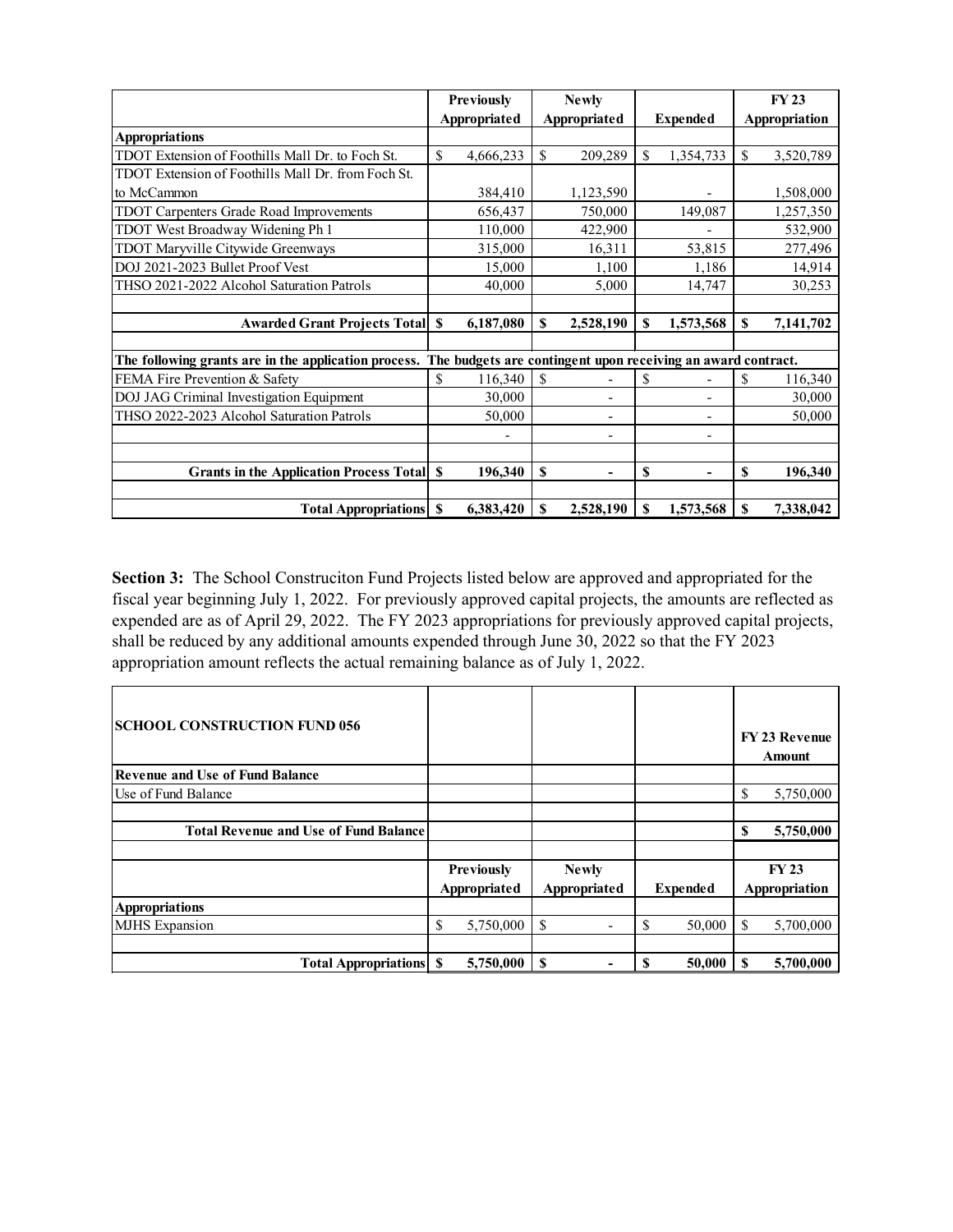**Section 4:** The Equipment Replacement Fund Projects listed below are approved and appropriated for the fiscal year beginning July 1, 2022. For previously approved capital projects, the amounts are reflected as expended are as of April 29, 2022. The FY 2023 appropriations for previously approved capital projects, shall be reduced by any additional amounts expended through June 30, 2022 so that the FY 2023 appropriation amount reflects the actual remaining balance as of July 1, 2022.

| <b>EQUIPMENT REPLACEMENT FUND 065</b>               |               |                          |             |                          |                 |    | FY 23 Revenue<br>Amount |
|-----------------------------------------------------|---------------|--------------------------|-------------|--------------------------|-----------------|----|-------------------------|
| <b>Revenue and Use of Fund Balance</b>              |               |                          |             |                          |                 |    |                         |
| Transfer from General Fund                          |               |                          |             |                          |                 | \$ | 2,000,000               |
| Gain on Sale of Equipment                           |               |                          |             |                          |                 |    | 80,000                  |
| Use of Fund Balance                                 |               |                          |             |                          |                 |    | 710,909                 |
| <b>Total Revenue and Use of Fund Balance</b>        |               |                          |             |                          |                 | S  | 2,790,909               |
|                                                     |               |                          |             |                          |                 |    |                         |
|                                                     |               | <b>Previously</b>        |             | <b>Newly</b>             |                 |    | <b>FY23</b>             |
|                                                     |               | Appropriated             |             | Appropriated             | <b>Expended</b> |    | Appropriation           |
| <b>Previously Approved Equipment Replacement</b>    |               |                          |             |                          |                 |    |                         |
| Fire Truck                                          | $\mathbb{S}$  | 692,118                  | \$          |                          | \$              | \$ | 692,118                 |
| Fire F-350                                          |               | 39,637                   |             | $\overline{\phantom{a}}$ |                 |    | 39.637                  |
| Stormwater F-350                                    |               | 82,415                   |             | $\overline{\phantom{a}}$ |                 |    | 82,415                  |
|                                                     |               |                          |             |                          |                 |    |                         |
| <b>Previously Approved Capital Projects Total S</b> |               | 814,170                  | $\mathbf S$ | ٠                        | \$<br>٠         | S  | 814,170                 |
|                                                     |               |                          |             |                          |                 |    |                         |
|                                                     |               |                          |             |                          |                 |    | <b>FY 23</b>            |
|                                                     |               |                          |             |                          |                 |    | <b>Appropriations</b>   |
| <b>New Equipment Replacement</b>                    |               |                          |             |                          |                 |    |                         |
| New Equipment Replacement Expense                   | <sup>\$</sup> | $\overline{\phantom{a}}$ | \$          | 1,976,739                | \$<br>٠         | \$ | 1,976,739               |
| <b>New Equipment Replacement Total \$</b>           |               | ٠                        | \$          | 1,976,739                | \$              | S  | 1,976,739               |
|                                                     |               |                          |             |                          |                 |    |                         |
| <b>Total Appropriations</b>                         |               |                          |             |                          |                 | \$ | 2,790,909               |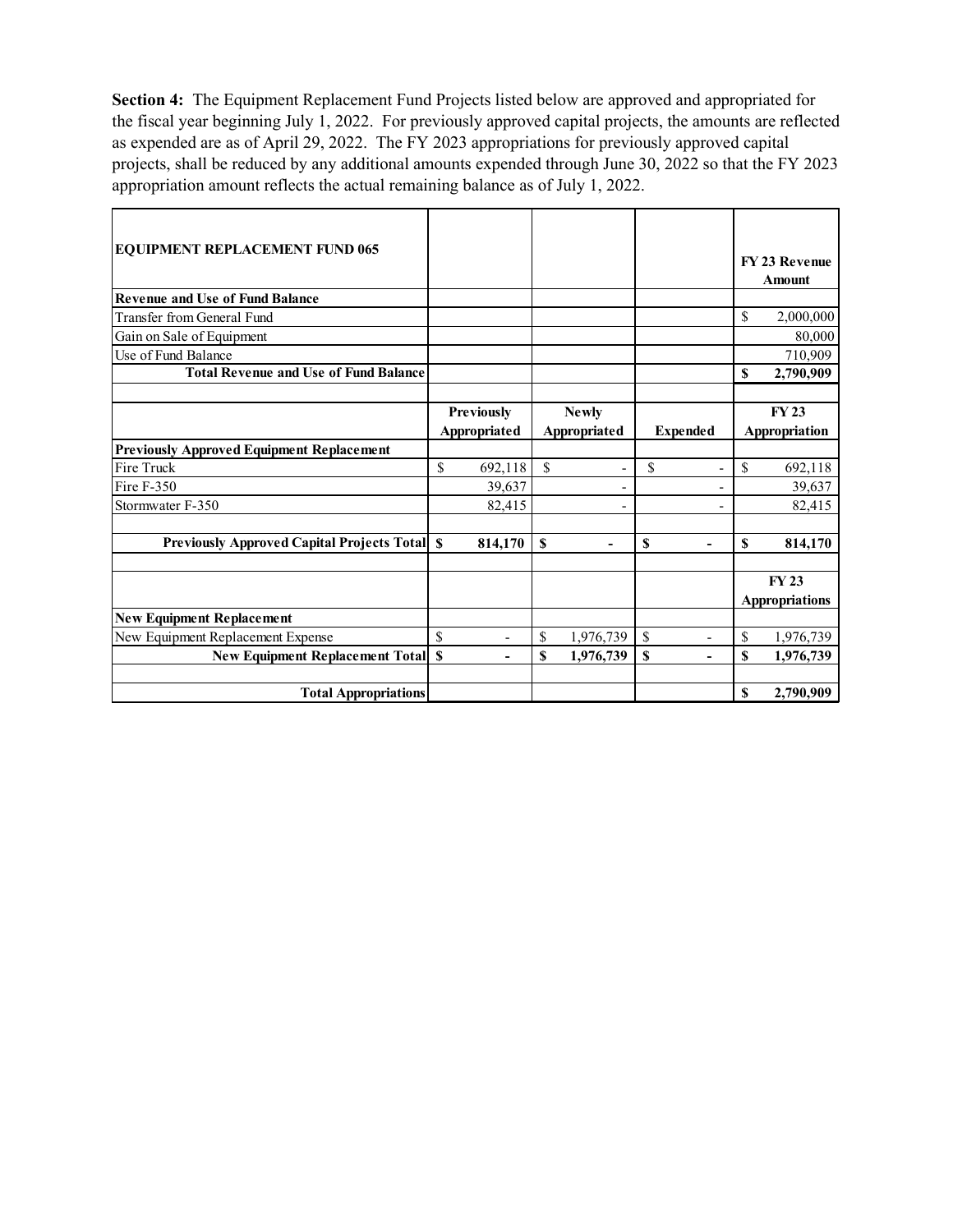**SECTION 5:** As required by our City Charter, a six-year capital project plan is included here within.

| <b>City of Maryville, Tennessee</b>                                                              |              |                          |                    |                                     |                    |                             |                    |                          |               |                |                         |                          |               |            |
|--------------------------------------------------------------------------------------------------|--------------|--------------------------|--------------------|-------------------------------------|--------------------|-----------------------------|--------------------|--------------------------|---------------|----------------|-------------------------|--------------------------|---------------|------------|
|                                                                                                  |              |                          |                    | Fund 061: City Capital Project Fund |                    |                             |                    |                          |               |                |                         |                          |               |            |
| 2023-2028 General Government Capital Projects - 6 Year Plan                                      |              |                          |                    |                                     |                    |                             |                    |                          |               |                |                         |                          |               |            |
|                                                                                                  |              |                          |                    |                                     |                    |                             |                    |                          |               |                |                         |                          |               |            |
| <b>Project Title</b>                                                                             |              | FY 2023                  |                    | FY 2024                             |                    | FY 2025                     |                    | FY 2026                  |               | FY 2027        |                         | FY 2028                  |               | Total      |
| Morganton Road Widening FH Mall to William Blount Drive (City's Share) *                         | S            | 68,426                   | $\mathbf S$        | 85,058                              | $\mathsf{\$}$      | 85,000                      | $\mathbb{S}$       | 422.499                  | S             | 422,499        | \$                      | ÷.                       | $\mathbf S$   | 1,083,482  |
| Jack Greene Park Improvements                                                                    | $\mathbb{S}$ | 311,000                  | $\mathbf S$        |                                     | $\mathsf{\$}$      | ÷                           | $\mathbf S$        | ä,                       | $\mathbf S$   |                | \$                      | ÷                        | $\mathbf S$   | 311,000    |
| Greenway Trail Wooden Bridge Replacements *                                                      | S            | 535,000                  | S                  | 420,000                             | <sup>\$</sup>      | ä,                          | <b>S</b>           | $\overline{a}$           | S             | $\overline{a}$ | \$                      | ÷                        | S             | 955,000    |
| Best Street Property Improvements & Recycling Center Expansion *                                 | \$           | 600,000                  | $\mathbb{S}$       |                                     | <sup>\$</sup>      | 200,000                     | <b>S</b>           | 200,000                  | <b>S</b>      | ÷,             | \$                      | $\sim$                   | <sup>S</sup>  | 1,000,000  |
| US321 & College Street Streetscaping Project *                                                   | \$           | 450,000                  | $\mathbb{S}$       | $\overline{\phantom{a}}$            | $\mathbf S$        | 950,000                     | $\mathbf S$        | $\overline{a}$           | $\mathbf S$   | ä,             | \$                      | $\bar{\phantom{a}}$      | $\mathbf S$   | 1,400,000  |
| US321 at Court Street Signal Replacement                                                         | S            | 240,000                  | \$.                | $\overline{\phantom{a}}$            | <sup>\$</sup>      | ä,                          | $\mathbf S$        | $\overline{\phantom{a}}$ | S             | $\blacksquare$ | S                       | $\overline{\phantom{a}}$ | <b>S</b>      | 240,000    |
| Live Fire Training Burn Cell *                                                                   | \$           | 70,000                   | $\mathbf{\hat{S}}$ | $\sim$                              | $\mathbb{S}$       | $\sim$                      | $\mathbf S$        | $\sim$                   | <b>S</b>      | $\blacksquare$ | <b>S</b>                | $\blacksquare$           | $\mathbf S$   | 70,000     |
| Animal Control 426 Home Avenue Project*                                                          | $\mathbb{S}$ | 100,000                  | $\mathbb{S}$       | $\overline{a}$                      | \$                 | ÷.                          | $\mathbb{S}$       | ÷.                       | $\mathsf{\$}$ | $\overline{a}$ | \$                      | L.                       | $\mathbf S$   | 100,000    |
| Sandy Spring Park ADA, Parking Improvements, Greenway Trail Paving &<br>Basketball Resurfacing * | $\mathbb{S}$ | 150,000                  | $\mathbb{S}$       |                                     | \$                 | L.                          | $\mathbf S$        | $\overline{a}$           | $\mathbf S$   |                | \$                      | $\overline{a}$           | $\mathbf S$   | 150,000    |
| Amerine Park Improvements                                                                        | \$           | 375,000                  | $\mathbb{S}$       | $\overline{a}$                      | \$                 | $\blacksquare$              | \$                 | $\blacksquare$           | \$            | ÷,             | \$                      | $\overline{\phantom{a}}$ | \$            | 375,000    |
| US321 at First Baptist Hawk Signal                                                               | S            | 95,000                   | $\mathbf S$        |                                     | \$                 | $\blacksquare$              | $\mathbf S$        | ä,                       | \$            |                | $\mathbf S$             | $\blacksquare$           | $\mathbf S$   | 95.000     |
| Special needs playground addition at John Sevier Park                                            | $\mathbb{S}$ | 150,000                  | $\mathbf S$        | $\overline{a}$                      | $\mathsf{\$}$      | ÷.                          | $\mathbf S$        | ÷,                       | $\mathbf S$   | L.             | $\mathbf S$             | $\overline{a}$           | $\mathbb{S}$  | 150,000    |
| Laurel Branch Traffic Signal RCJ @ Big Springs Rd.                                               | S            | 350,000                  | S                  |                                     | $\mathbb{S}$       |                             | $\mathbf S$        | ÷.                       | S             | ÷.             | \$                      | ÷                        | $\mathbf S$   | 350,000    |
| Monarch Drive Extension                                                                          | \$           |                          | $\mathbf S$        | 226,000                             | <sup>\$</sup>      | 575,000                     | $\mathbf S$        | $\overline{\phantom{a}}$ | <b>S</b>      | ÷,             | \$                      | $\sim$                   | <b>S</b>      | 801,000    |
| Everett Ballfield Improvements                                                                   | \$           | $\overline{a}$           | $\mathbf S$        | 210,000                             | $\mathbf S$        | L.                          | $\mathbf S$        | $\overline{\phantom{a}}$ | $\mathbf S$   | ä,             | $\overline{\mathbf{S}}$ | $\bar{a}$                | $\mathbf S$   | 210,000    |
| US321 & Bridgeway Dr. Intersection Improvements                                                  | S            | $\sim$                   | S                  | 600,000                             | $\mathbb{S}$       | ÷.                          | $\mathbf S$        | $\overline{\phantom{a}}$ | S             | $\blacksquare$ | S                       | $\overline{\phantom{a}}$ | <b>S</b>      | 600,000    |
| Tyler EnterGov System                                                                            | S            | $\sim$                   | \$                 | 380,000                             | $\mathbf S$        | $\sim$                      | $\mathbf S$        | $\sim$                   | <b>S</b>      | $\blacksquare$ | $\mathbf S$             | $\blacksquare$           | $\mathbf S$   | 380,000    |
| <b>Everett Park Improvements</b>                                                                 | \$           | $\overline{a}$           | $\mathbf S$        | 375,000                             | <sup>\$</sup>      | ÷.                          | $\mathbf S$        | $\overline{a}$           | $\mathbf S$   |                | $\mathbf S$             | $\overline{a}$           | $\mathbf S$   | 375,000    |
| John Sevier Courts - Restroom & Sidewalk Improvements                                            | S            | $\overline{a}$           | \$                 | 344,000                             | <sup>\$</sup>      | ÷                           | $\mathbf S$        | $\overline{a}$           | <b>S</b>      | $\overline{a}$ | $\mathbf S$             | $\overline{a}$           | $\mathbf S$   | 344,000    |
| Renovation of Finance Customer Service Area                                                      | \$           |                          | $\mathbb{S}$       | 250,000                             | $\mathbf S$        |                             | $\mathbf S$        | ä,                       | <b>S</b>      |                | $\mathbf S$             | L,                       | $\mathbf S$   | 250,000    |
| Pedestrian Connectivity Projects                                                                 | S            | $\ddot{\phantom{1}}$     | $\mathbf S$        | 200,000                             | $\mathsf{\$}$      | 500,000                     | <b>S</b>           | 200,000                  | S             | 500,000        | S                       | 200,000                  | $\mathbf S$   | 1,600,000  |
| Harper Ave Bridge Replacement over Norfolk Southern Railway                                      | \$           | $\blacksquare$           | S                  | 120,000                             | $\mathsf{\$}$      | 850,000                     | \$                 | $\overline{\phantom{a}}$ | \$            | ÷,             | \$                      | $\blacksquare$           | $\mathbf S$   | 970,000    |
| Finance Payment Kiosk                                                                            | \$           | $\overline{\phantom{a}}$ | \$                 | 100,000                             | <sup>\$</sup>      |                             | <b>S</b>           | ä,                       | <b>S</b>      | ÷,             | $\mathbf S$             | $\blacksquare$           | $\mathbf S$   | 100,000    |
| Wilkinson Pike Bridge Replacement                                                                | $\mathbb{S}$ |                          | $\mathbb{S}$       |                                     | $\mathbb{S}$       | 120,000                     | <b>S</b>           | 503,724                  | $\mathbf S$   |                | <b>S</b>                | ÷                        | $\mathbf S$   | 623,724    |
| <b>Everett Park - New Pavilion</b>                                                               | $\mathbb{S}$ |                          | $\mathbb{S}$       |                                     | $\mathsf{\$}$      | 115,000                     | \$                 | 740,000                  | $\mathsf{\$}$ |                | \$                      |                          | $\mathbf S$   | 855,000    |
| <b>Bicentennial Park - Restroom</b>                                                              | \$           | $\overline{a}$           | $\mathbb{S}$       | $\ddot{\phantom{1}}$                | $\mathbb{S}$       | 100,000                     | <b>S</b>           | 500,000                  | <b>S</b>      | $\overline{a}$ | <b>S</b>                | ÷.                       | $\mathbf S$   | 600,000    |
| US411 & Weigel Lane Signalization                                                                | \$           |                          | \$                 | ÷.                                  | <sup>\$</sup>      | 60,000                      | <b>S</b>           | 425,000                  | <b>S</b>      |                | $\mathbf{\hat{S}}$      | ÷                        | <b>S</b>      | 485,000    |
| Cimmaron Street Extension from Middlesettlements Rd to Foch St                                   | \$           | ÷,                       | \$                 | $\overline{\phantom{a}}$            | $\mathbb{S}$       | $\mathcal{L}_{\mathcal{A}}$ | <b>S</b>           | 92,535                   | \$            | 75,000         | $\mathsf S$             | 555,210                  | $\mathsf{\$}$ | 722,745    |
| Robert C Jackson Drive Extension Phase 2                                                         | \$           |                          | \$                 | $\sim$                              | <sup>\$</sup>      | ä,                          | $\mathbf S$        | ٠                        | S             | 900,000        | $\mathbf S$             | 850,000                  | <b>S</b>      | 1,750,000  |
| Crawford Park                                                                                    | S            |                          | \$                 | ä,                                  | <sup>\$</sup>      | ÷.                          | $\mathbf S$        | $\blacksquare$           | \$            | 150,000        | \$                      | 1,000,000                | $\mathbf S$   | 1,150,000  |
| Police Shoot House                                                                               |              |                          | S                  |                                     | \$                 | L.                          | $\mathbb{S}$       | $\overline{a}$           | $\mathbb{S}$  | 75,000         | \$                      |                          | \$            | 75,000     |
| Laurel Branch Greenway Trail                                                                     | \$.          |                          | \$                 | $\ddot{\phantom{1}}$                | $\mathbf{\hat{S}}$ | ÷.                          | $\mathbf{\hat{s}}$ | $\ddot{\phantom{1}}$     | S             | $\overline{a}$ | $\mathbf S$             | 320,000                  | <b>S</b>      | 320,000    |
| Contingenecy                                                                                     |              | 300,000                  | $\mathbf{\hat{s}}$ | 300,000                             | $\mathbf{\hat{S}}$ | 300,000                     | \$                 | 300,000                  | S             | 300,000        | $\mathbf{\hat{S}}$      | 300,000                  | <b>S</b>      | 1,800,000  |
| <b>Project Total</b>                                                                             |              | \$3,794,426              |                    | \$3,610,058                         | $\mathbf{s}$       | 3,855,000                   | S                  | 3,383,758                | \$            | 2,422,499      | S                       | 3,225,210                | $\mathbf{s}$  | 20,290,951 |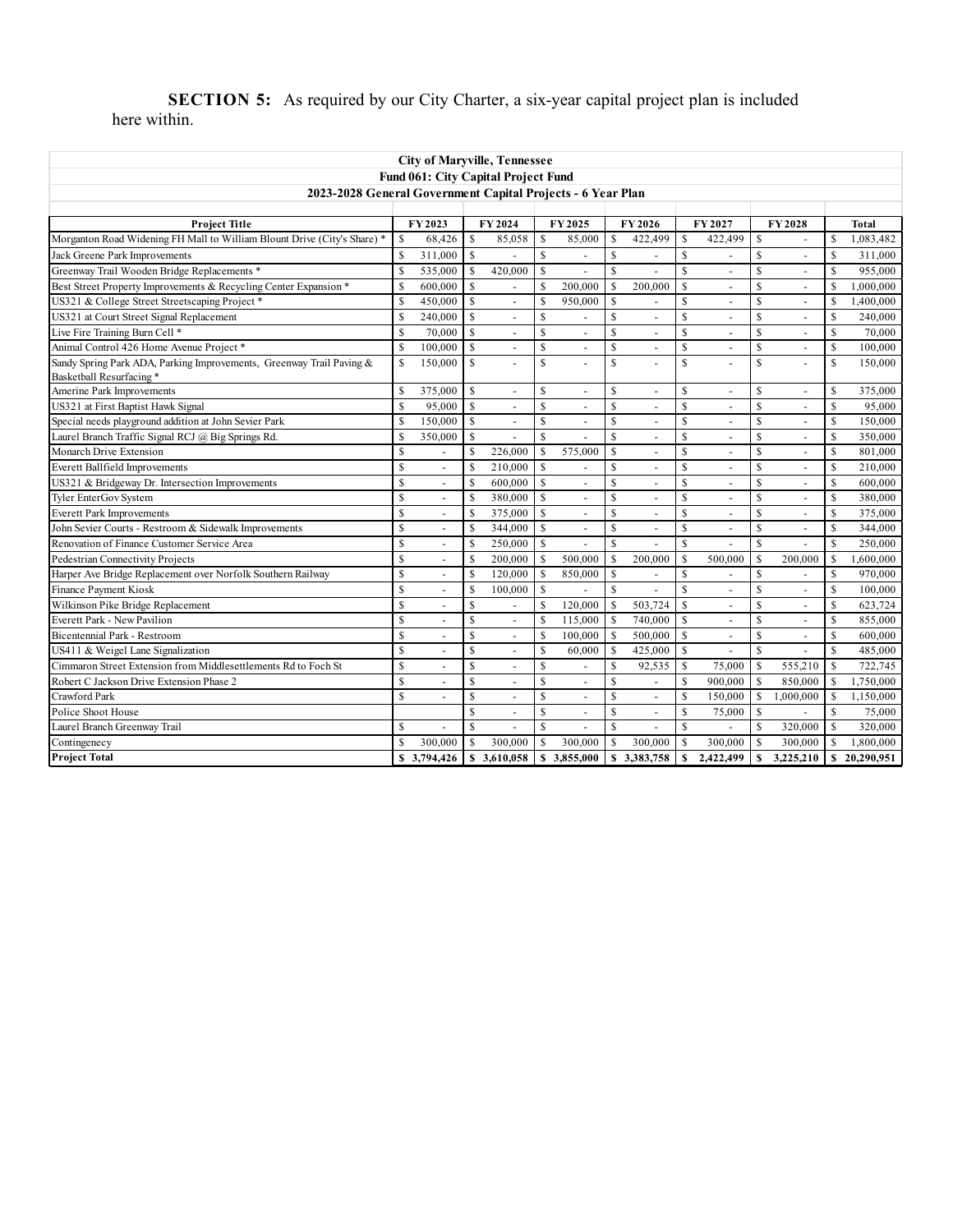| <b>City of Maryville, Tennessee</b>                                                    |               |                          |              |                |              |                                        |    |                          |    |                |    |                          |               |
|----------------------------------------------------------------------------------------|---------------|--------------------------|--------------|----------------|--------------|----------------------------------------|----|--------------------------|----|----------------|----|--------------------------|---------------|
|                                                                                        |               |                          |              |                |              | <b>Fund 030: Grant Fund</b>            |    |                          |    |                |    |                          |               |
|                                                                                        |               |                          |              |                |              | 2023-2028 Grant Projects - 6 Year Plan |    |                          |    |                |    |                          |               |
|                                                                                        |               |                          |              |                |              |                                        |    |                          |    |                |    |                          |               |
| <b>City's Share</b>                                                                    |               |                          |              |                |              |                                        |    |                          |    |                |    |                          |               |
| FY 2024<br>FY 2028<br>FY 2023<br>FY 2025<br>FY 2026<br>FY 2027<br><b>Project Title</b> |               |                          |              |                |              |                                        |    |                          |    |                |    |                          | <b>Total</b>  |
| <b>TDOT Carpenters Grade Road</b>                                                      |               | 147,682                  |              | 445,200        | \$           | $\blacksquare$                         | \$ | $\blacksquare$           | \$ | $\blacksquare$ | \$ | $\blacksquare$           | 592,882       |
| TDOT Extension of FH Mall Drive                                                        | $\mathcal{S}$ | $\overline{\phantom{a}}$ | S            | $\blacksquare$ | \$           |                                        | \$ | $\blacksquare$           | \$ |                | \$ | $\blacksquare$           | \$            |
| to Foch Street                                                                         |               |                          |              |                |              |                                        |    |                          |    |                |    |                          |               |
| <b>TDOT Extension of FH Mall Drive</b>                                                 | $\mathcal{S}$ | 224,718                  | \$           | 555,484        | $\mathbb{S}$ | $\overline{\phantom{0}}$               | \$ | $\overline{\phantom{0}}$ | \$ | $\blacksquare$ | \$ | $\blacksquare$           | \$<br>780,202 |
| from Foch St. to McCammon                                                              |               |                          |              |                |              |                                        |    |                          |    |                |    |                          |               |
| TDOT Maryville to Townsend                                                             | \$            | 3,262                    | \$           | 100,082        | \$           | 236,041                                | \$ | $\blacksquare$           | \$ | $\blacksquare$ | \$ | $\overline{\phantom{a}}$ | \$<br>339,385 |
| Greenway Phase 1                                                                       |               |                          |              |                |              |                                        |    |                          |    |                |    |                          |               |
| <b>TDOT Old Niles Ferry Widening</b>                                                   | $\mathbb{S}$  | $\blacksquare$           | $\mathbb{S}$ | $\blacksquare$ | \$           | 20,000                                 | \$ | 69,638                   |    | \$200,000      |    | \$729,372                | \$1,019,010   |
| <b>TDOT West Broadway Widening</b>                                                     | \$            | 84,580                   | \$           | 134,380        | \$           | 800,940                                | \$ |                          | \$ |                | \$ |                          | \$1,019,900   |
| Phase 1                                                                                |               |                          |              |                |              |                                        |    |                          |    |                |    |                          |               |
| DOJ Jag Grant                                                                          | \$            | 15,000                   | \$           | ÷,             | \$           | L,                                     | \$ | $\overline{a}$           | \$ | $\blacksquare$ | \$ | $\blacksquare$           | \$<br>15,000  |
| 2022-2023 THSO DUI                                                                     | \$            |                          | \$           |                | \$           | $\blacksquare$                         | \$ |                          | \$ |                | \$ |                          | \$            |
| Enforcement                                                                            |               |                          |              |                |              |                                        |    |                          |    |                |    |                          |               |
| FEMA Fire SCBA Packs                                                                   | \$            | 7,773                    | \$           | $\blacksquare$ | \$           | $\blacksquare$                         | \$ | $\blacksquare$           | \$ | $\blacksquare$ | \$ | $\blacksquare$           | \$<br>7,773   |
| FEMA Fire SCBA Bottles                                                                 | \$            | 2,804                    | \$           | $\blacksquare$ | \$           | $\blacksquare$                         | \$ | $\blacksquare$           | \$ | $\blacksquare$ | \$ | $\overline{\phantom{a}}$ | \$<br>2,804   |
|                                                                                        | \$            |                          | \$           |                | \$           |                                        | \$ | L,                       | \$ |                | \$ | $\overline{a}$           | \$            |
| <b>Total</b>                                                                           | \$            | 485,818                  |              | \$1,235,146    |              | \$1,056,981                            | \$ | 69,638                   |    | \$200,000      |    | \$729,372                | \$3,776,955   |

|                                                      |                                                            |                          |  | <b>City of Maryville, Tennessee</b> |  |  |  |                          |               |  |              |           |   |            |
|------------------------------------------------------|------------------------------------------------------------|--------------------------|--|-------------------------------------|--|--|--|--------------------------|---------------|--|--------------|-----------|---|------------|
| <b>Fund 056: School Constructin Fund</b>             |                                                            |                          |  |                                     |  |  |  |                          |               |  |              |           |   |            |
| 2023-2028 School Construction Projects - 6 Year Plan |                                                            |                          |  |                                     |  |  |  |                          |               |  |              |           |   |            |
|                                                      |                                                            |                          |  |                                     |  |  |  |                          |               |  |              |           |   |            |
| <b>Project Title</b>                                 | FY 2023<br>FY 2024<br><b>FY 2026</b><br>FY 2025<br>FY 2027 |                          |  |                                     |  |  |  |                          | <b>FY2028</b> |  | <b>Total</b> |           |   |            |
|                                                      |                                                            |                          |  |                                     |  |  |  |                          |               |  |              |           |   |            |
| <b>Expand MJHS</b>                                   |                                                            | 5,750,000                |  | -                                   |  |  |  | ۰                        |               |  |              |           |   | 5,750,000  |
| <b>Expand MHS</b>                                    |                                                            | $\overline{\phantom{a}}$ |  |                                     |  |  |  | \$30,000,000             | S             |  |              |           |   | 30,000,000 |
| Expand/Renovate SHE                                  |                                                            | $\overline{\phantom{a}}$ |  |                                     |  |  |  | $\overline{\phantom{a}}$ |               |  |              | 5,000,000 |   | 5,000,000  |
|                                                      |                                                            |                          |  |                                     |  |  |  |                          |               |  |              |           |   |            |
| Total                                                |                                                            | 5,750,000                |  | $\overline{\phantom{0}}$            |  |  |  | \$30,000,000             |               |  |              | 5,000,000 | э | 40,750,000 |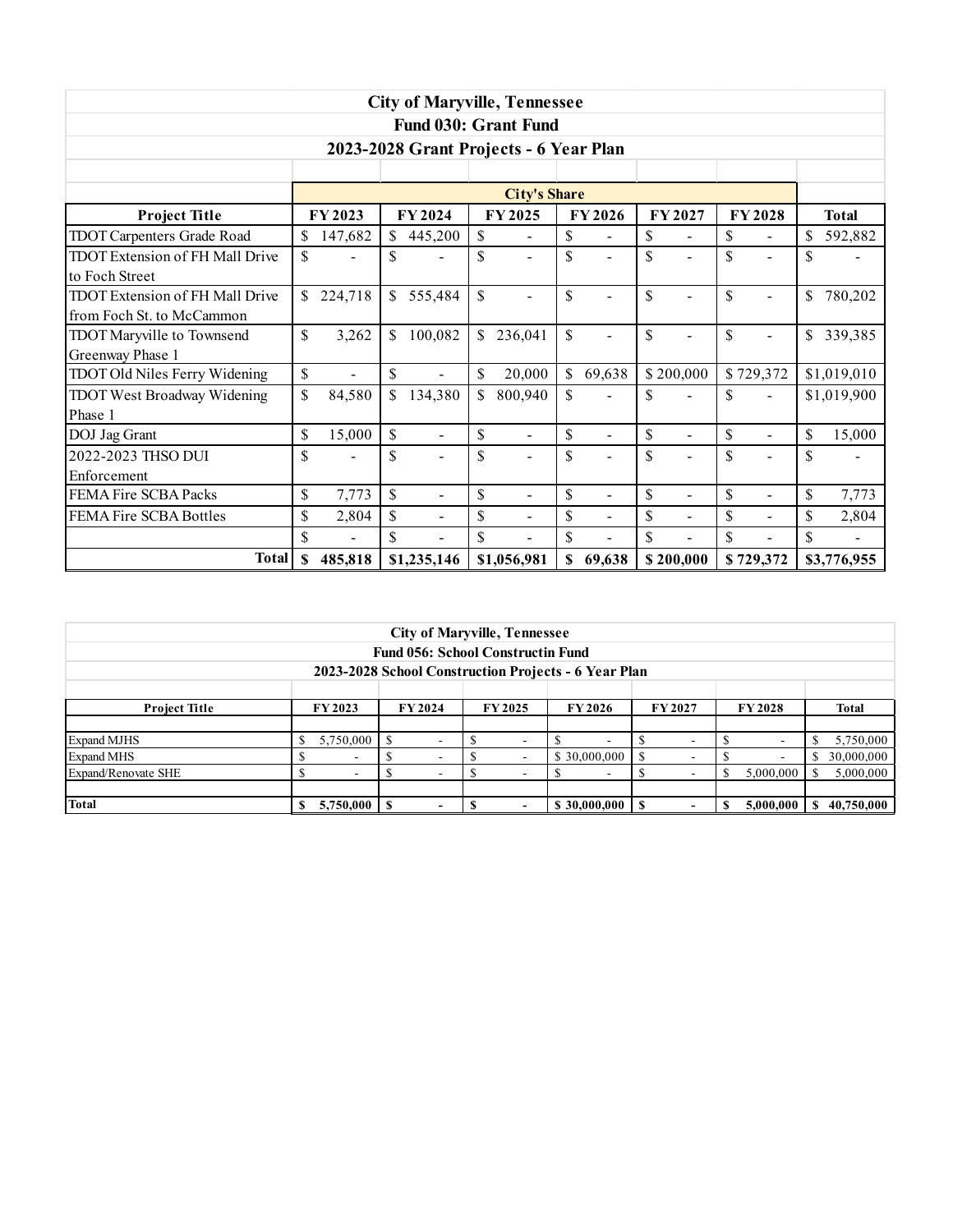| <b>City of Maryville, Tennessee</b> |    |           |               |           |    |                                      |              |                                                    |    |           |                    |               |    |              |
|-------------------------------------|----|-----------|---------------|-----------|----|--------------------------------------|--------------|----------------------------------------------------|----|-----------|--------------------|---------------|----|--------------|
|                                     |    |           |               |           |    | Fund 065: Equipment Replacement Fund |              |                                                    |    |           |                    |               |    |              |
|                                     |    |           |               |           |    |                                      |              | 2023-2028 Equipment Replacement Fund - 6 Year Plan |    |           |                    |               |    |              |
|                                     |    |           |               |           |    |                                      |              |                                                    |    |           |                    |               |    |              |
| Department                          |    | FY 2023   |               | FY 2024   |    | FY 2025                              |              | FY 2026                                            |    | FY 2027   |                    | <b>FY2028</b> |    | <b>Total</b> |
| Administration                      | \$ |           | \$            |           | \$ |                                      | $\mathbf S$  |                                                    | \$ | 38,980    | \$                 |               | S  | 38,980       |
| Personnel                           | \$ |           | \$            |           | \$ |                                      | \$           |                                                    | \$ |           | \$                 |               | \$ |              |
| Finance                             | \$ |           | \$            | $\sim$    | \$ | $\overline{a}$                       | \$           | $\overline{a}$                                     | \$ | 34,776    | \$                 |               | S  | 34,776       |
| Police                              | \$ | 285,320   | \$            | 182,503   | \$ | 77,580                               | $\mathbf S$  | 152,348                                            | \$ | 420,260   | \$                 | 257,861       | \$ | 1,375,872    |
| Animal Control                      | \$ |           | \$            | 30,287    | \$ | 31.696                               | $\mathbf S$  |                                                    | \$ |           | \$                 |               | S  | 61,983       |
| Fire                                | \$ | Ĭ.        | \$            | 155,011   | \$ | 68,312                               | $\mathbf S$  | 4,860                                              | \$ | 40,127    | \$                 | 51,785        | S  | 320,095      |
| Public Services Admin               | \$ |           | \$            |           | \$ |                                      | \$           |                                                    | \$ | 38,980    | \$                 |               | S  | 38,980       |
| Development Services                | \$ | 29,550    | $\mathbf S$   | $\sim$    | \$ | ÷.                                   | \$           | 38,980                                             | \$ |           | \$                 | 32,304        | \$ | 100,834      |
| Engineering                         | \$ |           | \$            |           | \$ | 38,670                               | $\mathbf S$  | 38,980                                             | \$ |           | \$                 | 42,802        | S  | 120,452      |
| <b>Central Traffic Operations</b>   | \$ |           | \$            | 183,741   | \$ |                                      | \$           |                                                    | \$ | 14,490    | \$                 |               | S  | 198,231      |
| <b>SW</b> Residential               | \$ | 387,540   | \$            | 697,481   | \$ | 353,826                              | $\mathbb{S}$ | 359,167                                            | \$ |           | $\mathbf{\hat{S}}$ |               | S  | 1.798.014    |
| SW Commercial                       | \$ | 365,840   | \$            | 319,127   | \$ | 336,104                              | \$           | 341,829                                            | \$ |           | \$                 |               | \$ | 1,362,900    |
| <b>SW Brush</b>                     | \$ | 607,450   | <sup>\$</sup> | 323,230   | \$ | 162,748                              | $\mathbf S$  | 162,748                                            | \$ | 355,837   | \$                 | 298,016       | \$ | 1,910,029    |
| PW Streets                          | \$ | 36,000    | <sup>\$</sup> | 5,787     | \$ | 266,800                              | $\mathbf S$  | 48,545                                             | \$ | 202,822   | \$                 | 415,417       | S  | 975,371      |
| PW Grounds                          | \$ | 95,580    | \$            | 59,257    | \$ | 336,376                              | $\mathbf S$  | 58,579                                             | \$ | 187,572   | \$                 | 245,020       | \$ | 982,384      |
| <b>GIS</b>                          | \$ |           | \$            | 22,421    | \$ |                                      | \$           |                                                    | \$ |           | \$                 | 149,576       | S  | 171,997      |
| <b>Stormwater Engineering</b>       | \$ |           | \$            |           | \$ |                                      | \$           |                                                    | \$ | 74,291    | \$                 |               | S  | 74,291       |
| <b>Stormwater Construction</b>      | \$ |           | \$            |           | \$ |                                      | \$           |                                                    | \$ |           | \$                 | 127,037       | \$ | 127,037      |
| <b>CIS</b>                          |    |           | \$            | 28,885    | \$ |                                      | \$           |                                                    | \$ |           | \$                 |               | S  | 28,885       |
| Police Car Build Out                | \$ | 169,456   | \$            | 176,234   | \$ | 183,284                              | $\mathbf S$  | 190,615                                            | \$ | 198,240   | \$                 | 206,169       | \$ | 1,123,998    |
| <b>Total</b>                        | S  | 1,976,736 | S             | 2,183,964 | S  | 1,855,396                            | S            | 1,396,651                                          | S  | 1,606,375 | \$                 | 1,825,987     | S  | 10,845,109   |

**SECTION 6:** This ordinance shall take effect July 1, 2022, the public welfare requiring it.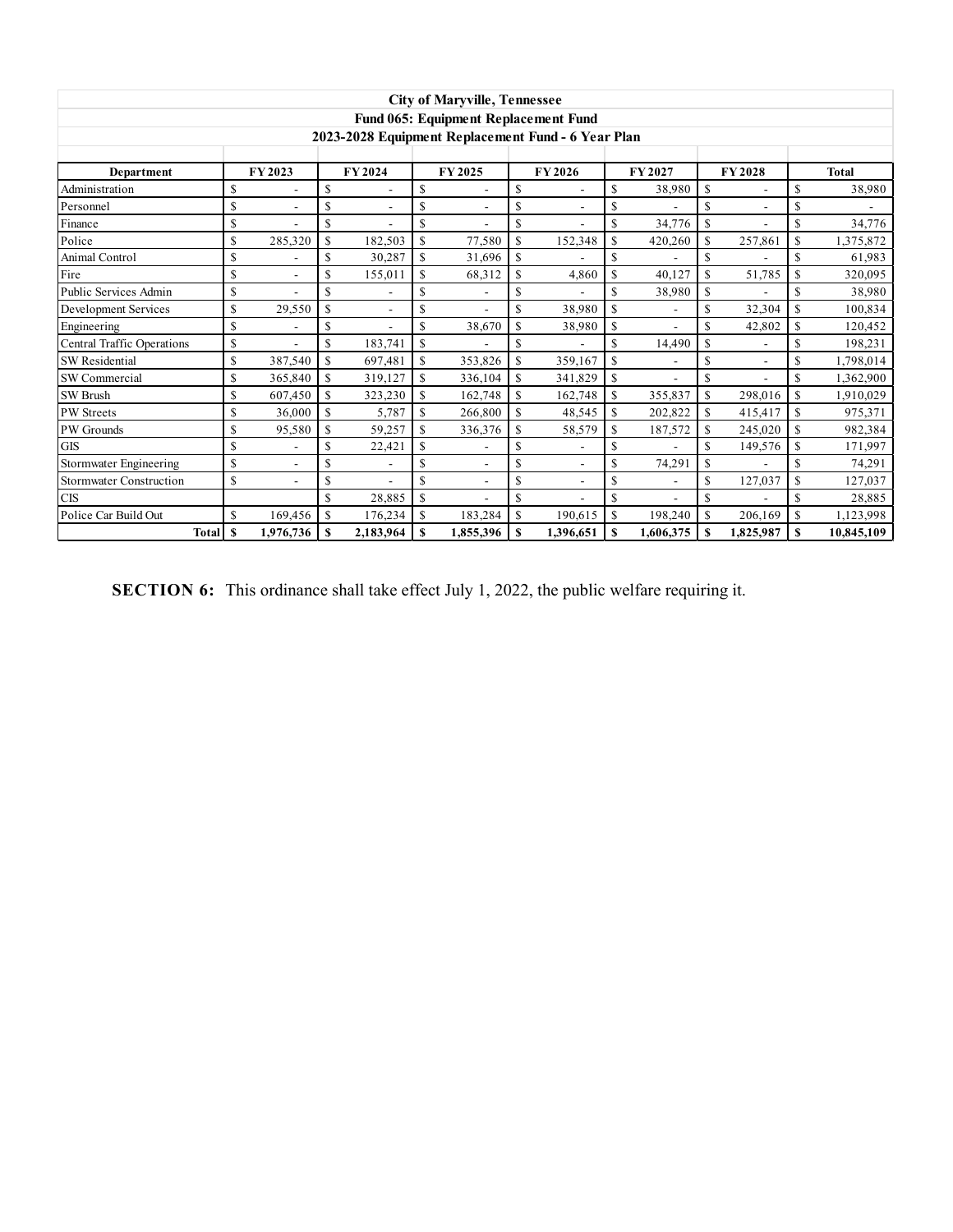| <b>ADOPTED</b> this | day of |  |
|---------------------|--------|--|
|---------------------|--------|--|

| ATTEST:                                                            |  | Mayor         |  |
|--------------------------------------------------------------------|--|---------------|--|
| City Recorder                                                      |  |               |  |
| <b>APPROVED AS TO FORM:</b>                                        |  |               |  |
| <b>City Attorney</b>                                               |  |               |  |
| Passed $1st$ reading on this _______ day of $\qquad \qquad , 2022$ |  | City Recorder |  |
| Passed 2nd reading on this day of 2022                             |  |               |  |
|                                                                    |  | City Recorder |  |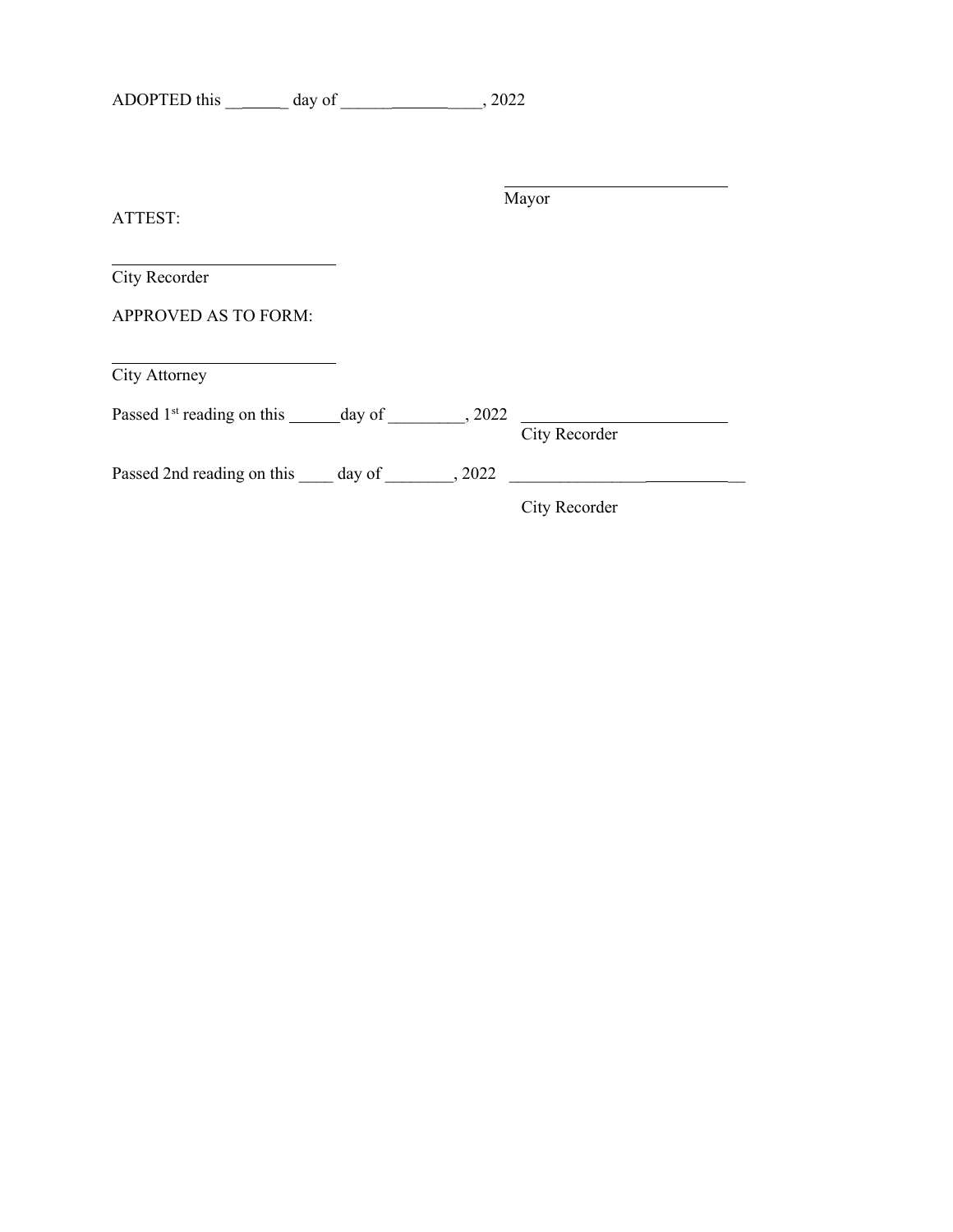

**CITY OF MARYVILLE 400 West Broadway Maryville, TN 37801 (865) 273-3401**

# **AGENDA ITEM BACKGROUND**

3. CONSIDERATION OF AN ORDINACE ON SECOND READING OF THE CITY OF MARYVILLE, TENNESSEE, ADOPTING THE ANNUAL BUDGET, APPROPRIATING FUNDS, AND PROVIDING REVENUES FOR MARYVILLE CITY SCHOOLS FOR THE FISCAL YEAR BEGINNING JULY 1, 2022, AND ENDING JUNE 30, 2023.

**A) Introduction:** The Maryville City Board of Education is requesting the passage of an ordinance that will approve the 2022-2023 annual budget of the Maryville City Schools. Please forward all questions to Dr. Mike Winstead, Director of Schools and/or Sarah Pritchard, Director of Finance.

**B) Proposed Action:** Passage of budget ordinance on second reading.

**C) Financial Impact of Action:** The FY23 budget is a 4.51% increase over the FY22 approved budget.

**D) Impact of Action on Other Departments/Agencies:** N/A

**E) Staff Recommendation:** Approve ordinance on second reading. The Maryville City Schools Board of Education unanimously approved the proposed FY23 budget on 5/9/2022.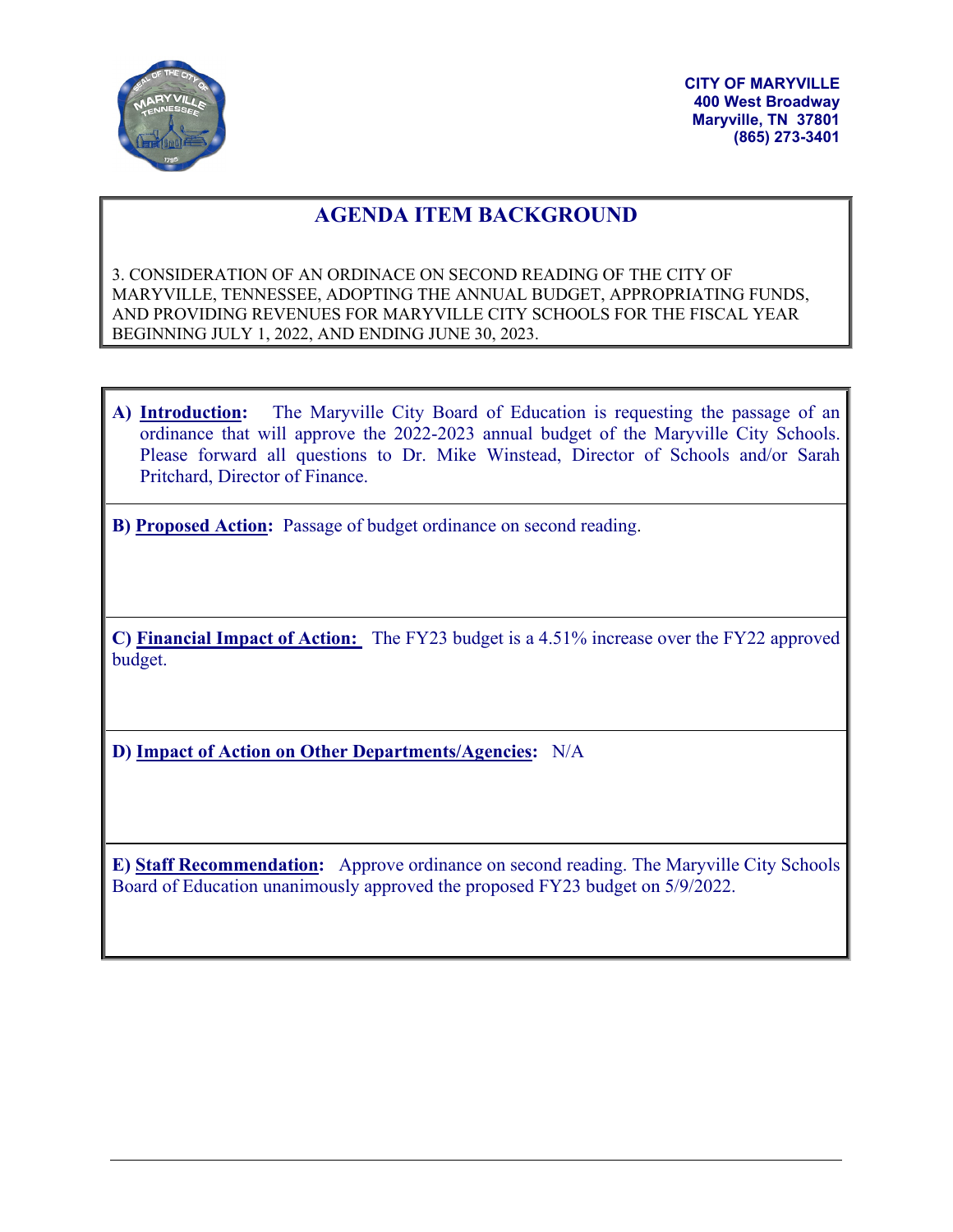#### **ORDINANCE NO. \_\_\_\_\_\_\_\_**

# **AN ORDINANCE OF THE CITY OF MARYVILLE, TENNESSEE ADOPTING THE ANNUAL BUDGET, APPROPRIATING FUNDS, AND PROVIDING REVENUES FOR MARYVILLE CITY SCHOOLS FOR THE FISCAL YEAR BEGINNING JULY 1, 2022, AND ENDING JUNE 30, 2023.**

**WHEREAS**, *Tennessee Code Annotated* Title 9 Chapter 1 Section 116 requires that all funds of the State of Tennessee and all its political subdivisions shall first be appropriated before being expended and that only funds that are available shall be appropriated; and

**WHEREAS**, the Municipal Budget Law of 1982 requires that the City Council of each municipality adopt and operate under an annual budget ordinance presenting a financial plan with at least the information required by state statute, that no municipality may expend any moneys regardless of the source except in accordance with a budget ordinance and that the City Council shall not make any appropriation in excess of estimated available funds; and

**WHEREAS**, the City Council has published the annual operating budget and budgetary comparisons of the proposed budget with the prior year (actual) and the current year (estimated) in a newspaper of general circulation not less than ten (10) days prior to the meeting where the City Council will consider final passage of the budget.

# **NOW, THEREFORE, BE IT ORDAINED BY THE COUNCIL OF THE CITY OF MARYVILLE, TENNESSEE,** as follows:

**SECTION 1.** That the City Council projects anticipated revenues from all sources and appropriates planned expenditures for each department, board, office or other agency of the municipality, herein presented together with the actual annual receipts and expenditures of the last preceding fiscal year and the estimated annual expenditures for the current fiscal years, and from those revenue and unexpended and unencumbered funds as follows for the fiscal year 2023, and including the projected ending balances for the budget year, the actual ending balances for the most recent ended fiscal year and the estimated ending balances for the current fiscal years:

| <b>General Purpose</b>              | Actual  |            | <b>Estimated</b> |            | <b>Budget</b> |            |
|-------------------------------------|---------|------------|------------------|------------|---------------|------------|
| <b>School Fund</b>                  | FY 2021 |            |                  | FY 2022    |               | FY 2023    |
| <b>Revenues</b>                     |         |            |                  |            |               |            |
| Local Taxes                         | \$      | 32,748,275 | \$               | 34,245,940 | \$            | 35,172,102 |
| <b>State of Tennessee</b>           |         | 25,788,241 |                  | 26,152,502 |               | 27,653,377 |
| <b>Federal Government</b>           |         | 102,458    |                  | 596,400    |               | 0          |
| <b>Other Sources</b>                |         | 1,021,354  |                  | 946,911    |               | 916,750    |
| <b>Budgeted Use of Fund Balance</b> |         |            |                  | 0          |               | 0          |
| <b>Total Revenues</b>               |         | 59,660,328 |                  | 61,941,753 |               | 63,742,229 |
| <b>Appropriations</b>               |         |            |                  |            |               |            |
| <b>Regular Instruction Program</b>  |         | 29,415,746 | \$               | 29,322,594 | \$            | 31,584,926 |
| <b>Special Education Program</b>    |         | 5,280,413  |                  | 5,467,933  |               | 6,068,470  |
| <b>Vocational Education Program</b> |         | 1,463,527  |                  | 1,630,629  |               | 1,550,684  |
| Alternative School Program          |         | 533,892    |                  | 518,135    |               | 489,141    |
| Early Childhood Education Program   |         | 230,567    |                  | 257,616    |               | 265,480    |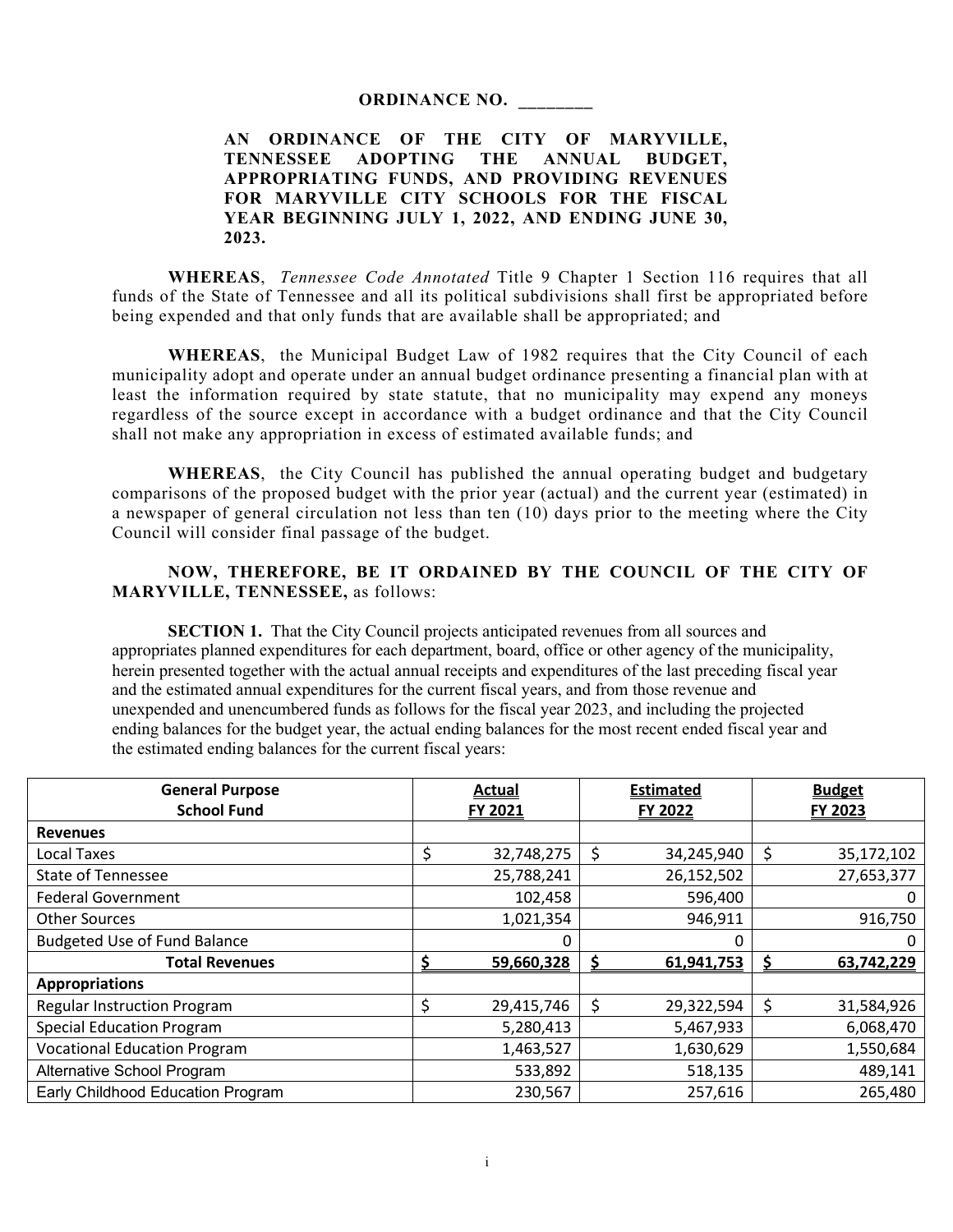| Attendance                                       | 44,202                  | 60,664           | 66,159           |
|--------------------------------------------------|-------------------------|------------------|------------------|
| <b>Health Services</b>                           | 140,169                 | 161,457          | 650,339          |
| <b>Other Student Support</b>                     | 1,553,093               | 1,440,951        | 2,640,885        |
| <b>Regular Instruction Support</b>               | 1,427,995               | 1,527,717        | 1,744,553        |
| <b>Special Education Support</b>                 | 747,651                 | 870,049          | 869,839          |
| Technology                                       | 725,381                 | 889,941          | 846,309          |
| <b>Board of Education</b>                        | 1,348,315               | 1,458,818        | 1,333,351        |
| Office of the Superintendent of Schools          | 402,879                 | 405,265          | 411,487          |
| Office of the Principal-School Administration    | 3,696,669               | 3,688,912        | 3,941,918        |
| <b>Fiscal Services</b>                           | 273,898                 | 276,235          | 248,716          |
| <b>Human Resources</b>                           | 271,796                 | 273,387          | 327,795          |
| Operation of Plant                               | 2,498,300               | 2,672,487        | 3,068,901        |
| Maintenance of Plant                             | 1,228,773               | 1,018,231        | 1,268,903        |
| Transportation                                   | 1,439,231               | 1,271,701        | 1,431,288        |
| <b>Food Service</b>                              | 64,168                  | 0                | 0                |
| <b>Community Services</b>                        | 139,000                 | 133,825          | 140,144          |
| <b>Regular Capital Outlay</b>                    | 697,014                 | 3,617,906        | 2,742,941        |
| <b>Transfers Out</b>                             | 3,704,307               | 2,463,287        | 2,050,000        |
| <b>Total Appropriations</b>                      | <u>\$</u><br>57,326,986 | \$<br>59,427,740 | \$<br>63,742,229 |
|                                                  |                         |                  |                  |
| Change in Fund Balance (Receipts-Appropriations) | 2,333,342               | 2,514,013        |                  |
| <b>Beginning Fund Balance-July 1</b>             | 5,914,508               | 8,247,850        | 10,761,863       |
| Ending Fund Balance-June 30                      | \$<br>8,247,850         | \$<br>10,761,863 | \$<br>10,761,863 |
| Ending Fund Balance as a % of Total Revenues     | 13.82%                  | 17.37%           | 16.88%           |
| Number of Full-Time Equivalent Employees         | 652.30                  | 621.03           | 644.32           |
|                                                  |                         |                  |                  |
| Beginning Cash Balance July 1                    | 9,872,557               | 12,205,899       | 14,719,912       |
| Beginning Cash Balance June 30                   | 12,205,899              | 14,719,912       | 14,719,912       |
|                                                  |                         |                  |                  |

| Central                                          |    | <b>Actual</b> |         | <b>Estimated</b> |    | <b>Budget</b> |  |
|--------------------------------------------------|----|---------------|---------|------------------|----|---------------|--|
| Cafeteria Fund                                   |    | FY 2021       | FY 2022 |                  |    | FY 2023       |  |
| Revenue                                          |    |               |         |                  |    |               |  |
| <b>State of Tennessee</b>                        | Ś. | 19,653        | \$      | 31,518           | \$ | 30,000        |  |
| <b>Federal Government</b>                        |    | 2,421,439     |         | 3,768,392        |    | 1,958,459     |  |
| <b>Other Sources</b>                             |    | 495,101       |         | 442,385          |    | 1,159,221     |  |
| <b>Total Revenues</b>                            |    | 2,936,193     | S       | 4,242,295        |    | 3,147,680     |  |
| <b>Appropriations</b>                            |    |               |         |                  |    |               |  |
| Central Cafeteria Fund Expense                   | Ŝ  | 2,405,710     | \$      | 2,997,539        | \$ | 3,147,680     |  |
| <b>Total Appropriations</b>                      | S  | 2,405,710     |         | 2,997,539        |    | 3,147,680     |  |
|                                                  |    |               |         |                  |    |               |  |
| Change in Fund Balance (Receipts-Appropriations) |    | 530,483       |         | 1,244,756        |    |               |  |
| <b>Beginning Fund Balance-July 1</b>             |    | 818,101       |         | 2,593,340        |    | 2,593,340     |  |
| Ending Fund Balance-June 30                      | Ś  | 1,348,584     | \$      | 2,593,340        | \$ | 2,593,340     |  |
| Number of Full-Time Equivalent Employees         |    | 41.65         |         | 38.48            |    | 39            |  |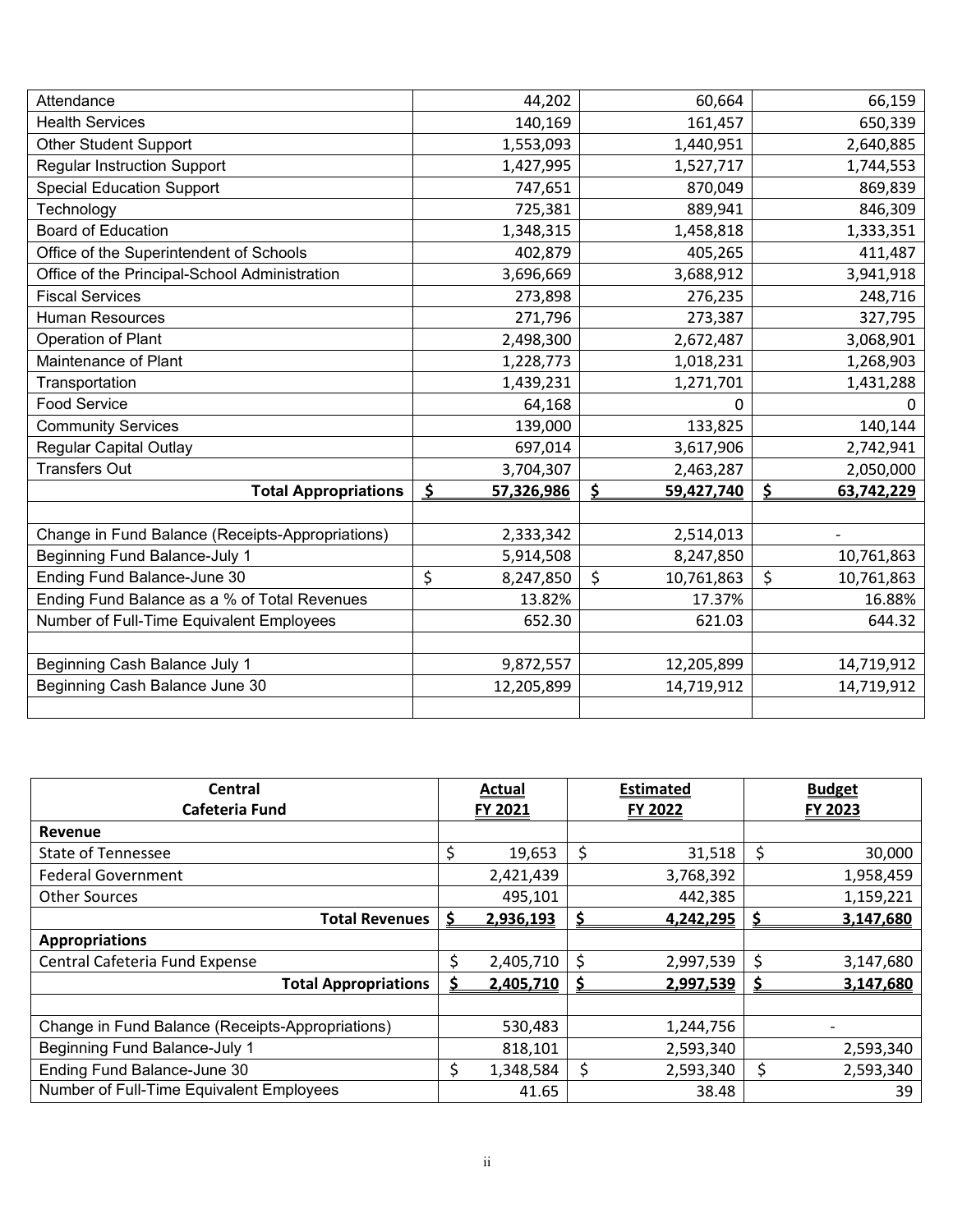| <b>Continuing Care Program</b>                   |         | <b>Actual</b> |    | <b>Estimated</b> |  | <b>Budget</b> |  |
|--------------------------------------------------|---------|---------------|----|------------------|--|---------------|--|
| <b>Adventure Club Fund</b>                       | FY 2021 |               |    | FY 2022          |  | FY 2023       |  |
| <b>Revenues</b>                                  |         |               |    |                  |  |               |  |
| <b>Community Service Fees</b>                    |         | 1,154,012     | \$ | 1,073,564        |  | 1,088,779     |  |
| <b>Other Sources</b>                             |         | 807           |    | 145,834          |  | 151,000       |  |
| <b>Total Revenues</b>                            |         | 1,154,819     |    | 1,219,398        |  | 1,239,779     |  |
| <b>Appropriations</b>                            |         |               |    |                  |  |               |  |
| Adventure Club Fund Expense                      |         | 1,190,123     | \$ | 1,194,554        |  | 1,239,779     |  |
| <b>Total Appropriations</b>                      |         | 1,190,123     |    | 1,194,554        |  | 1,239,779     |  |
|                                                  |         |               |    |                  |  |               |  |
| Change in Fund Balance (Receipts-Appropriations) |         | (35, 304)     |    | 24,844           |  |               |  |
| <b>Beginning Fund Balance-July 1</b>             |         | 201,184       |    | 165,880          |  | 190,724       |  |
| Ending Fund Balance-June 30                      | \$      | 165,880       | Ś  | 190,724          |  | 190,724       |  |

| <b>Federal Projects</b>                          |                | <b>Actual</b> |                          | <b>Estimated</b> |  | <b>Budget</b>  |  |
|--------------------------------------------------|----------------|---------------|--------------------------|------------------|--|----------------|--|
|                                                  | <b>FY 2021</b> |               | <b>FY 2022</b>           |                  |  | <b>FY 2023</b> |  |
| <b>Revenues</b>                                  |                |               |                          |                  |  |                |  |
| Intergovernmental                                |                | 3,750,937     | Ś                        | 6,639,698        |  | 3,814,159      |  |
| <b>Total Revenues</b>                            |                | 3,750,937     |                          | 6,639,698        |  | 3,814,159      |  |
| <b>Appropriations</b>                            |                |               |                          |                  |  |                |  |
| <b>Federal Projects Expense</b>                  |                | 3,750,937     | \$.                      | 6,639,698        |  | 3,814,159      |  |
| <b>Total Appropriations</b>                      |                | 3,750,937     |                          | 6,639,698        |  | 3,814,159      |  |
|                                                  |                |               |                          |                  |  |                |  |
| Change in Fund Balance (Receipts-Appropriations) |                |               |                          |                  |  |                |  |
| Beginning Fund Balance-July 1                    |                |               | $\overline{\phantom{a}}$ |                  |  |                |  |
| Ending Fund Balance-June 30                      |                |               |                          |                  |  |                |  |
| Number of Full-Time Equivalent Employees         |                |               |                          |                  |  |                |  |

**SECTION 2.** At the end of the current fiscal year (6/30/2022) the City Council estimates fund balances as follows:

| Fund                    | Estimated Fund Balance at June 30, 2022 |
|-------------------------|-----------------------------------------|
| General Purpose         | \$10,761,863                            |
| Central Cafeteria       | 2,593,340                               |
| Adventure Club          | 190.724                                 |
| <b>Federal Programs</b> |                                         |

**SECTION 3.** No appropriation listed above may be exceeded without an amendment of the budget ordinance as required by the Municipal Budget Law of 1982 (TCA § 6-56-208). In addition, no appropriation may be made in excess of available funds except to provide for an actual emergency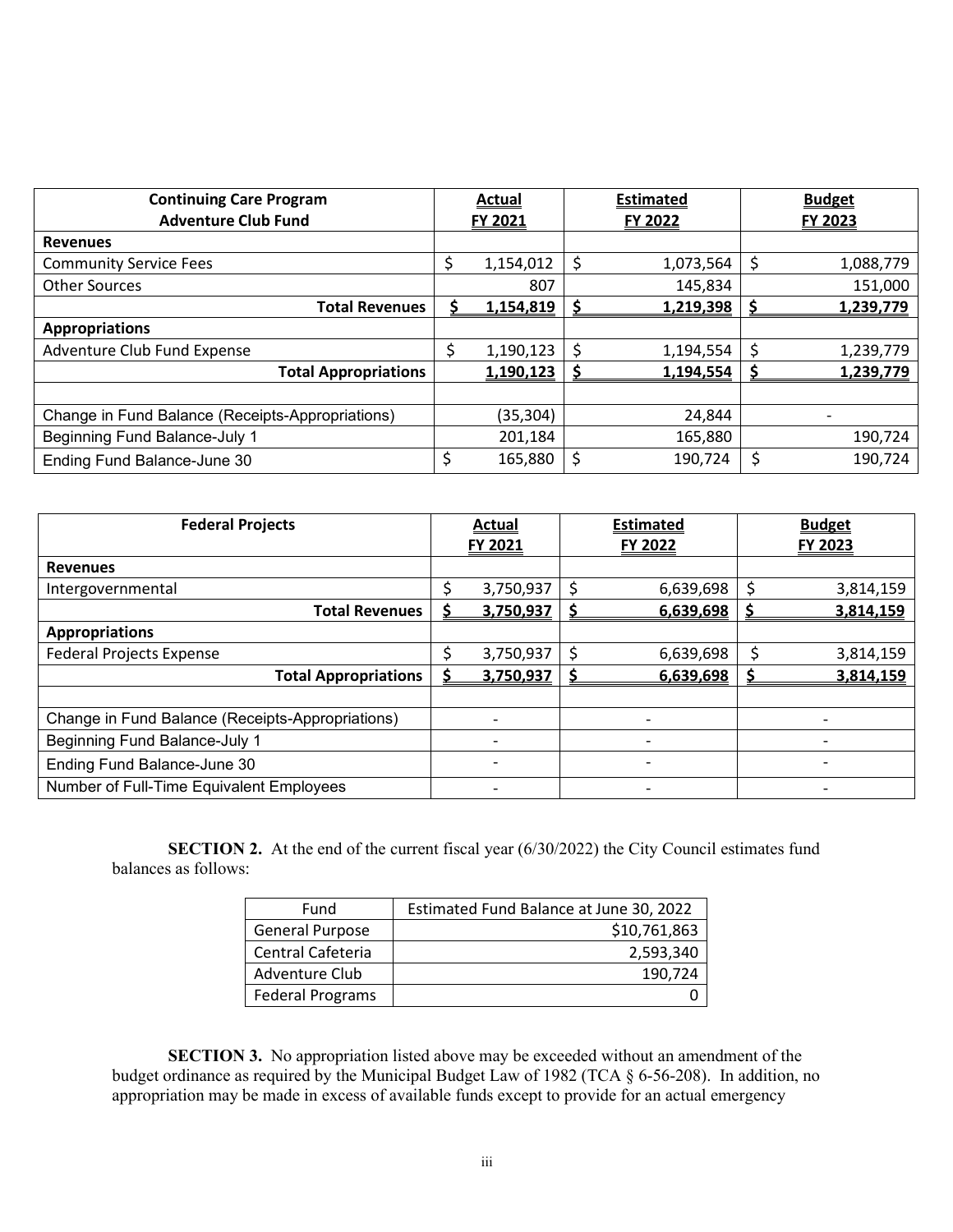threatening the health, property or lives of the inhabitants of the municipality and declared by a two-thirds (2/3) vote of at least a quorum of the City Council in accord with Tennessee Code Annotated § 6-56-205.

**SECTION 4.** A detailed financial plan will be attached to this budget and become part of this budget ordinance. In addition, the published operating budget and budgetary comparisons shown by fund with beginning and ending fund balances and the number of full-time equivalent employees required by Tennessee Code Annotated § 6-56-206 will be attached.

**SECTION 5.** In accordance with the charter of the City of Maryville, included with this ordinance is the six year capital project plan. Year one capital expenditures are included within the FY23 General Purpose Schools budget.

**SECTION 6:** All unencumbered balances of appropriations remaining at the end of the fiscal year shall lapse and revert to the respective fund balances.

**SECTION 7:** All ordinances or parts of ordinances in conflict with any provision of this ordinance are hereby repealed.

**SECTION 8:** This ordinance shall take effect July 1, 2022, the public welfare requiring it.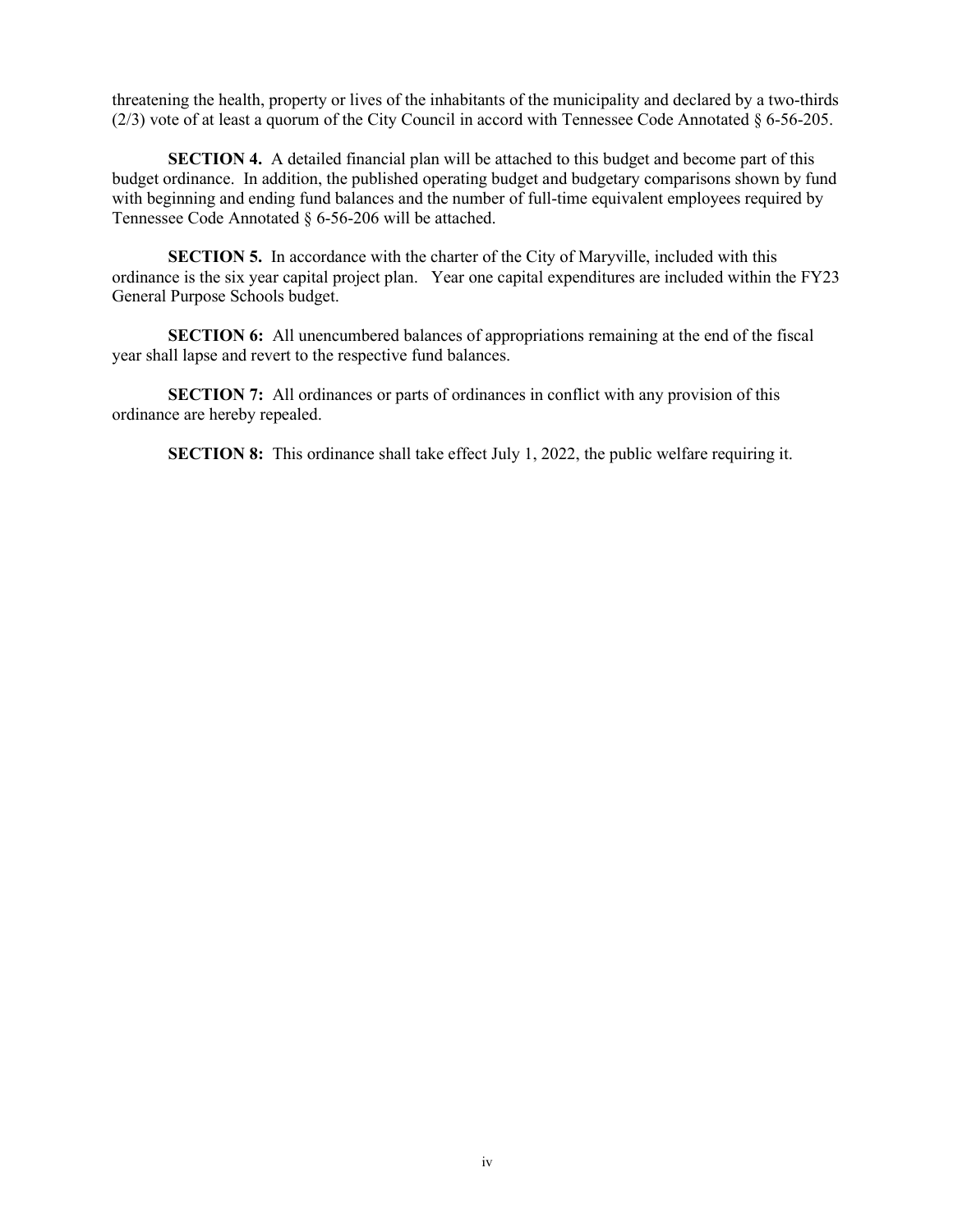# **Maryville City Schools 2022-2029 Building Improvements and Instructional Equipment Expenditures**

Items shaded in blue require City of Maryville funding and are not included in totals.

| <b>Project Title</b>                                                                                 | 2022-23                      | 2023-24          | 2024-25                  | 2025-26       | 2026-27       | 2027-28   |  |  |  |  |
|------------------------------------------------------------------------------------------------------|------------------------------|------------------|--------------------------|---------------|---------------|-----------|--|--|--|--|
| <b>Physical Plant</b>                                                                                |                              |                  |                          |               |               |           |  |  |  |  |
| <b>MRIS HVAC</b>                                                                                     | 805,000<br>$\boldsymbol{\$}$ |                  |                          |               |               |           |  |  |  |  |
| MHS - Replace boiler and cooling<br>tower                                                            | \$<br>476,000                |                  |                          |               |               |           |  |  |  |  |
| <b>JSE and MHS Bathroom Renovations</b>                                                              |                              |                  |                          |               |               |           |  |  |  |  |
| Renovate Fort Craig for Central                                                                      |                              | Phase 1          | Phase 2                  |               |               |           |  |  |  |  |
| Office and MA                                                                                        |                              |                  |                          |               |               |           |  |  |  |  |
| Expand MJHS (11 classrooms;                                                                          | <b>Build</b>                 | Open             |                          |               |               |           |  |  |  |  |
| renovate admin area)                                                                                 |                              |                  |                          |               |               |           |  |  |  |  |
| Expand MHS (36-38 classrooms;                                                                        | Design                       | Build            | Build                    | Open          |               |           |  |  |  |  |
| auditorium)                                                                                          |                              |                  |                          |               |               |           |  |  |  |  |
| <b>Expand/Renovate SHE</b>                                                                           |                              |                  |                          | Design        | <b>Build</b>  | Open      |  |  |  |  |
|                                                                                                      |                              | <b>Athletics</b> |                          |               |               |           |  |  |  |  |
| Softball Improvements                                                                                |                              |                  |                          |               |               |           |  |  |  |  |
| MHS Football Stadium (caulking,                                                                      |                              |                  |                          |               |               |           |  |  |  |  |
| lights)                                                                                              |                              |                  |                          |               |               |           |  |  |  |  |
| <b>MHS Gym Improvements</b>                                                                          | $\$\$<br>347,766             |                  |                          |               |               |           |  |  |  |  |
| (bleachers, video)                                                                                   |                              |                  |                          |               |               |           |  |  |  |  |
| Football Turf Replacement (50%)                                                                      |                              |                  |                          |               | \$<br>225,000 |           |  |  |  |  |
| Baseball Turf Replacement (50%)                                                                      |                              |                  |                          | \$<br>150,000 |               |           |  |  |  |  |
| Track Surface Replacement (50%)                                                                      |                              |                  |                          |               |               |           |  |  |  |  |
|                                                                                                      |                              | <b>Roofs</b>     |                          |               |               |           |  |  |  |  |
| MJHS (replace foam with membrane                                                                     |                              |                  |                          |               |               |           |  |  |  |  |
| roof)                                                                                                |                              |                  |                          |               |               |           |  |  |  |  |
| <b>MHS</b>                                                                                           |                              |                  |                          | 700,000<br>\$ |               |           |  |  |  |  |
| SHE (replace foam with membrane)                                                                     |                              | \$<br>400,000    |                          |               |               |           |  |  |  |  |
| JSE (replace foam with membrane)                                                                     |                              |                  | \$<br>500,000            |               |               |           |  |  |  |  |
|                                                                                                      |                              |                  |                          |               |               |           |  |  |  |  |
| Maryville Academy                                                                                    |                              |                  |                          |               |               |           |  |  |  |  |
|                                                                                                      |                              |                  |                          |               |               |           |  |  |  |  |
| <b>Total</b>                                                                                         | \$1,628,766                  | \$<br>400,000    | \$<br>500,000            | \$<br>850,000 | \$<br>225,000 | \$        |  |  |  |  |
| ESSI Loan Repayment (Lighting)                                                                       | \$<br>186,768                | \$<br>186,768    | 186,768<br>\$            | \$<br>186,768 |               |           |  |  |  |  |
| <b>Grand Total Building</b>                                                                          |                              |                  |                          |               |               |           |  |  |  |  |
| <b>Improvements</b>                                                                                  | \$1,815,534                  | \$<br>586,768    | 686,768<br>\$            | \$1,036,768   | 225,000<br>\$ | \$        |  |  |  |  |
| Instructional Equipment (Student and Teacher Devices, Projection Equipment, and Classroom Furniture) |                              |                  |                          |               |               |           |  |  |  |  |
| <b>Instructional Equipment</b>                                                                       | \$1,250,000                  | \$800,000        | 800,000<br>$\mathbf{\$}$ | \$1,500,000   | \$1,350,000   | \$800,000 |  |  |  |  |
| <b>Grand Total Building</b>                                                                          |                              |                  |                          |               |               |           |  |  |  |  |
| <b>Improvements and Equipment</b>                                                                    | \$3,065,534                  | \$1,386,768      | \$1,486,768              | \$2,536,768   | \$1,575,000   | \$800,000 |  |  |  |  |